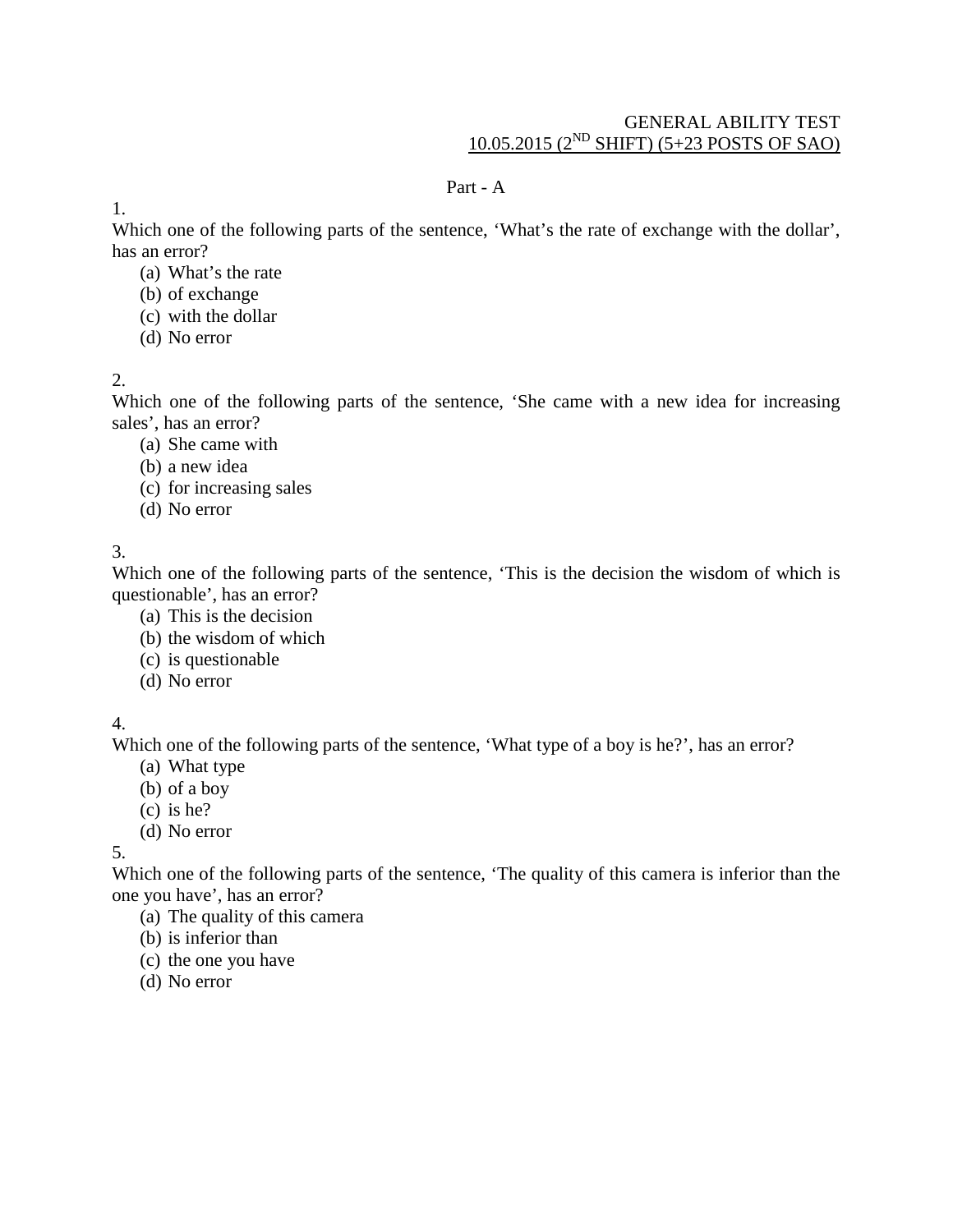Which one of the following is the synonym of the word written in capital letters in the sentence 'The CBI sought permission for the officer's INDICTMENT on charges of corruption'?

- (a) Accusation
- (b) Acquaintance
- (c) Judgement
- (d) Allegiance

### 7.

Which one of the following is the synonym of the word written in capital letters in the sentence 'The brain becomes SLUGGISH for lack of proper sleep'?

- (a) Active
- (b) Doubtful
- (c) Slothful
- (d) Suspicious

### 8.

Which one of the following is the synonym of the word written in capital letters in the sentence 'Avoid using OBSOLETE words'?

- (a) Slang
- (b) Colloquial
- (c) Idiomatic
- (d) Outdated

### 9.

Which one of the following is the synonym of the word written in capital letters in the sentence 'Even as a child, Thomas Edison had an INQUISITIVE mind'?

- (a) Mature
- (b) Complex
- (c) Brilliant
- (d) Curious

### 10.

Which one of the following is the synonym of the word written in capital letters in the sentence 'Fruits and vegetables grew in ABUNDANCE on the island'?

- (a) Profusion
- (b) Sparse
- (c) Scarcity
- (d) Rapid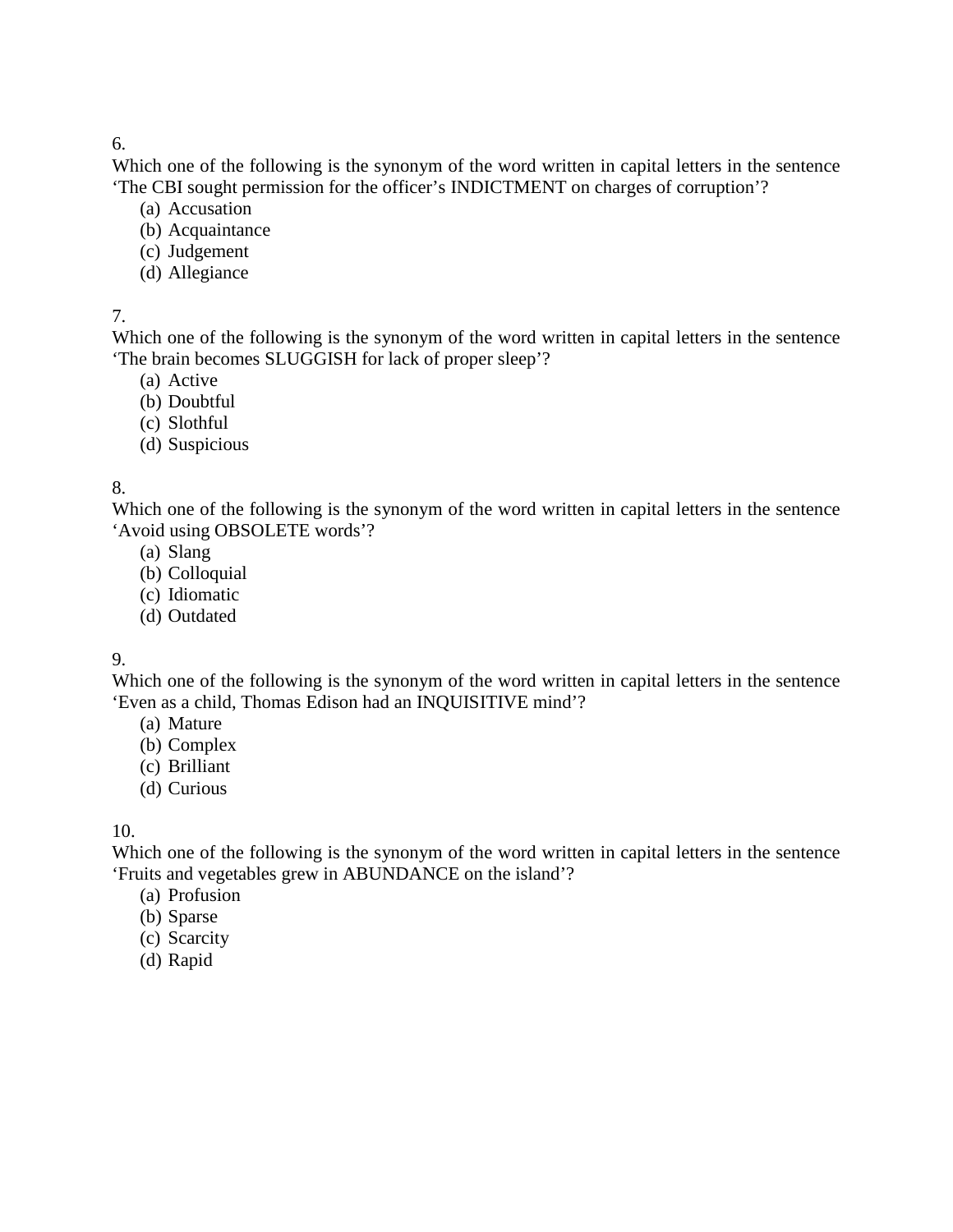Which one of the following words can be used as a substitute for the phrase 'One who is all powerful'?

- (a) Strong
- (b) Anarchist
- (c) Omnipotent
- (d) Omniscient

### 12.

Which one of the following words can be used as a substitute for the phrase 'To free somebody from all blame'?

- (a) Obsolete
- (b) Epicure
- (c) Honour
- (d) Exonerate

### 13.

Which one of the following words can be used as a substitute for the phrase 'One who is indifferent to all pleasure and pain'?

- (a) Stern
- (b) Stoic
- (c) Egoist
- (d) Eccentric

### 14.

Which one of the following words can be used as a substitute for the phrase 'A place where birds are kept'?

- (a) Aviary
- (b) Orchard
- (c) Apiary
- (d) Dovecot

### 15.

Which one of the following words can be used as a substitute for the phrase 'Persons living in the same period'?

- (a) Current
- (b) Periodic
- (c) Contemporary
- (d) Historical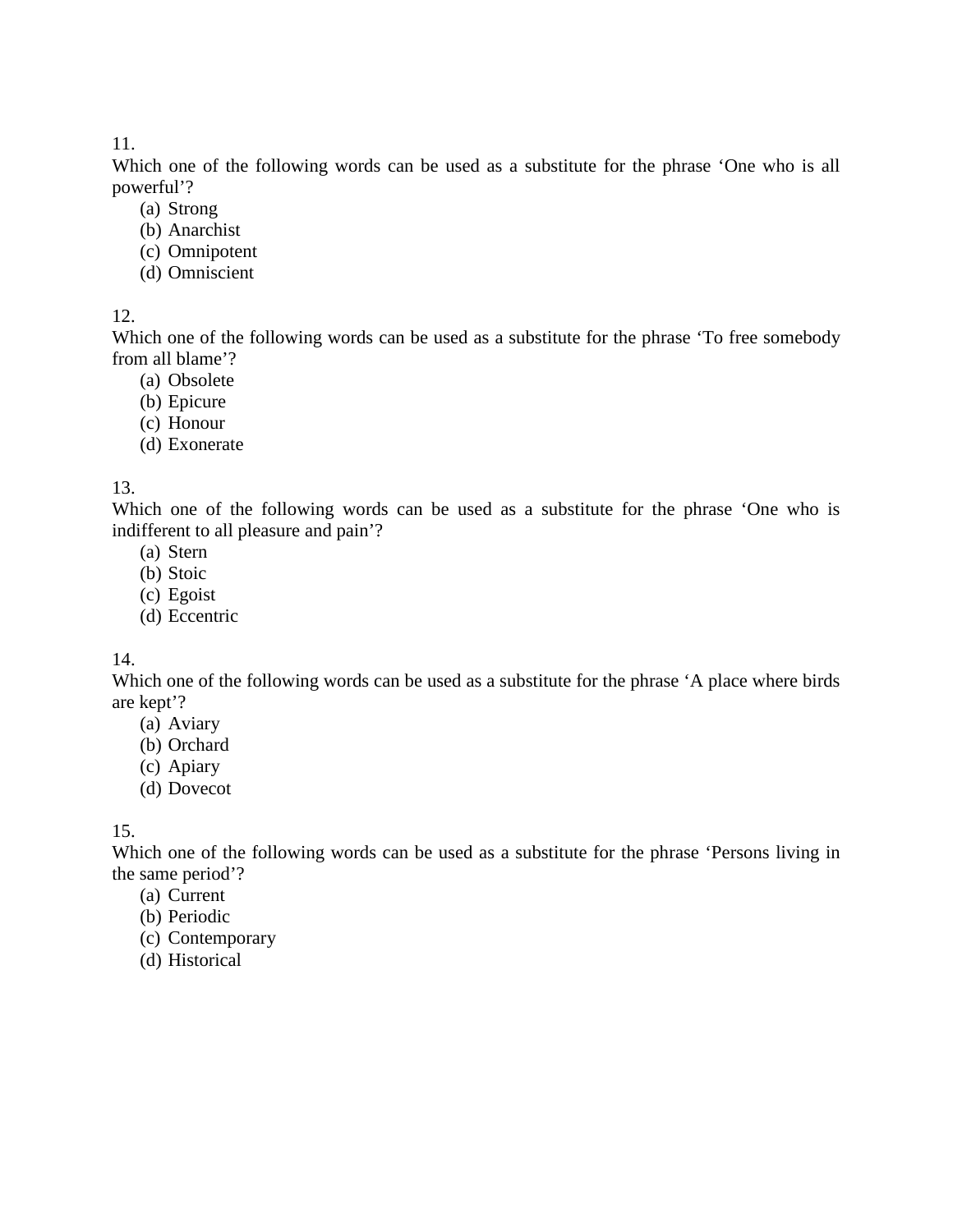Which one of the following is the antonym of the word written in capital letters in the sentence 'No one could know of his HIDEOUS design'?

- (a) Ghastly
- (b) Repulsive
- (c) Pleasant
- (d) Unacceptable

17.

Which one of the following is the antonym of the word written in capital letters in the sentence 'Don't be taken in by his INNOCUOUS behavior'?

- (a) Harmful
- (b) Innocent
- (c) Upright
- (d) Incredulous

## 18.

Which one of the following is the antonym of the word written in capital letters in the sentence 'No words of sympathy could ALLEVIATE his grief and he kept crying'?

- (a) Release
- (b) Lessen
- (c) Console
- (d) Aggravate

### 19.

Which one of the following is the antonym of the word written in capital letters in the sentence 'The police CONFISCATED a huge cache of arm from the neighbouring village'?

- (a) Seized
- (b) Returned
- (c) Appropriated
- (d) Discarded

## 20.

Which one of the following is the antonym of the word written in capital letters in the sentence 'The chances for the Indian team to win seem SLENDER?

- (a) Faint
- (b) Slim
- (c) Strong
- (d) Enough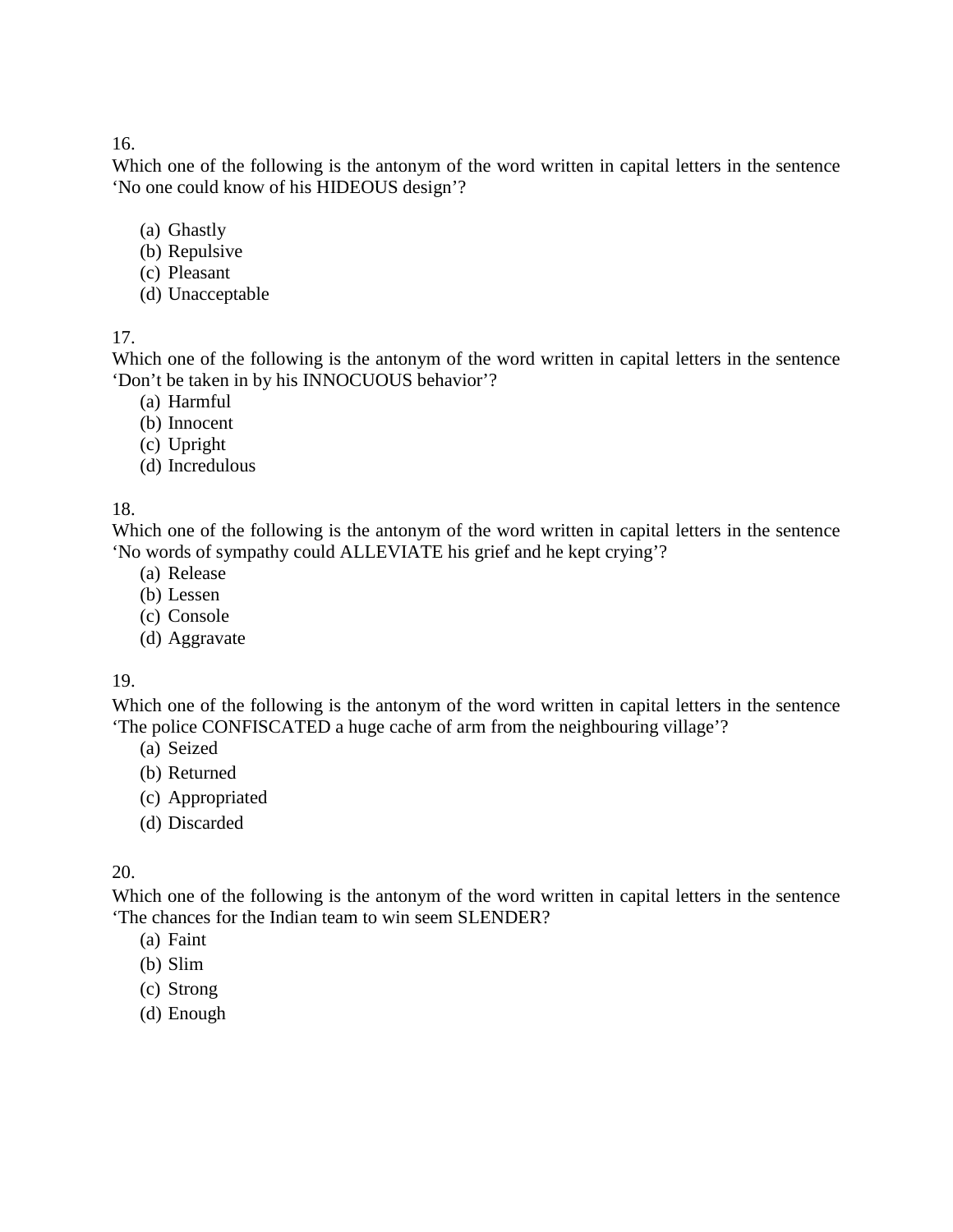Which one of the following is NOT a trend of industrial relations in the post economic reforms scenario?

- (a) Consumers and community have emerged as important actors influencing the industrial relation strategies of both the employers and trade unions
- (b) The labour administration and the adjudication machinery are more willing than before to entertain the concerns of the industry
- (c) Declining trade union density
- (d) Aggressive management practices replaced by more worker activism

निम्नलिखित में से कौन सी एक , आर्थिक सुधारोत्तर परिदृश्य में औद्योगिक सबधों की प्रवृत्ति **नह�ं** है ?

- (a) उपभोक्ता और समुदाय, नियोक्ताओं और ट्रेड यूनियनों, दोनों की औद्योगिक संबंध युक्तियों को प्रभावित करने वाले महत्वपूर्ण कर्ताओं के रूप में उभरे
- (b) श्रम प्रशासन और न्याय-निर्णयन तंत्र उद्योग के सरोकारों का ध्यान रखने हेत् पहले की अपेक्षा कहीं अधिक रज़ामंद हुए
- (c) ट्रेड यूनियनों की सघनता में गिरावट आई
- (d) आक्रामक प्रबंध पद्धतियों का स्थान अपेक्षाक़त अधिक कर्मकार सक्रियतावाद ने ले लिया

22.

Which one of the following statements about Workers' Participation in Management in India is WRONG?

- (a) The Need for Workers Participation in Management was emphasized in First and Second Five Year Plans
- (b) It is included in the Directive Principles of State Policy of the Constitution of India
- (c) There was a proposal to have a three tier participation at Board, plant and shop-floor levels in 1977, which fizzled out due to the dissolution of the Government at the Centre
- (d) Never in the history of Indian industry, Worker Directors operated at the decision-making level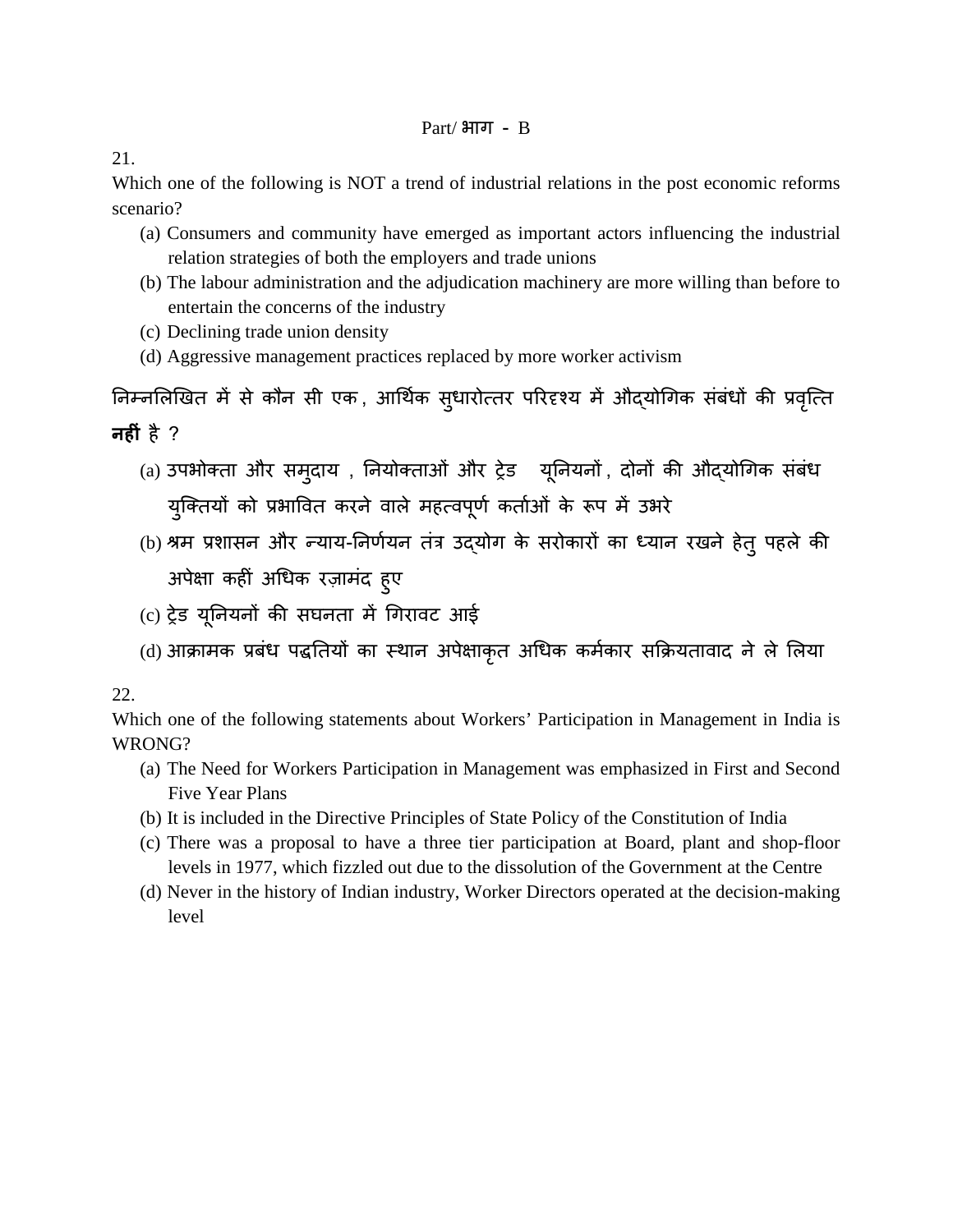भारत में प्रबंधन में कर्मकारों की भागीदारी के बारे में निम्नलिखित में से कौन सा एक कथन **गलत** है ?

- (a) प्रबंधन में कर्मकारों की भागीदारी की आवश्यकता पर पहली और दूसरी पंचवर्षीय योजनाओं में बल दिया गया
- (b) यह भारत के संविधान के राज्य की नीति के निदेशक तत्वों में सम्मिलित है
- (c) 1977 में बोर्ड, संयंत्र और कर्मशाला स्तर पर त्रिस्तरीय भागीदारी का प्रस्ताव आया जो केंद्र में सरकार के विघटन के कारण असफल रह गया
- (d) भारतीय उद्योग के इतिहास में कभी भी निर्णयन स्तर पर कर्मकार निदेशक कार्यशील नह�ं हुए

### 23.

Quality Circles as a grass root level participative management technique was first introduced in which one of the following companies?

- (a) Steel Authority of India Ltd.
- (b) Bharat Heavy Electricals Ltd.
- (c) Bharat Electronics Ltd.
- (d) Bharat Heavy Plates & Vessels Ltd.

आधार-स्तरीय सहभागी प्रबंधन तकनीक के रूप में गृणता मंडल निम्नलिखित में से किस एक कंपनी में सर्वप्रथम लागू किया गया ?

- $(a)$  स्टील अथॉरिटी ऑफ इंडिया लिमिटेड
- (b) भारत हैवी इलेक्ट्रिकल्स लिमिटेड
- (c) भारत इलेक्ट्रॉनिक्स लिमिटेड
- (d) भारत हैवी प्लेट्स ऐंड वेसेल्स लिमिटेड

### 24.

The 'Hot Stove Rule' governing the disciplinary action is given by:

- (a) Douglas M. McGregor.
- (b) Richard P. Calhoon.
- (c) Dale S. Beach.
- (d) Dalton E. McFarland.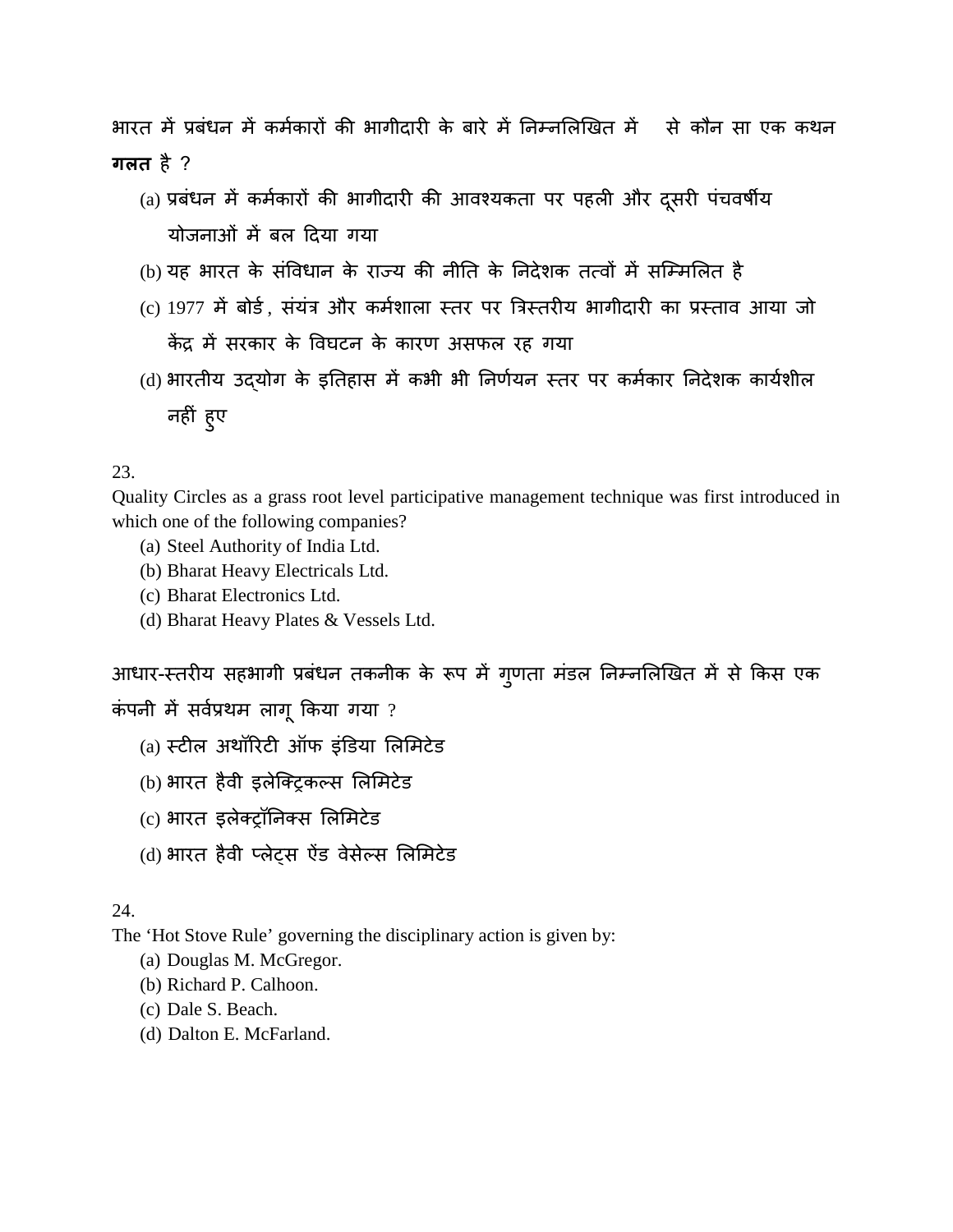अनुशासनिक कार्रवाई का नियमन करने वाला 'हॉट स्टोव रूल' किसने प्रतिपादित किया था ?

- (a) डगलस एम. मैकग्रेगर
- $(b)$  रिचर्ड पी. काल्होन
- (c) डेलएस. बीच
- (d) डाल्टन ई. मैकफरलैंड

### 25.

The Code of Discipline, which was formulated for voluntary regulation of labour-management relations, was ratified by the Indian Labour Conference in the year:

- (a) 1955
- (b) 1956
- (c) 1958
- (d) 1959

अनुशासन संहिता का, जो श्रमिक - प्रबंधन संबंधों के ऐच्छिक विनियमन के लिए बनाई गई थी, भारतीय श्रमिक सम्मेलन दवारा किस वर्ष में अनुसमर्थन किया गया था ?

- (a) 1955
- (b) 1956
- (c) 1958
- (d) 1959

#### 26.

The schemes of 'Shop Councils' and 'Joint Councils' as forms of Workers' Participation was introduced under:

- (a) Forty Second Amendment Act of the Constitution of India.
- (b) 20 point economic programme.
- (c) Recommendations of the Indian Labour Conference.
- (d) Recommendations of the Second National Commission on Labour.

कर्मकारों की सहभागिता के रूप में 'कर्मशाला परिषदों' और 'संयुक्त परिषदों' की योजना किसके अधीन प्रारंभ की गई थी ?

- (a) भारत के संविधान का बयालीसवां संशोधन अधिनियम
- (b) 20 सूत्री
- (c) भारतीय श्रमिक सम्मेलन की सिफारिशें
- (d) दवितीय राष्ट्रीय श्रम आयोग की सिफारिशें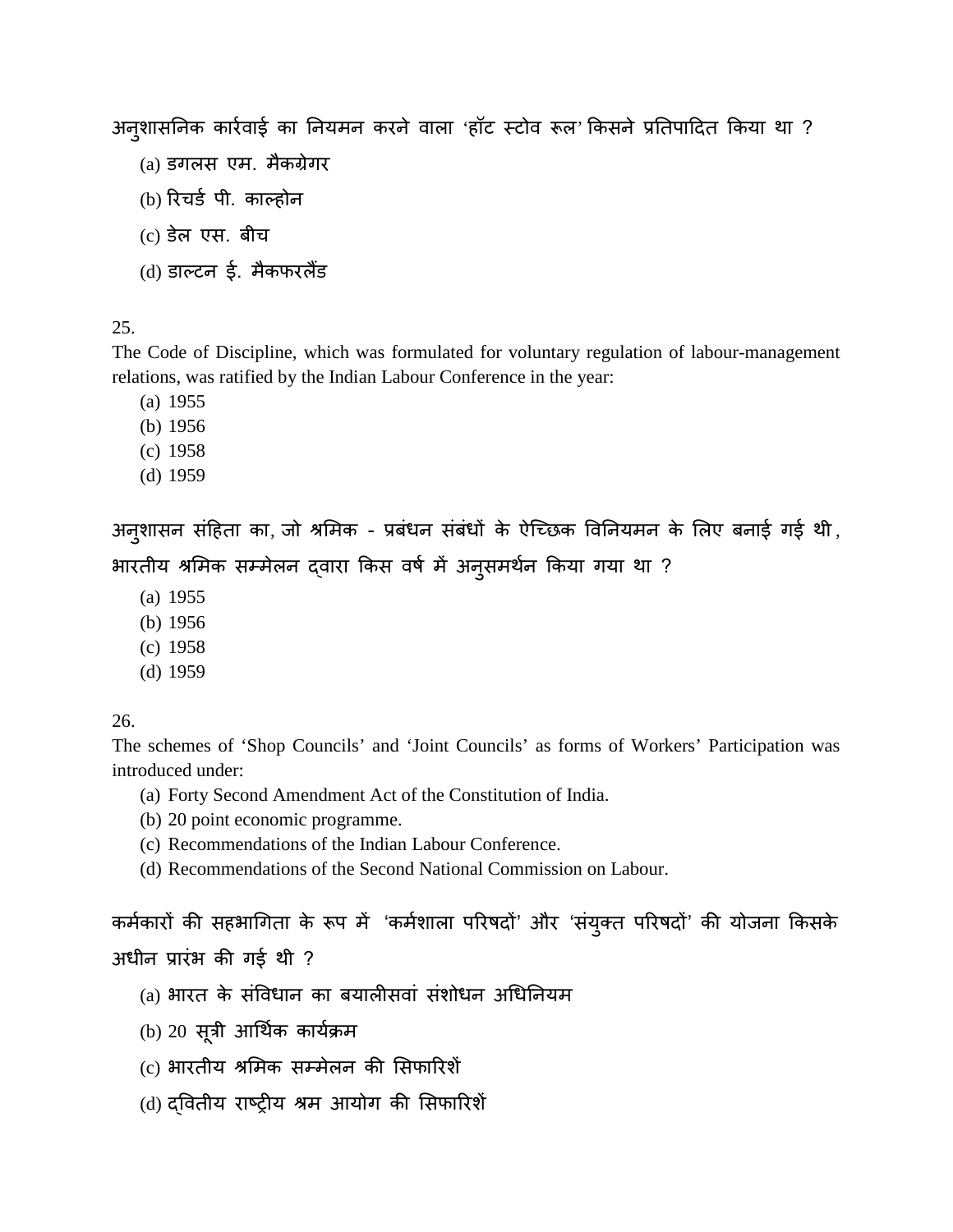Workers' Participation in Management was included in:

- (a) Article 41 of the Constitution of India.
- (b) Article 42 of the Constitution of India.
- (c) Article 43 A of the Constitution of India.
- (d) Article 44 of the Constitution of India.

```
प्रबंधन में कर्मकारों की भागीदारी किसमें शामिल की गई थी ?
```
- (a) भारत के सर्विधान का अनुच्छेद 41
- (b) भारत के सविधान का अनुच्छेद 42
- (c) भारत के संविधान का अनुच्छेद 43.A
- (d) भारत के संविधान का अनुच्छेद 44

### 28.

Which one of the following statements with regard to the Workers Directors scheme in India is NOT correct?

- (a) It was introduced by the Central Government
- (b) Initially it was introduced only for public sector manufacturing units
- (c) It was introduced only for a few selective nationalized banks
- (d) In the banking sector out of two Worker Directors, one represents the officers and the other represents the workers

भारत में कर्मकार निदेशक योजना के बारे में निम्नलिखित में से कौन सा एक कथन सही **नहीं** है?

- (a) इसे केंद्र सरकार दवारा प्रारंभ किया गया था
- (b) प्रारंभ में इसे सिर्फ सार्वजनिक क्षेत्र की विनिर्माण इकाइयों के लिए प्रारंभ किया गया था
- (c) इसे सिर्फ कुछ चुनिंदा राष्ट्रीयकृत बैंकों के लिए प्रारंभ किया गया था
- (d) बैंकिंग क्षेत्र में दो कर्मकार निदेशकों में से एक अधिकारियों का और दूसरा कर्मकारों का प्रतिनिधित्व करता है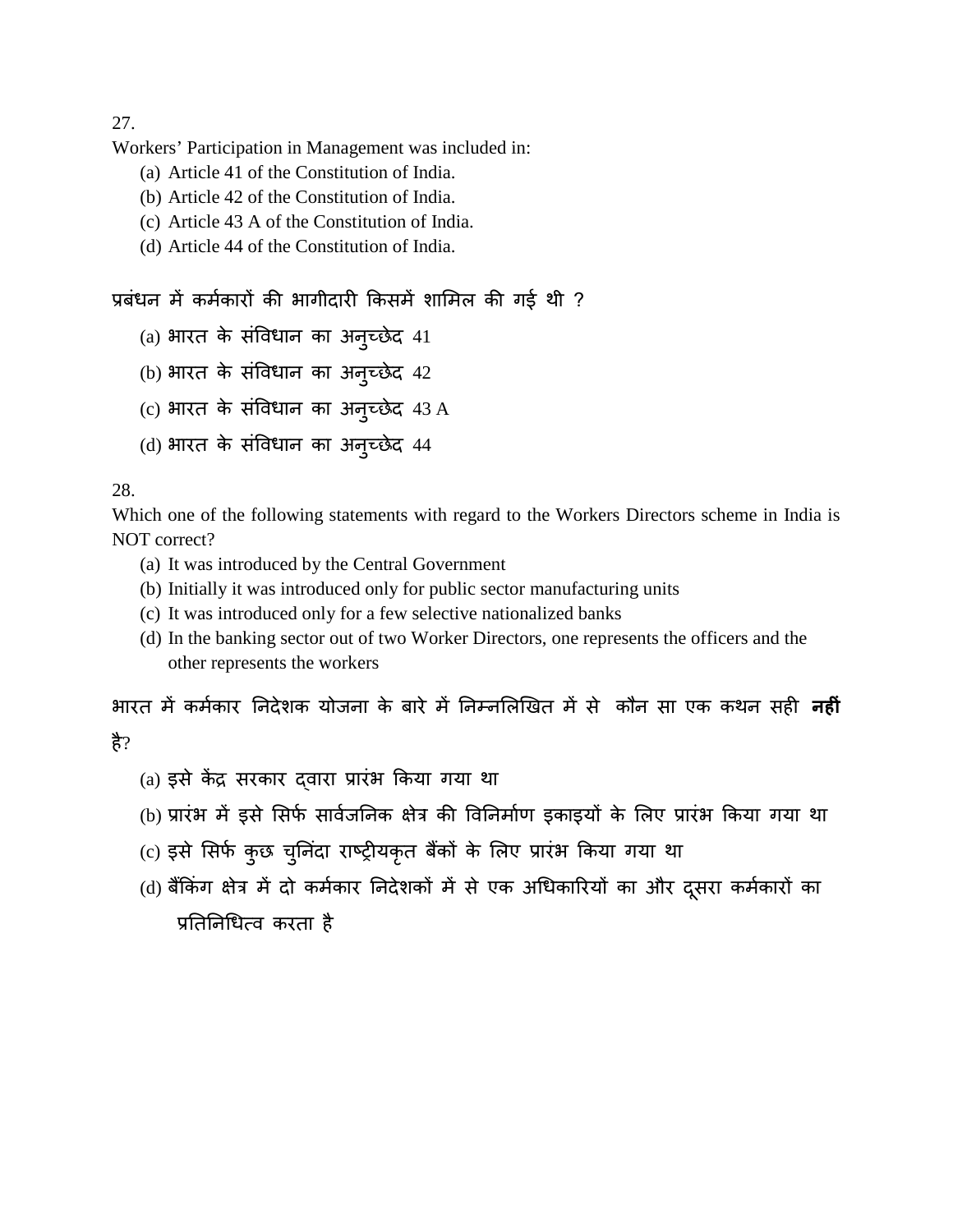Which one of the following statements about the Industrial Tripartite Committees is WRONG?

- (a) These Committees are constituted with a view to promoting the spirit of tripartism
- (b) These Committees deliberate on industry specific problems related to the workers
- (c) These Committees are statutory and permanent
- (d) These Committees are the outcome of the deliberations at the Indian Labour Conference in 1944

औदयोगिक त्रिपक्षीय समितियों के बारे में निम्नलिखित में से कौन सा एक कथन **गलत** है ?

- (a) ये समितियाँ त्रिपक्षीयता की भावना को प्रोत्साहन देने की दृष्टि से गठित की गई हैं
- (b) ये समितियाँ कर्मकारों से संबंधित उन समस्याओं पर विचार करती हैं जो विशेष रूप से उद्योग से जुड़ी हैं
- (c) ये समितियाँ सांविधिक और स्थायी हैं
- (d) ये समितियाँ 1944 में हुए भारतीय श्रमिक सम्मेलन में किए गए विचार-विमर्श का परिणाम $\,$ हैं

### 30.

Which one of the following was the first statutory bipartite committee for Workers' Participation in Management in India?

- (a) Safety Committee
- (b) Grievance Redressal Committee
- (c) Canteen Management Committee
- (d) Works Committee

निम्नलिखित में कौन सी एक , भारत में प्रबंधन में कर्मकारों की सहभागिता के लिए प्रथम सांविधिक दविपक्षीय समिति थी ?

- (a)सुर�ा सम�त
- (b) शिकायत निवारण समिति
- $(c)$  कैंटीन प्रबंध समिति
- $(d)$ कर्म समिति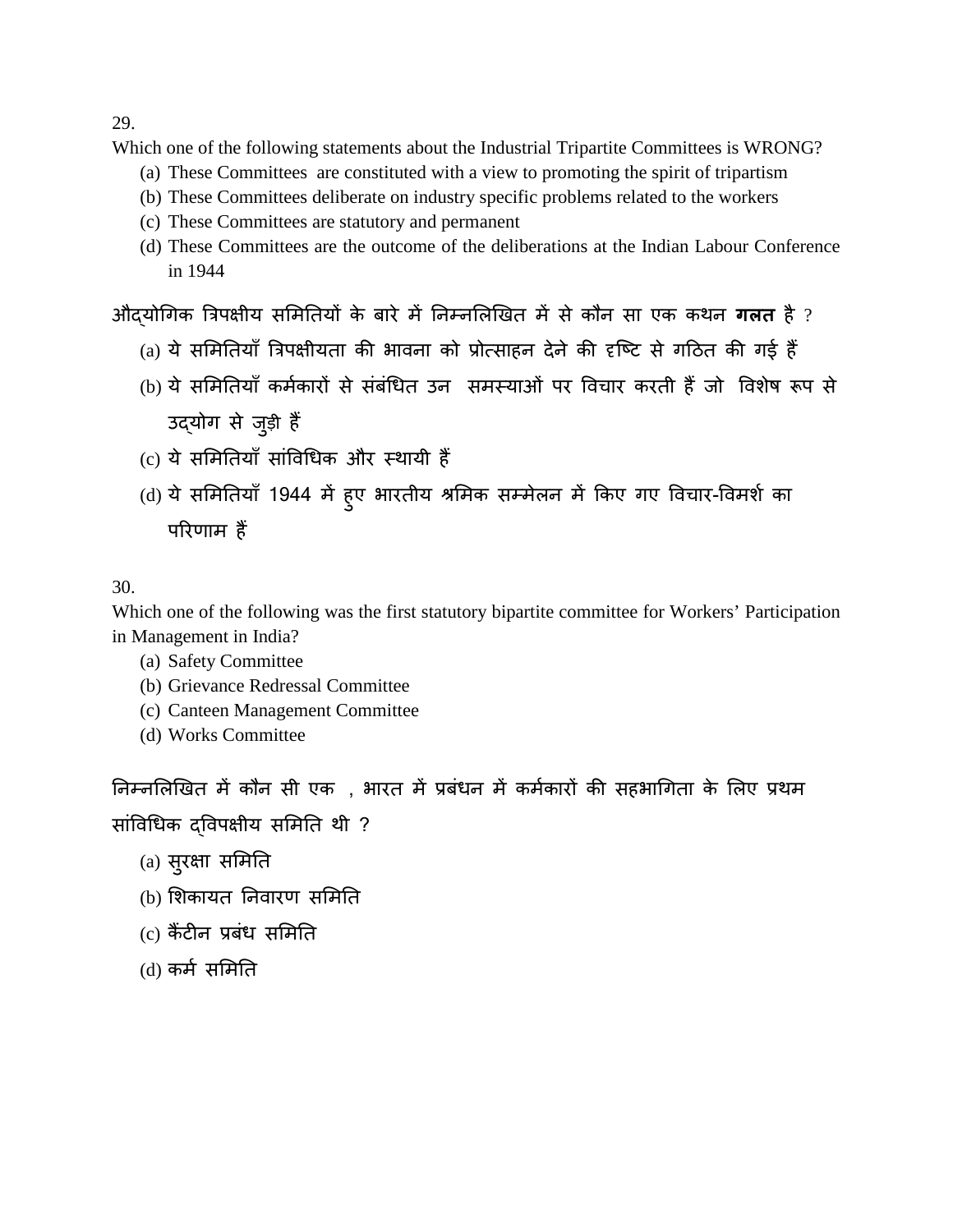A formula based group incentive plan is known as:

- (a) Employee stock ownership plan
- (b) Gainsharing
- (c) Revenue sharing
- (d) Flexible pay

# सूत्र-आधारित समूह प्रोत्साहनयोजना किस रूप में जानी जाती है ?

- (a) कर्मचारी स्टॉक स्वामित्व योजना
- (b) अभिलाभ सहभाजन
- (c) राजस्व सहभाजन
- (d) नम्य वेतन

### 32.

Who among the following are the leaders who guide or motivate their followers in the direction of established goals by clarifying role and task requirements?

- (a) Transformational leaders
- (b) Level- 5 leaders
- (c) Transactional leaders
- (d) Charismatic leaders

निम्नलिखित में से वे कौन से नेता हैं जो , भूमिका और कार्य-अपेक्षाओं को स्पष्ट करते हुए , अपने अन्**यायियों को स्थापित लक्ष्यों की दिशा में** मार्गदर्शन या प्रेरणा प्रदान करते हैं ?

- (a) रूपांतरणात्मक नेत
- (b) स्तर-5 नेता
- (c)संव्यवहारात्मक नेत
- (d) चमत्कारी नेता

### 33.

In strategic planning process, SWOT charts are used for:

- (a) Providing employees with job performance information.
- (b) Gathering information about the firm's environment.
- (c) Formulating a mission and vision statement.
- (d) Assessing the implementation of the strategy.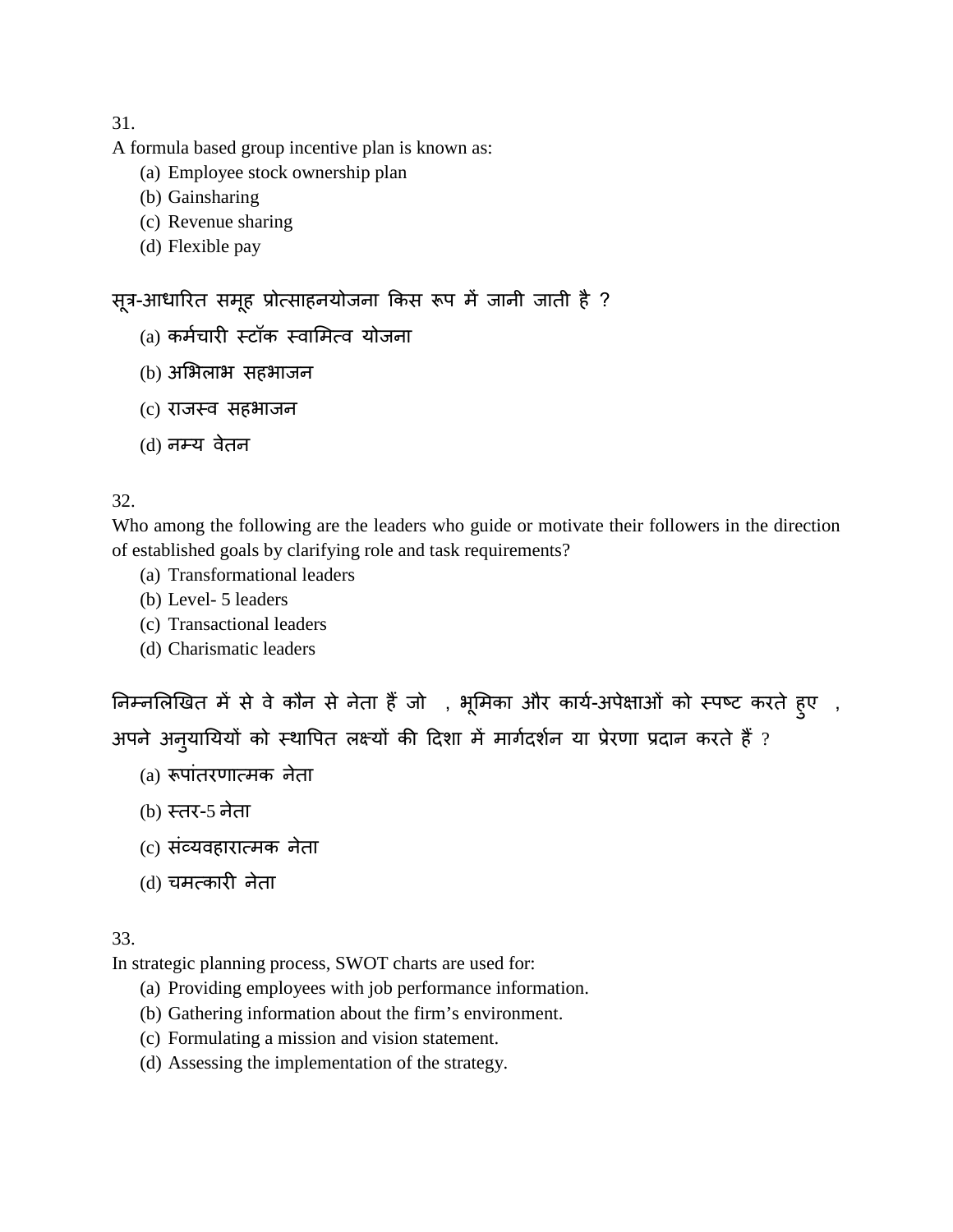कार्य-नीति योजना प्रक्रिया में SWOT चार्ट किस लिए प्रयुक्त होते हैं ?

- (a) कर्मचारियों को कार्य-निष्पादन सूचना प्रदान करना
- (b) व्यवसाय-प्रतिष्ठान के परिवेश के बारे में सूचना एकत्र करना
- (c) मिशन और दृष्टि विवरण (विज़न स्टेटमेंट) का निरूपण करना
- (d) कार्य-नीति के कार्यान्वयन का आकलन करना

### 34.

Gathering data about the organization and its operations and attitudes with an eye towards solving a particular problem is knows as:

- (a) Action research.
- (b) Progressive research.
- (c) Proactive research.
- (d) Organisational research.

किसी विशेष समस्या के समाधान की दृष्टि से संगठन और इसकी संक्रियाओं तथा अभिवृत्तियों के बारे में आँकड़े एकत्र करना क्या कहलाता है ?

- (a) क्रया अनुसंधा
- (b) प्रगामी अनुसंधा
- (c) अग्रलक्षी अनुसंधान
- (d)संगठनात्मक अनुसंधान

### 35.

Which one of the following is described as the shared values, principles, traditions and ways of doing that influence the organization members' act?

- (a) Organisational hierarchy
- (b) Organisational culture
- (c) Organisational policy
- (d) Organisational philosophy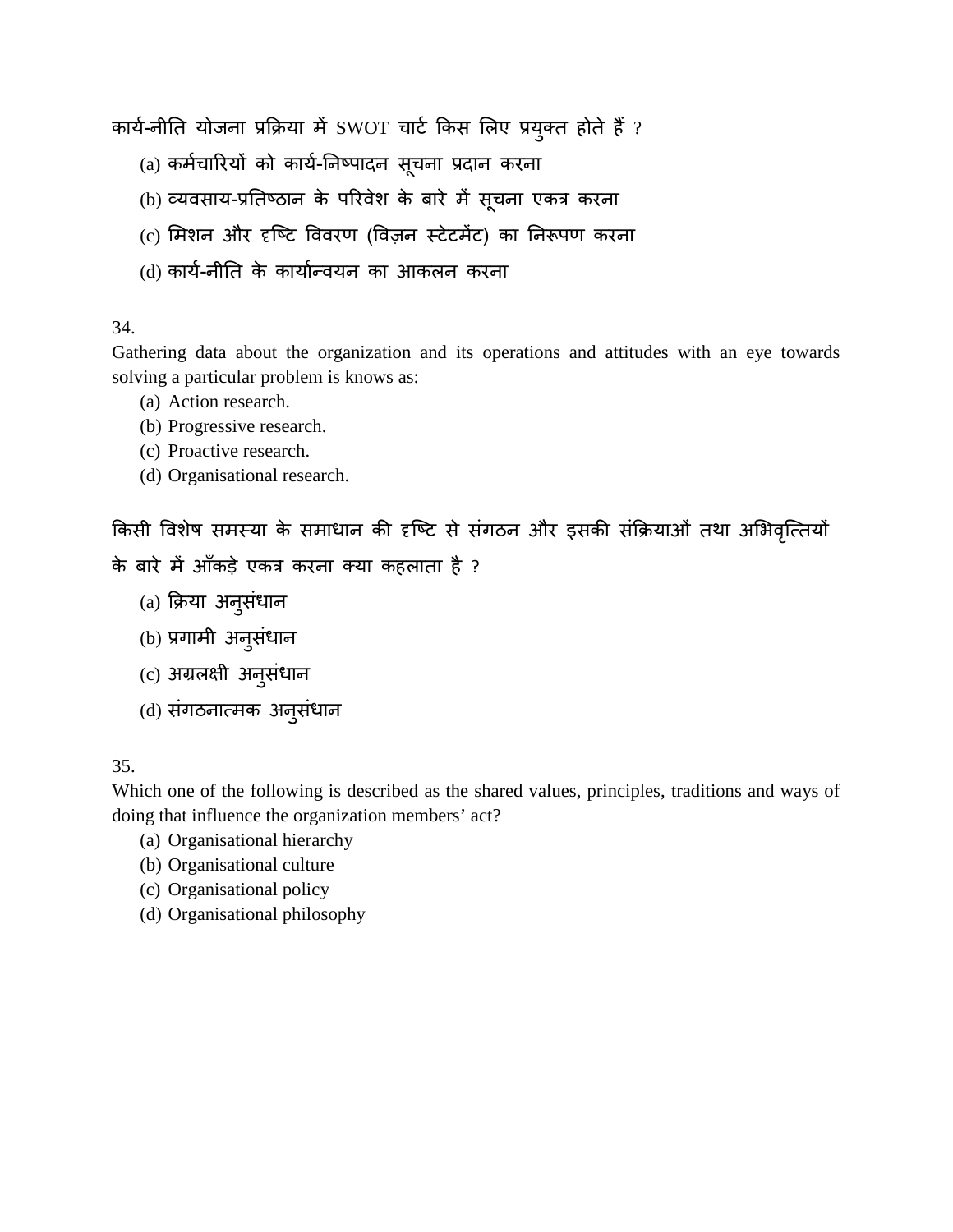निम्नलिखित में से किस एक को, संगठन के सदस्यों के कार्य पर प्रभाव डालने वाले साझे मूल्यो, सिद्धांतो, परंपराओं और कार्य करने के तौर-तरीकों के रूप में वर्णित किया जाता है ?

- (a) संगठन-अधिक्रम
- (b)संगठन-संस्कृत
- (c)संगठन-नी�त
- (d) संगठन-दर्शन

## 36.

Applicant tracking systems are used by employers to:

- (a) develop work samples.
- (b) implement work norms.
- (c) verify employee citizenship.
- (d) verify employee skills.

नियोजकों दवारा आवेदक अनुवर्तन (ट्रैकिंग) प्रणालियाँ किस लिए प्रयुक्त की जाती है ?

- (a) कार्य-प्रतिदर्श विकसित करने हेत्
- (b) कार्य-प्रतिमान कार्यान्वित करने हेत्
- (c) कर्मचारी की नागरिकता सत्यापित करने हेत्
- (d) कर्मचारी कौशल का सत्यापन करने हेत्

## 37.

Comparative ratio analysis is used for evaluating:

- (a) reward system.
- (b) training.
- (c) job performance.
- (d) job.

तुलनात्मक अनुपात विश्लेषण किसके मूल्यांकन हेतु प्रयुक्त होता है ?

- $(a)$  पारितोषिक प्रणाली
- $(b)$  प्रशिक्षण
- (c) कार्य-निष्पादन
- (d)कायर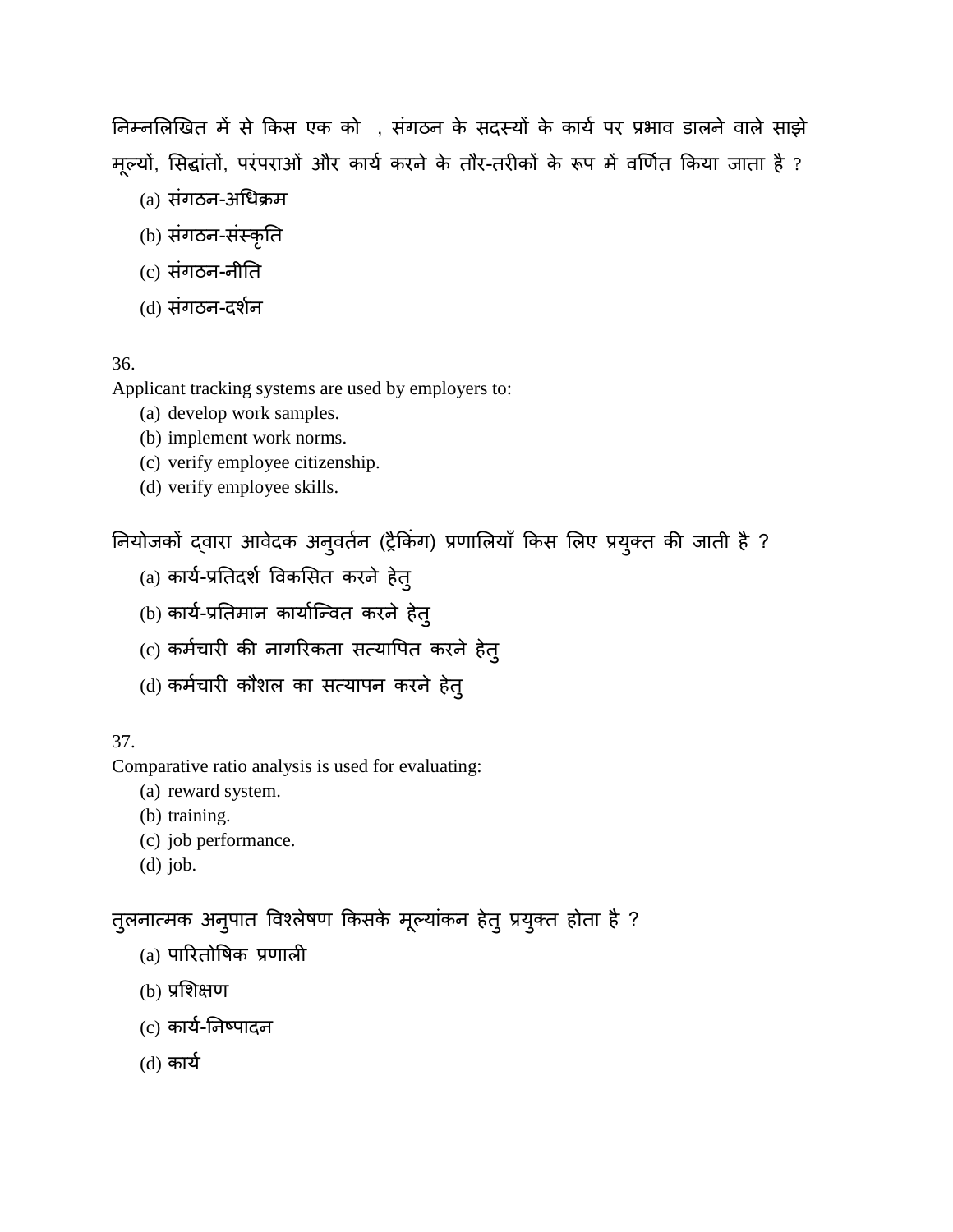In selection test validity, the extent to which it is felt that the test 'looks' right in measuring what it is supposed to measure indicates:

- (a) Content validity.
- (b) Face validity.
- (c) Construct validity.
- (d) Concurrent validity.

वरण परीक्षण वैधता में , जिस सीमा तक यह महसूस किया जाए कि परीक्षण से जो भी मापा जाना था उसके मापन में परीक्षण सही 'प्रतीत होता है' क्या इंगित करता है ?

- (a) अंतर्वस्तु वैधता
- (b) आभासी वैधता
- (c) �नम्तर वैधता
- (d) समवर्ती वैधता

# 39.

Which one of the following terms refers to repetitive sequences of activities that express and reinforce the important values and goals of the organization?

- (a) Corporate culture
- (b) Corporate ethics
- (c) Corporate rituals
- (d) Corporate agenda

निम्नलिखित में से कौन सा एक पद-बंध क्रियाकलापों के उन पुनरावर्ती अनुक्रमों को निर्दिष्ट करता है जो संगठन के महत्वपूर्ण मूल्यों और लक्ष्यों को व्यक्त और पुनर्बलित करते हैं ?

- (a)कारपोरेट संस्कृ
- (b)कारपोरेट आचारनी�त
- (c) कारपोरेट अनुष्ठान (रिचुअल)
- (d) कारपोरेट कार्यसूची

40.

- A task force is:
	- (a) a matrix structure.
	- (b) a virtual team.
	- (c) a strategic committee.
	- (d) an ad hoc committee.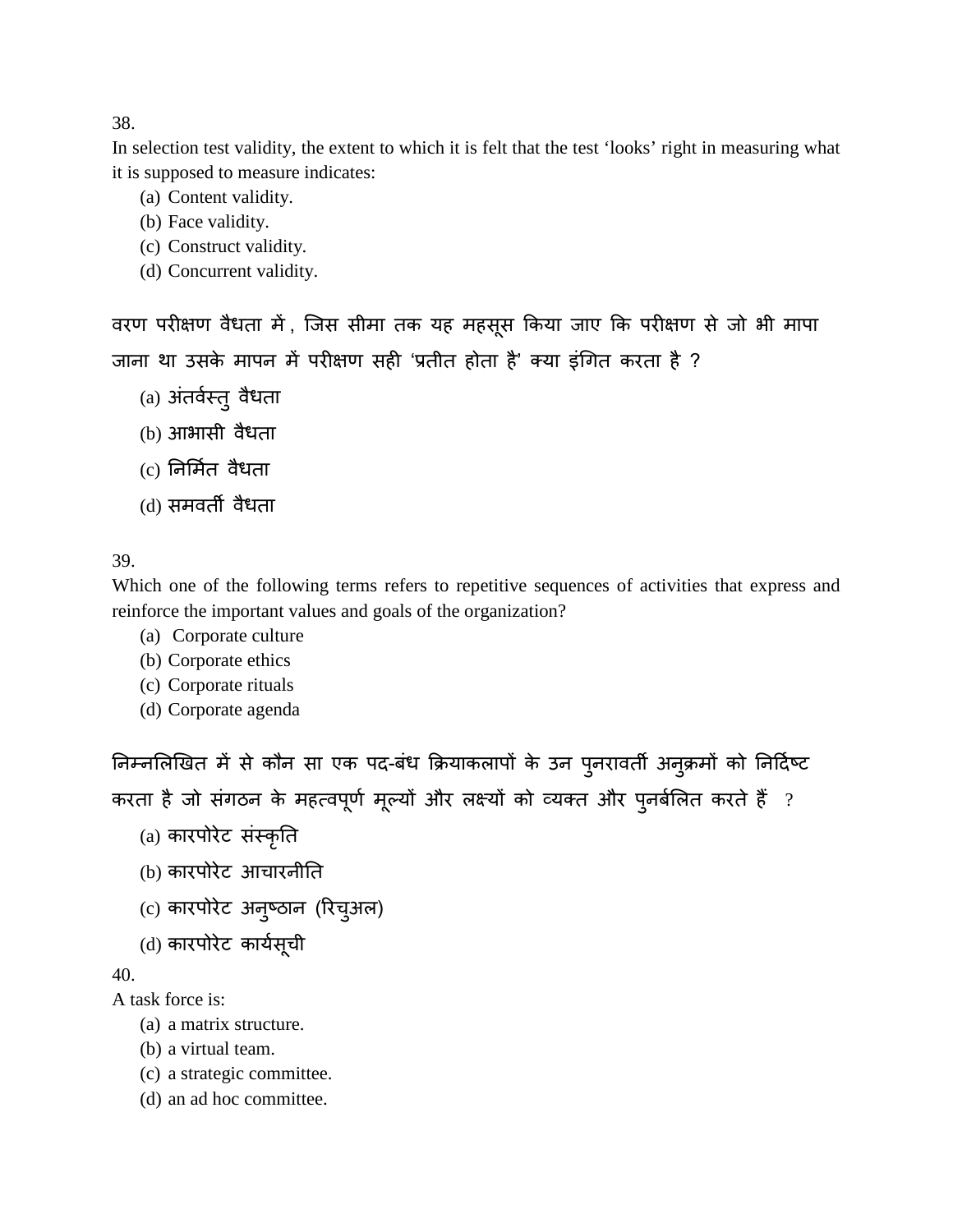```
कार्य-बल (टास्क फोर्स) क्या होता है ?
```
- (a) आव्यूह (मैट्रिक्स) संरचना
- (b) आभासी टोली (वर्चुअल टीम)
- (c) कार्यनीतिक (स्ट्रैटेज़िक) समिति
- (d) तदर्थ समिति

Which one of the following is the smallest unit of computer memory?

- (a) RAM
- (b) Byte
- (c) Nibble
- (d) Bit

निम्नलिखित में से कौन सी एक, कम्प्यूटर स्मृति (मेमोरी) की सबसे छोटी इकाई है ?

- (a) रैम (RAM)
- (b) बाइट
- $(c)$  निबल
- (d)बट

42.

Which one of the following is an executable file?

- (a) Salim.exe
- (b) Executable.doc
- (c) Subhash100.txt
- (d) Execute.html

निम्नलिखित में से कौन सी एक, निष्पाद्य संचिका (एक्ज़ीक्यूटेबल फाइल) है ?

- (a)सल�म.exe
- $(b)$  निष्पाद्य.doc
- (c)सुभाष100.txt
- $(d)$  निष्पादन.html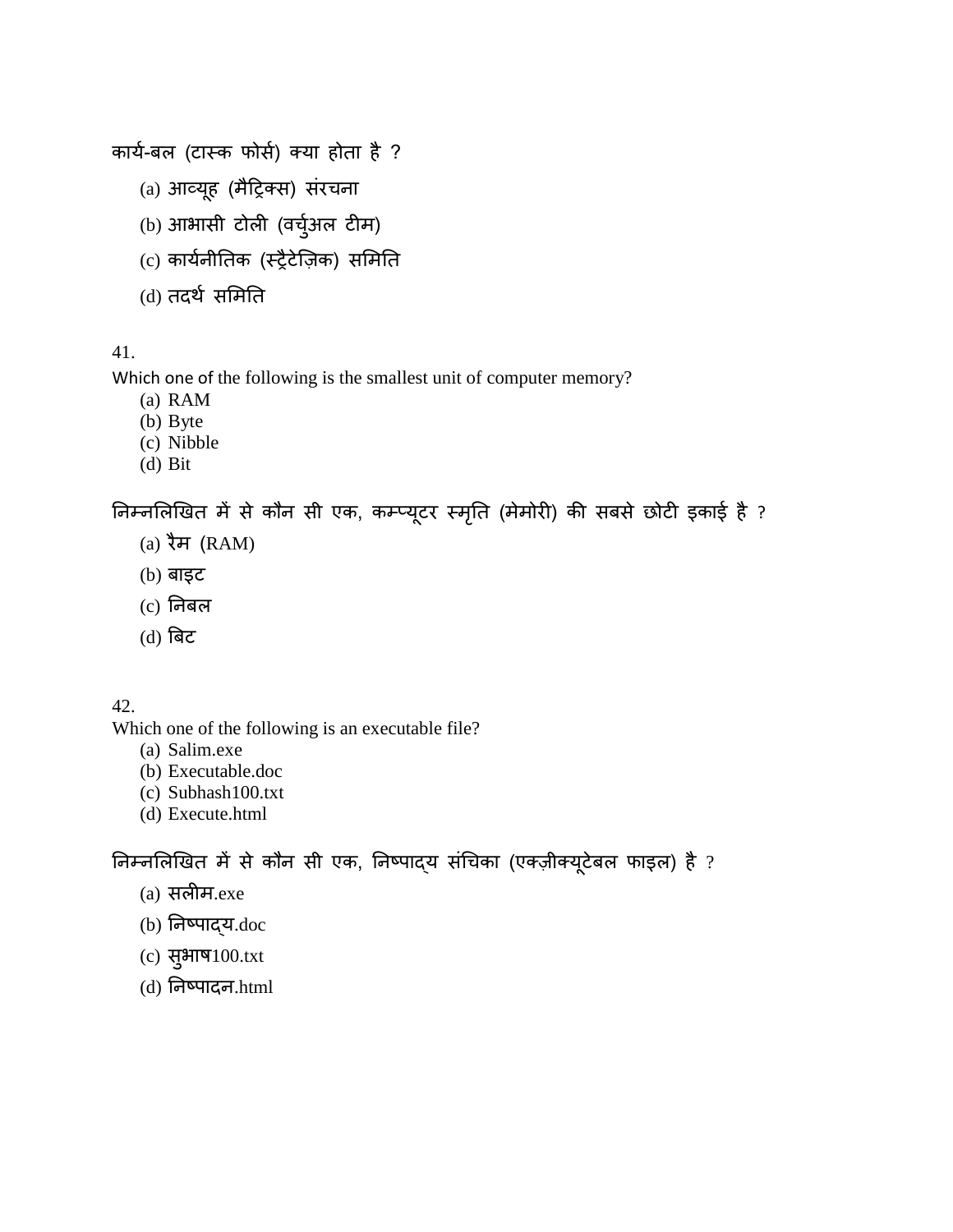Data in multimedia contains:

- (a) text, number, picture, animated graphics, video, sound etc. in combination.
- (b) video and audio.
- (c) text only.
- (d) light and sound shows only.

### बह़माध्यम (मल्टिमीडिया) के अंदर दत्त (डेटा) में क्या होता है ?

- (a) पाठ, संख्या, चित्र, सजीवाभासी आलेखी (एनिमेटेड ग्राफिक्स), वीडिओ, ध्वनि इत्यादि, संयोजन में
- (b) वीडिओ और ऑडिओ
- (c)केवल पाठ
- (d) केवल प्रकाश और ध्वनि प्रदर्शन

#### 44.

If you have to prepare several letters having same content but different address to be sent to many candidates for interview, which one of the following facilities of a word processing programme will you use?

- (a) Copy and paste
- (b) Mail merge
- (c) Find and replace
- (d) Format

यदि आपको, साक्षात्कार हेतु कई अभ्यर्थियों को भेजे जाने के लिए एक ही अंतर्वस्तु वाले अनेक पत्र तैयार करने हों, तो आप शब्द प्रक्रमण क्रमादेश (वर्ड प्रॉसेसिंग प्रोग्राम) की निम्नलिखित में से कौन सी एक सुविधा का प्रयोग करेंगे ?

- (a) प्रतिलिपि (कॉपी) और लेपन (पेस्ट)
- (b) संचिका विलय (मेल मर्ज़)
- (c) खोज (फाइंड) और प्रतिस्थापन (रिप्लेस)
- (d) संरूप (फॉरमेट)

### 45.

Which one of the following programmes can read an html language and convert it into a page which is in readable form?

- (a) Word Processor
- (b) Text Editor
- (c) Spreadsheets
- (d) Web Browser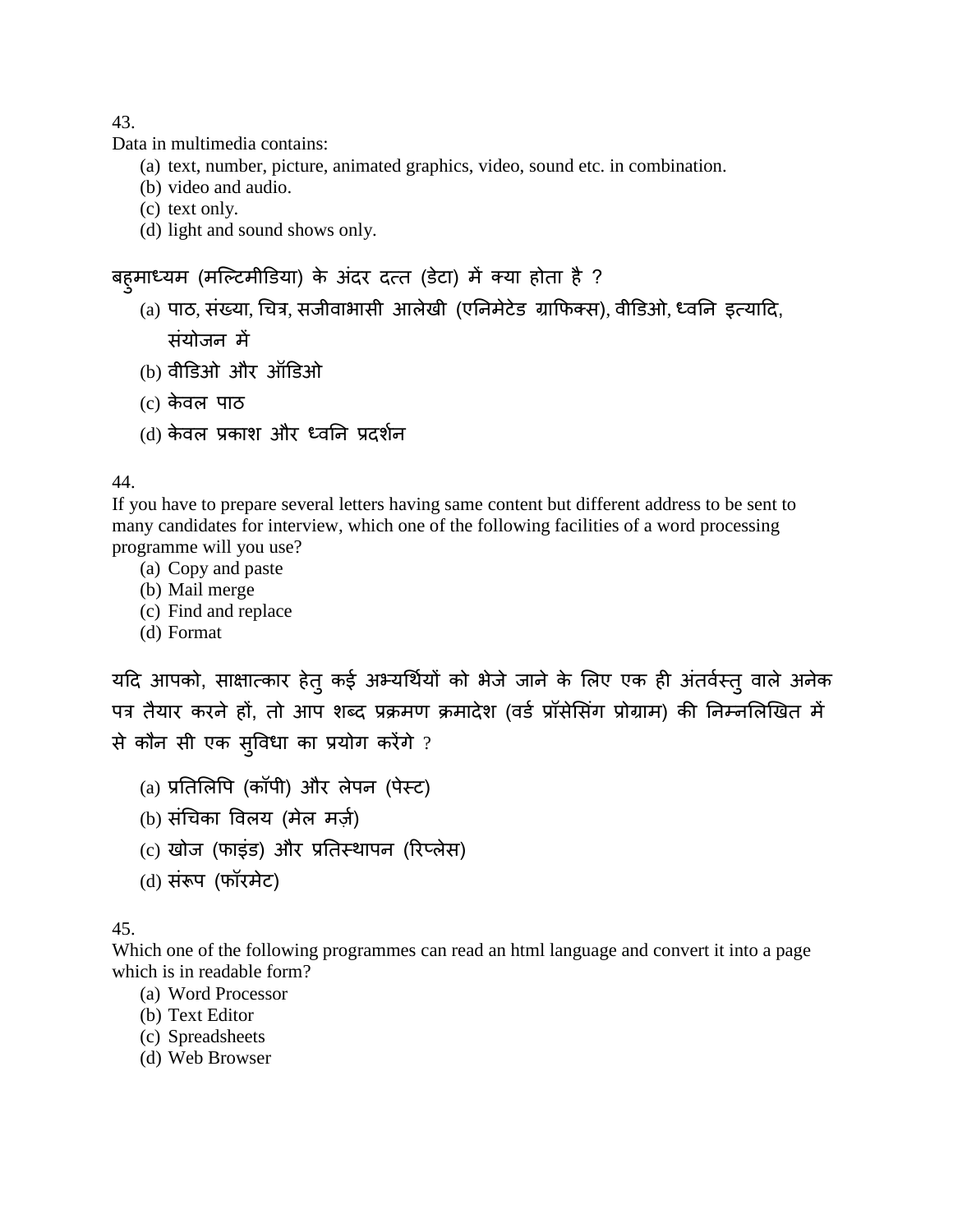निम्नलिखित क्रमादेशों में से कौन सा एक, किसी html भाषा को पढ़ कर उसे पाठ्य प्ररूप (रीडेबल फॉर्म) के पृष्ठ में रूपांतरित कर सकता है ?

- $(a)$  शब्द प्रक्रमक
- (b) पाठ संपादक
- (c) विस्तृत (स्प्रेडशीट्स)
- (d) वेब पृष्ठ-परिवर्तक (ब्राउज़र)

### 46.

Which one of the following statements about Single File System (SFS) is NOT correct?

- (a) The file cover of a SFS case should prominently show the name of the originating NSO (Non-Secretarial Organisation) and likewise indicate that it follows the SFS system
- (b) This will apply to matters which have to be referred by the NSO to the department for seeking a sanction / order
- (c) The SFS file must bear an I.D. No. or formal method of sending
- (d) All SFS files will be invariably routed through the central registry of the department concerned

एकल संचिका प्रणाली (SFS) के बारे में निम्नलिखित में से कौन सा एक कथन सही **नहीं** है ?

- (a) किसी SFS मामले के संचिका आवरण को प्रारंभकर्ता असचिवालयी संगठन (NSO) का नाम प्रमुखत: दर्शाना चाहिए और इसी प्रकार यह इंगित करना चाहिए कि यह SFS प्रणाका अनुसरणकरता है
- (b) यह उन मामलो पर लागू होगा, जिन्हे सस्वीकृति / आदेश प्राप्त करने के लिए, NSO द्वारा वभाग को भेजा जाना होता है
- (c) SFS सं�चका परएकपहचान संख्या(I.D. No.) अवश्य होनी चाहए या इस औपचारक पद्धति से भेजा जाना चाहिए
- (d) सभी SFS संचिकाएँ सदैव संबंधित विभाग की केंद्रीय रज़िस्ट्री से होकर ही भेजी जानी चा�हए

47.

All official communications between the Government of India and Foreign Missions in New Delhi shall be addressed to and by the:

- (a) PMO.
- (b) Ministry of Home Affairs.
- (c) Ministry of External Affairs.
- (d) President's Secretariat.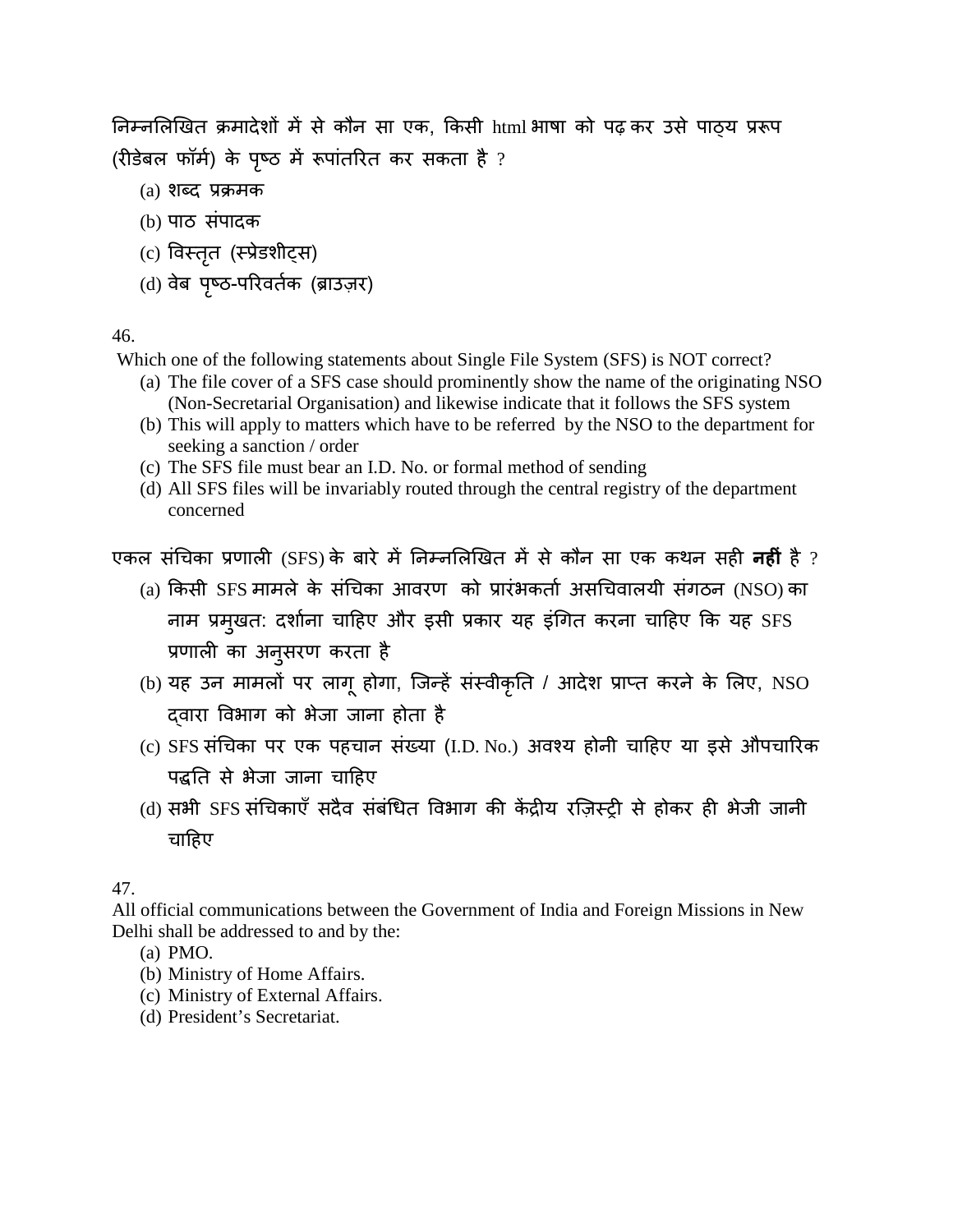भारत सरकार और नई दिल्ली स्थित विदेशी मिशनों के बीच सभी सरकारी पत्राचार किसको और किसके दवारा ही संबोधित होने चाहिए:

- $(a)$  प्रधान मंत्री कार्यालय (PMO)
- $(b)$  गृह मंत्रालय
- (c) विदेश मंत्रालय
- (d) राष्ट्रस�चवालय

### 48.

Drafts which are to issue as 'Immediate' or 'Priority' will be so marked under the orders of an officer NOT lower in rank than:

- (a) Deputy Secretary.
- (b) Under Secretary.
- (c) Section Officer.
- (d) Assistant.

जिन प्रारूपों को 'तत्काल' या 'अग्रता' के रूप में जारी होना है, उन्हें एक अधिकारी के आदेशों के अधीन इस रूप में चिह्नित किया जाएगा I वह अधिकारी रैंक में निम्नलिखित में से किस एक अ�धकार� सेकमका **नह�ं** होगा ?

- (a) उपस�चव
- (b) अवर सचिव
- (c) अनुभाग अधिकारी
- (d)सहायक

### 49.

Which one of the following statements regarding Prorogation of the House is NOT correct?

- (a) Prorogation means the termination of a session of the House
- (b) On Prorogation of the House, all business pending before the House lapses
- (c) After the House is prorogued, no sitting of the House can be called
- (d) President has power to promulgate Ordinances when the House is prorogued

### सदन के सत्रावसान के बारे में निम्नलिखित में से कौन सा एक कथन सह़ी **नहीं** है ?

- (a) सत्रावसान का अर्थ है सदन के एक सत्र का पर्यवसान
- (b) सदन का सत्रावसान होने पर, सदन के समक्ष लंबित सभी कार्य व्यपगत हो जाते हैं
- (c) सदन का सत्रावसान हो जाने के बाद, सदन की कोई बैठक नहीं बुलाई जा सकती
- (d) जब सदन का सत्रावसान हो गया हो, तब राष्ट्रपति को अध्यादेशों को प्रख्यापित करने की शक्ति होती है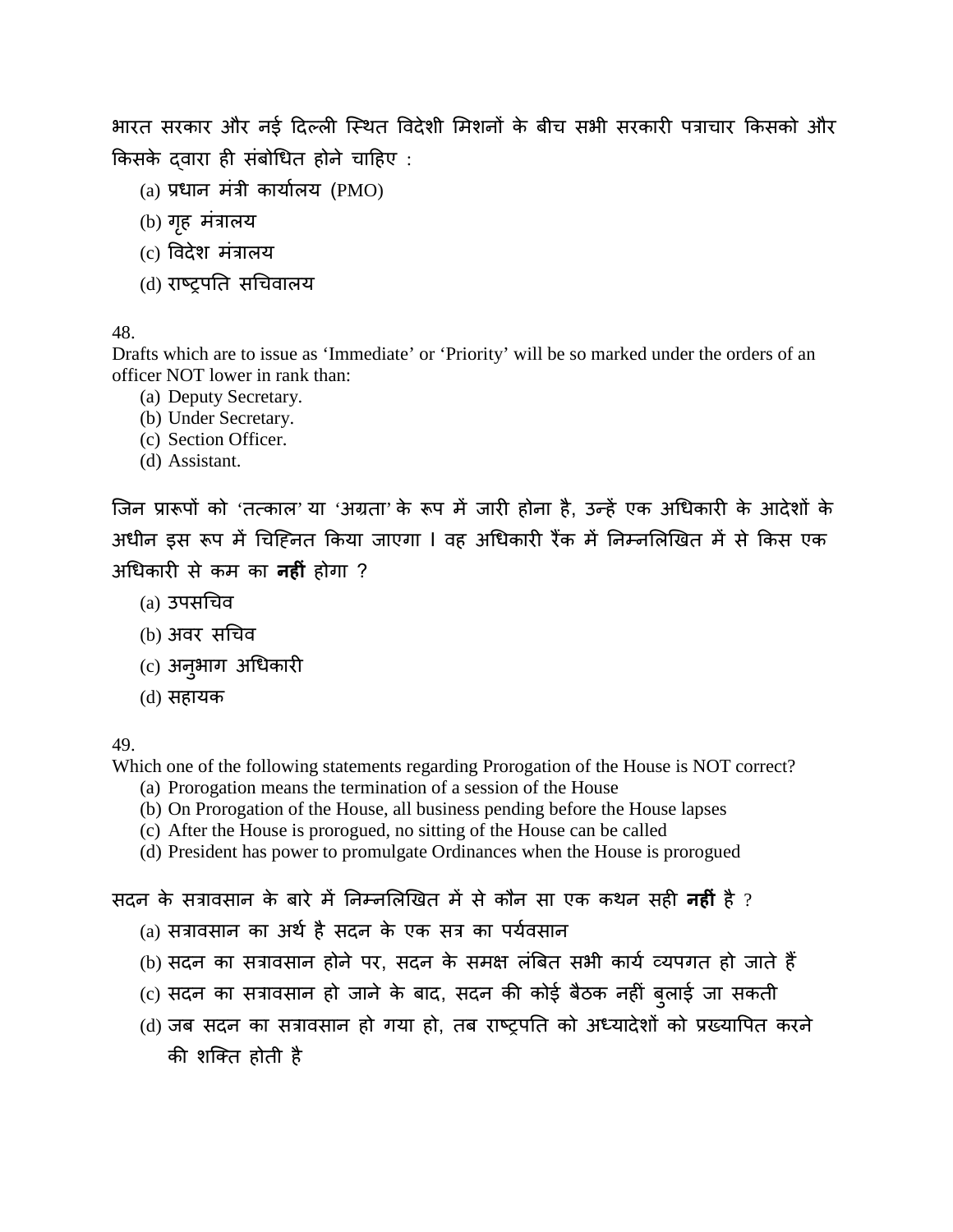According to the Warrant of Precedence, in India, which one the following is highest in rank among them?

- (a) Holders of the Bharat Ratna decoration
- (b) Judges of the Supreme Court
- (c) Deputy Chairman, Rajya Sabha
- (d) Attorney-General of India

भारत में, अग्रता अधिपत्र (वारंट ऑफ प्रीसीडेंस) के अनुसार, निम्नलिखित में से कौन सा एक उनमें उच्चतम रैंक का है  $?$ 

- (a) भारत रत्न अलंकरण के धारक
- (b) उच्चतम न्यायालय के न्यायाधीश
- (c) राज्सभा का उपसभाप�त
- (d) भारत का महान्यायवादी

### 51.

The commercial silk is obtained from cocoons secreted by salivary glands of:

- (a) Spider
- (b) Bombyx mori
- (c) Corcyra cephalonica
- (d) Hypera

वाणिज्यिक रेशम, किसकी लार ग्रंथियों से स्रवित कोयों (ककूनों) से प्राप्त किया जाता है ?

- (a) लूता (स्पाइडर)
- (b) बाम्बिक्स मोराई
- (c)कॉरसरासेफैलॉ�नका
- (d) हाइपरा

52.

Which one among the following does NOT belong to Algae (Thalophyta)?

- (a) Chara
- (b) Cladophora
- (c) Funaria
- (d) Ulothrix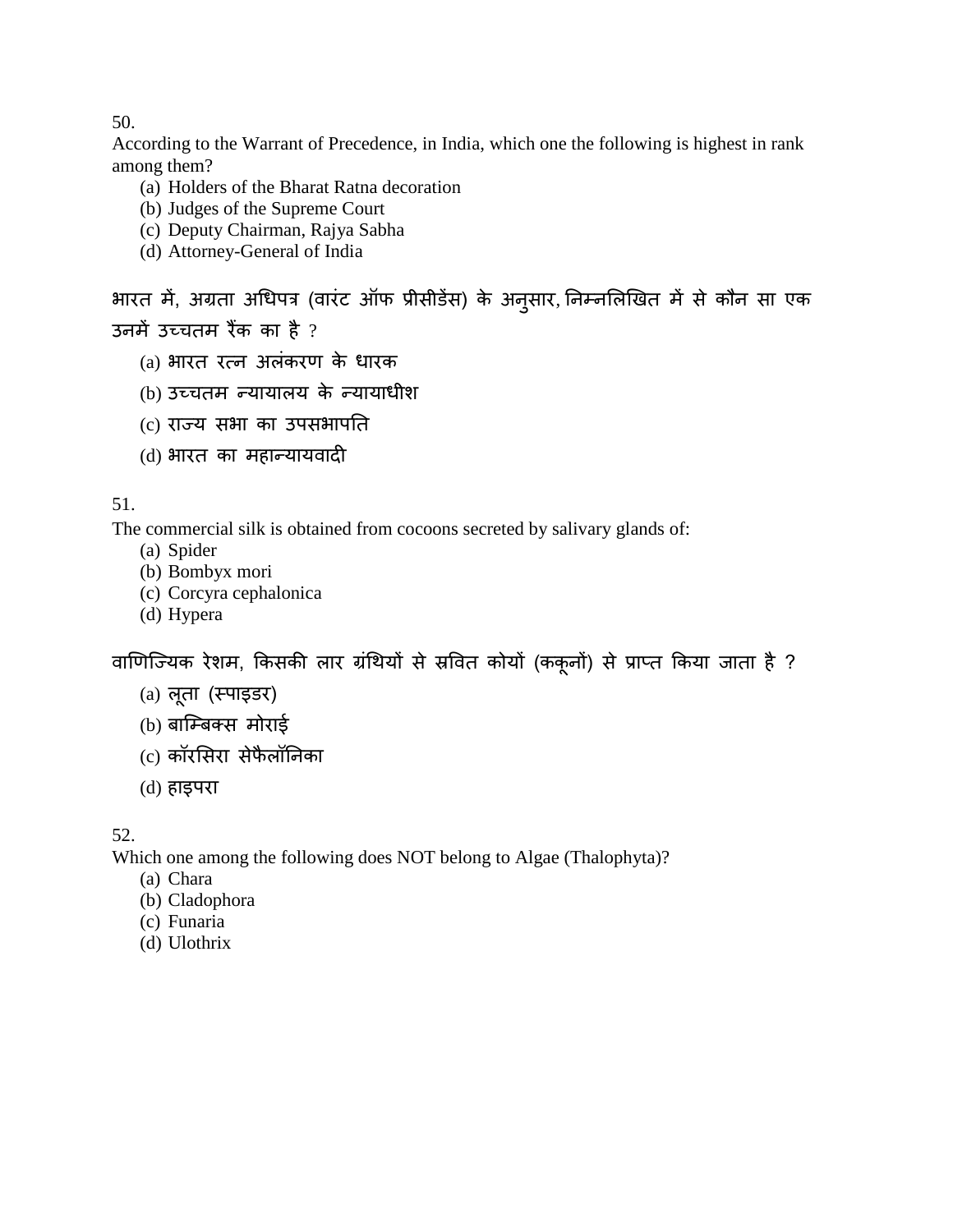�नम्न�ल�खमसेकौन सा एक,शैवाल (थैलोफाइटा)म **नह�ं** आता ?

- $(a)$  कैरा
- (b) क्लैडोफोर
- (c) फ्यूनेरय
- (d) यूलोथ्रिक

53.

Which of the following is present in both xylem and phloem?

- (a) Tracheids
- (b) Sieve tubes
- (c) Companion cells
- (d) Parenchyma

निम्नलिखित में से कौन सा/सी एक , दारु (जाइलम) और पोषवाह (फ्लोएम) दोनों में विदयमान होता/होती है ?

- $(a)$  वाहिनिकाएँ (ट्रैकाइड्स)
- (b) चालनी नलकाएँ
- (c) सहचर कोशिकाएँ
- (d) मृदूतक (पैरेन्काइमा)

54.

The stars twinkle in the sky because the light coming from the stars passes through air having gradually changing:

- (a) refractive index.
- (b) material density.
- (c) both refractive index and material density.
- (d) temperature.

आकाश में तारे टिमटिमाते हैं , क्योंकि तारों से आने वाला प्रकाश उस हवा से होकर गुजरता है जिसमें क्रमश: परिवर्तित होता रहता है:

- (a) अपवत्नांर
- (b) पदाथर घनत्व
- (c) अपवर्तनांक और पदार्थ घनत्व दोनों
- (d) तापमान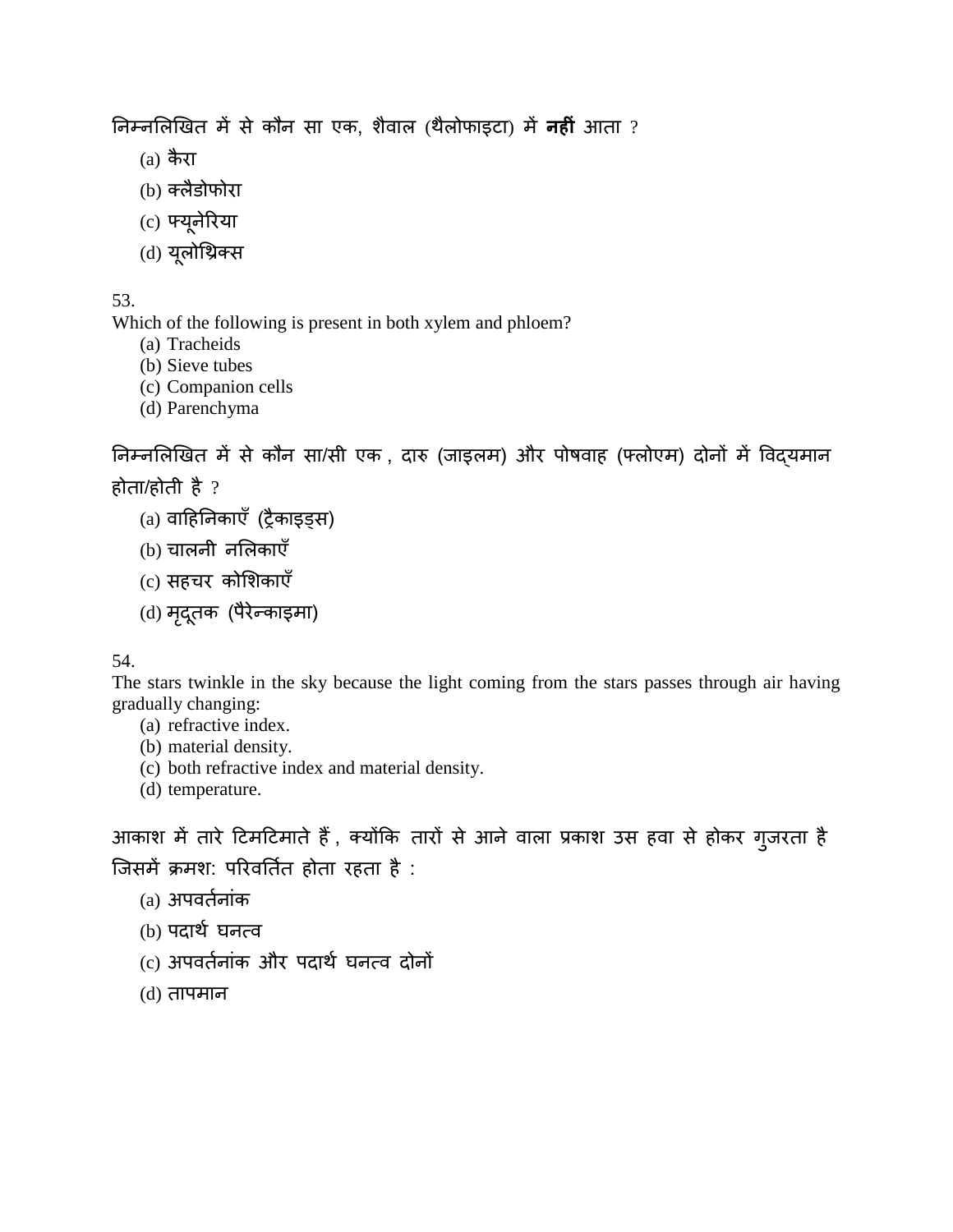A piece of wood is placed first in a vessel containing water and then in a vessel containing saline water. What one observes is that the piece of wood:

- (a) completely sinks in saline water.
- (b) floats less in saline water.
- (c) floats more in saline water.
- (d) just sinks in saline water.

```
काष्ठ का एक ट्रकड़ा पहले पानी से भरे पात्र में और उसके बाद खारे पानी से भरे पात्र में रखा
जाता है। यह देखा जाता है कि काष्ठ का टुकड़ा :
    (a) खारे पानी मे पूर्णत: डूब जाता है  
   (b) खारे पानी में कम तैरता है
   (c) खारे पानी में अपेक्षाकृत अधिक तैरता है
```
(d) खारे पानी में ठीक डूबा भर रहता है

56.

A solid cube, a thin circular plate and a solid sphere are made of the same metal and have the same volume. They are heated to the same temperature. If left in the air to cool, which of these will cool fastest and slowest respectively?

- (a) Sphere, circular plate
- (b) Cube, sphere
- (c) Circular plate, cube
- (d) Circular plate, sphere

एक ठोस घन, एक पतली वृत्ताकार प्लेट और एक ठोस गोला एक ही धात् के बने हैं और उनका आयतन समान है I उन्हें समान ताप तक गर्म किया जाता है I यदि उन्हें ठंडा होने के लिए हवा में रखा जाए, तो इनमें से कौन, क्रमश: सबसे तेज और सबसे धीरे ठंडे होंगे ?

- (a) गोला, वृत्ताकार प्लेट
- (b) घन, गोला
- (c) वृत्ताकार प्लेट, घन
- (d) वृत्ताकार प्लेट, गोला

57.

A person standing in front of a mirror finds his image larger than himself. This implies that the mirror is:

- (a) Concave.
- (b) Convex.
- (c) Plane.
- (d) Broken.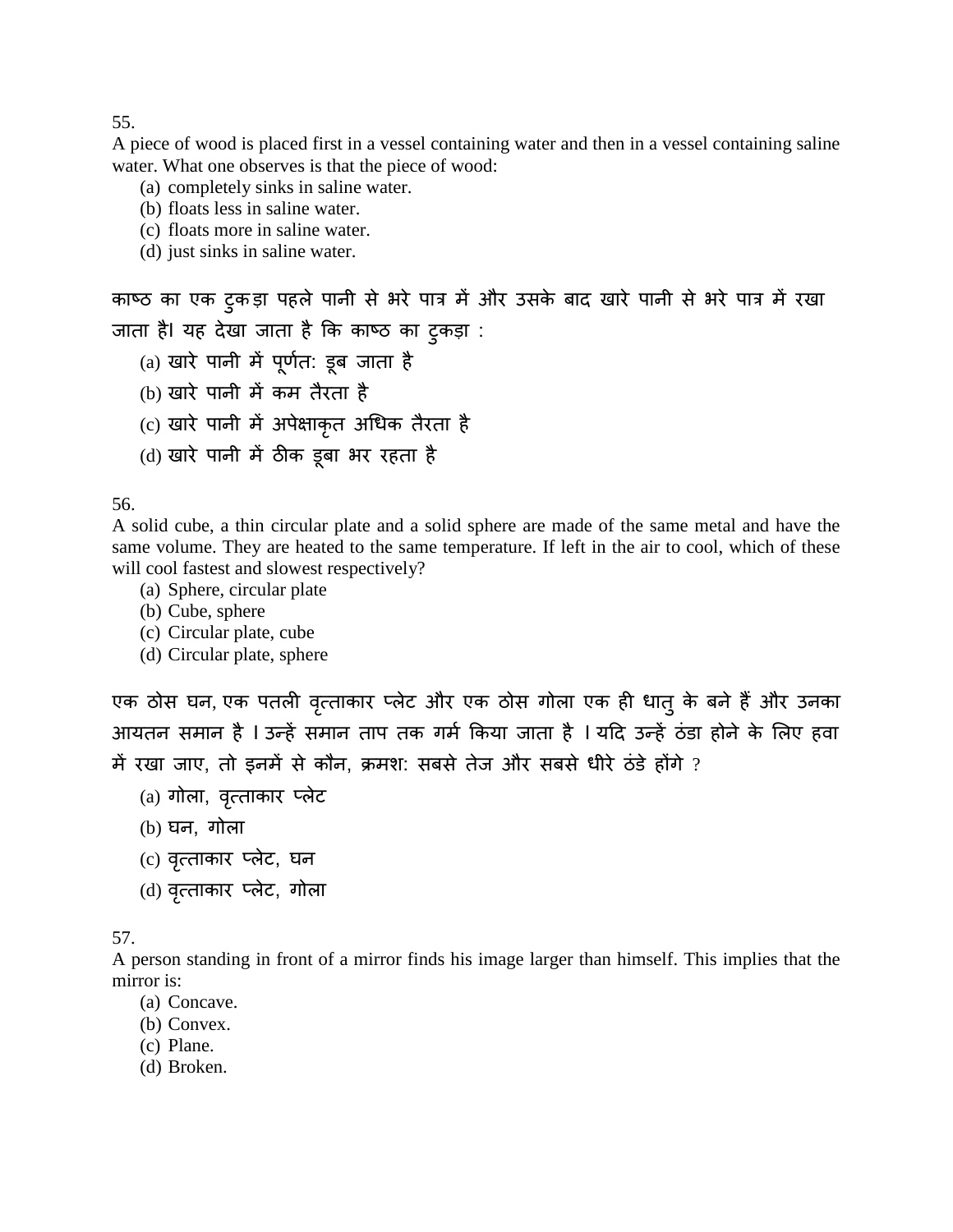दर्पण के सामने खड़ा कोई व्यक्ति देखता है कि उसका प्रतिबिंब उससे बड़ा है I इसका आशय है कि दर्पण :

- (a) अवतल है
- $(b)$  उत्तल है
- (c)समतल है
- (d) टूटा हु आ है

### 58.

When pressure is applied on a piece of ice, its melting point:

- (a) decreases.
- (b) increases.
- (c) first increases and then decreases.
- (d) remains unchanged.

# जब बर्फ के एक टुकड़े पर दाब लगाया जाता है, तो उसका गलनांक:

- (a) घट जाता है
- (b) बढ़ जाता है
- (c) पहले बढ़ जाता है,फर घट जाता है
- (d) अपरव�त्र बना रहता है

#### 59.

In vacuum, a coin and a feather are dropped from the same height simultaneously. Which will reach the ground first?

- (a) Feather
- (b) Coin
- (c) Both at the same time
- (d) feather drifts away

निर्वात में, एक सिक्का और एक पंख समान ऊँचाई से एक साथ गिराए जाते हैं । भूमि पर सबसे पहले क्या पहुंचेगा ?

- $(a)$  पंख
- (b) सक्क
- (c) दोनों, एक ही समय पर
- (d) पंख अपवा�हत हो जाता है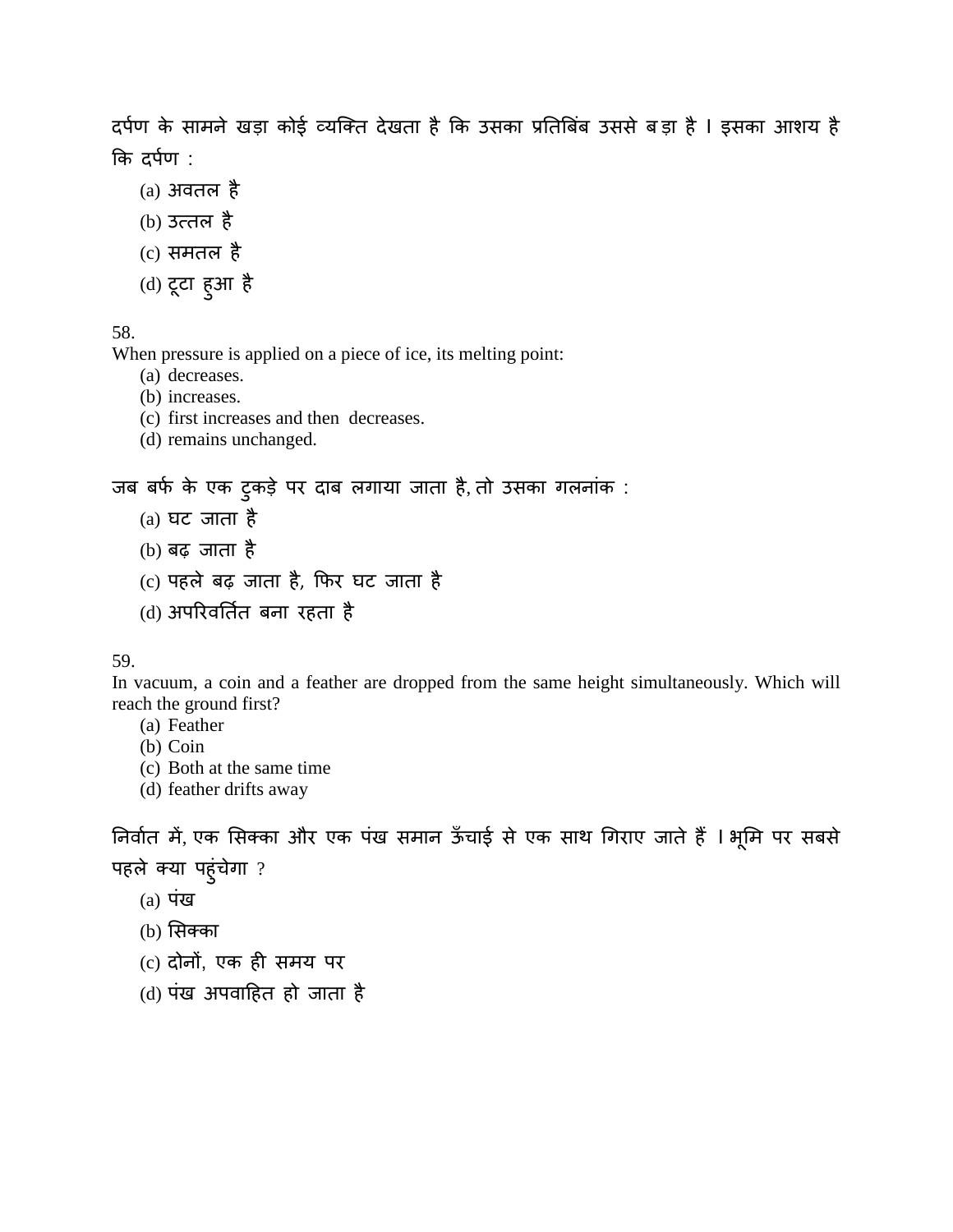Lead pencils:

- (a) contain lead with a little plastic clay.
- (b) contain bauxite with charcoal.
- (c) do not contain lead but graphite mixed with a little bit of plastic clay.
- *(d) do not contain graphite at all.*

# सीसा (लेड) पेंसिलों में :

- (a) थोड़ी सुघट्य (प्लास्टिक) मिट्टी के साथ सीसा होता है
- (b) चारकोल के साथ बॉक्साइट होता है
- (c) सीसा नहीं होता, किंतु थोड़ी सी सुघट्य मिट्टी के साथ मिला हुआ ग्रैफा
- (d) ग्रैफाइट बिलकुल ही नहीं होता

### 61.

Which one among the following is a source of renewable energy?

- (a) Wood
- (b) Fossil fuel
- (c) Coal
- (d) Wind power

# निम्नलिखित में से कौन सा एक, नवीकरणीय ऊर्जा का स्रोत है ?

- $(a)$  काष्ठ
- $(b)$  जीवाश्मी ईंधन
- (c)कोयला
- (d) पवन शक्ति

## 62.

Which one among the following is NOT a layer of Sun?

- (a) Chromosphere
- (b) Corona
- (c) Photosphere
- (d) Mantle

# निम्नलिखित में से कौन सी एक, सूर्य की परत **नही** है ?

- (a) वर्णमंडल (क्रोमोस्फियर)
- (b)कोरोना
- $(c)$  प्रकाश-मंडल
- (d) प्रावार (मैंटल)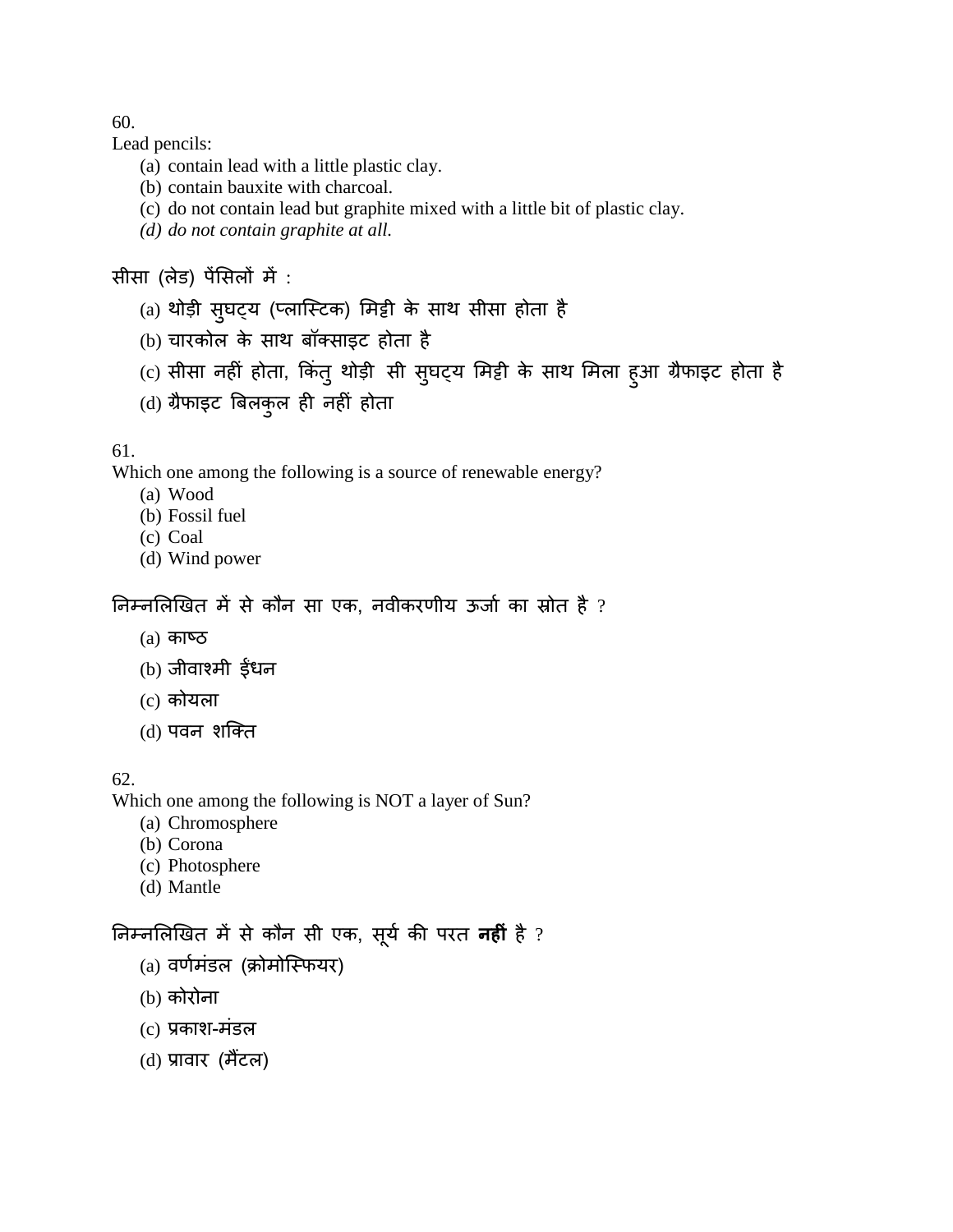The acid used in lead storage batteries is:

- (a) Sulphuric acid.
- (b) Nitric acid.
- (c) Hydrochloric acid.
- (d) Acetic acid.

# सीसा संचायक बैटरियों (लेड स्टोरेज़ बैटरीज़) में प्रयुक्त अम्ल कौन सा है ?

- (a) सल्फ्यूरिक अम्ल
- (b) नाइट्रिक अम्ल
- (c) हाइड्रोक्लो अम्ल
- (d) ऐसे�टक अम्ल

### 64.

Which one among the following is a metalloid element?

- (a) Mercury
- (b) Germanium
- (c) Bismuth
- (d) Phosphorus

# निम्नलिखित में से कौन सा एक, उपधातु तत्व है ?

- (a) पारा
- (b) जम��नयम
- (c)बस्म
- (d) फॉस्फोर

### 65.

Which one of the following fractions of petroleum has the lowest boiling point?

- (a) Kerosene
- (b) Diesel
- (c) Petrol
- (d) LPG

पेट्रोलियम के निम्नलिखित में से किस एक अंश का क्वथनांक न्यूनतम होता है ?

- (a)केरोसीन
- (b) डीज़ल
- (c) पेट्र
- (d) LPG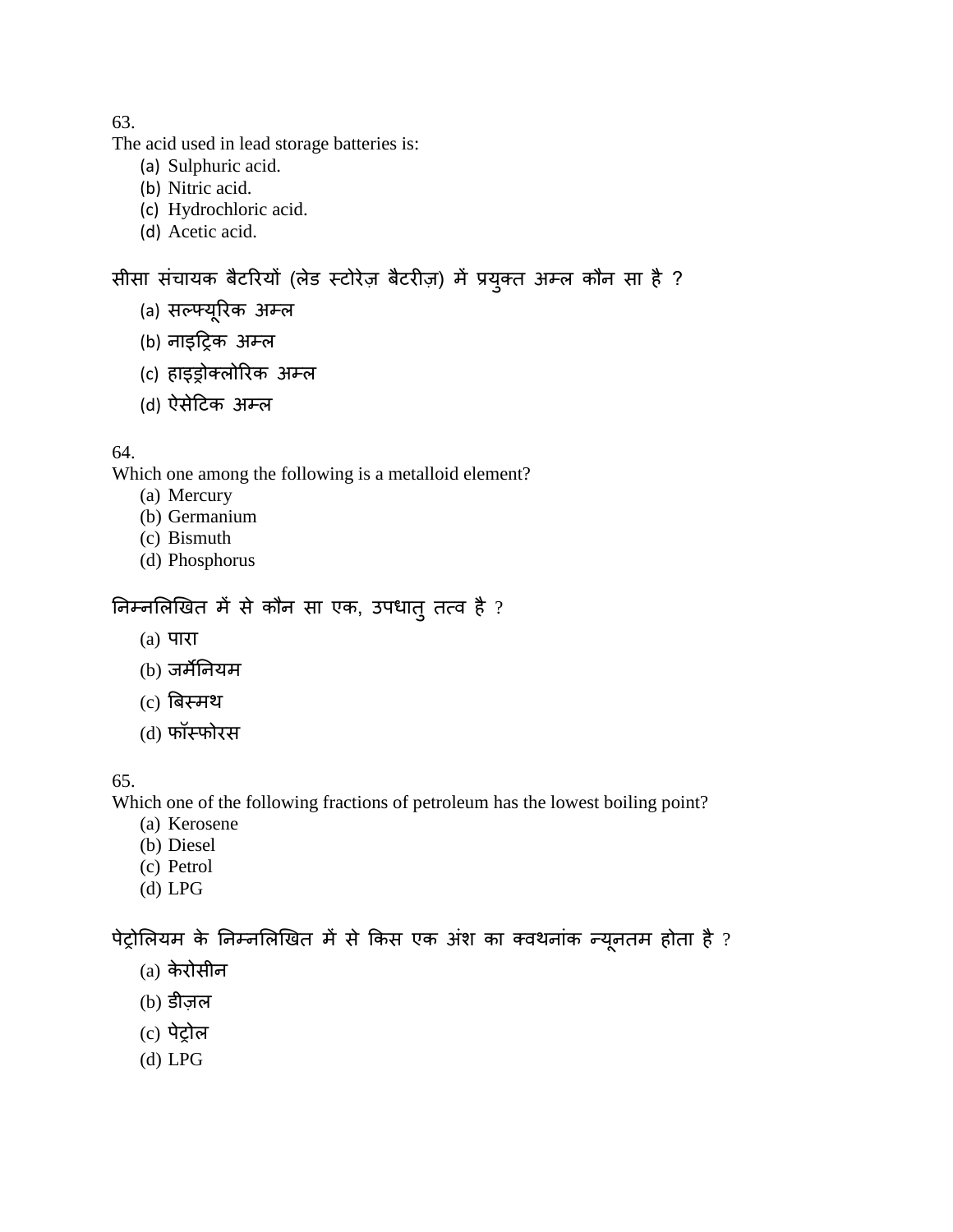During the study of the weather conditions of a place for 9 days, it was observed that it rained on 7 days, morning or evening. When it rained in the evening, the sky was clear in the morning. There were five clear evenings. How many clear mornings were there?

- (a) 2
- (b) 4
- (c) 6
- (d) 3

किसी स्थान के मौसम की दशाओं का 9 दिनों तक अध्ययन करने के दौरान , यह देखा गया कि वहाँ 7 दिन, सुबह या शाम, वर्षा हुई I जब शाम को वर्षा हुई, तो आकाश सुबह में साफ था I पाँच दिन शाम में आकाश साफ था I वहाँ पर कितने दिन सुबह में आकाश साफ था ?

- (a) 2
- (b) 4
- (c) 6
- (d) 3

67.

What is the angle in degree made by a sector, the ratio of whose area with the area of quarter circle is equal to 1:5?

- (a) 9 degree
- (b) 18 degree
- (c) 24 degree
- (d) 36 degree

यदि किसी त्रिज्य-खंड के क्षेत्रफल का चौथाई वृत्त के क्षेत्रफल से अनुपात 1:5 है, तो इस त्रिज्य-खंड दवारा बनने वाले कोण का डिग्री में क्या मान होगा ?

- $(a)$  9 डिग्री
- (b) 18 डग्
- $(c)$  24 डिग्री
- (d) 36 डग्

68.

Suppose a, b and c are natural numbers and  $2s = a + b + c$ . If  $(s - a)$ :  $(s - b)$ :  $(s - c) = 1$ : 7: 4, then ratio of 2a: c is:

- (a) 11 : 4
- (b) 11 : 8
- (c) 4 : 11
- (d) 8 : 11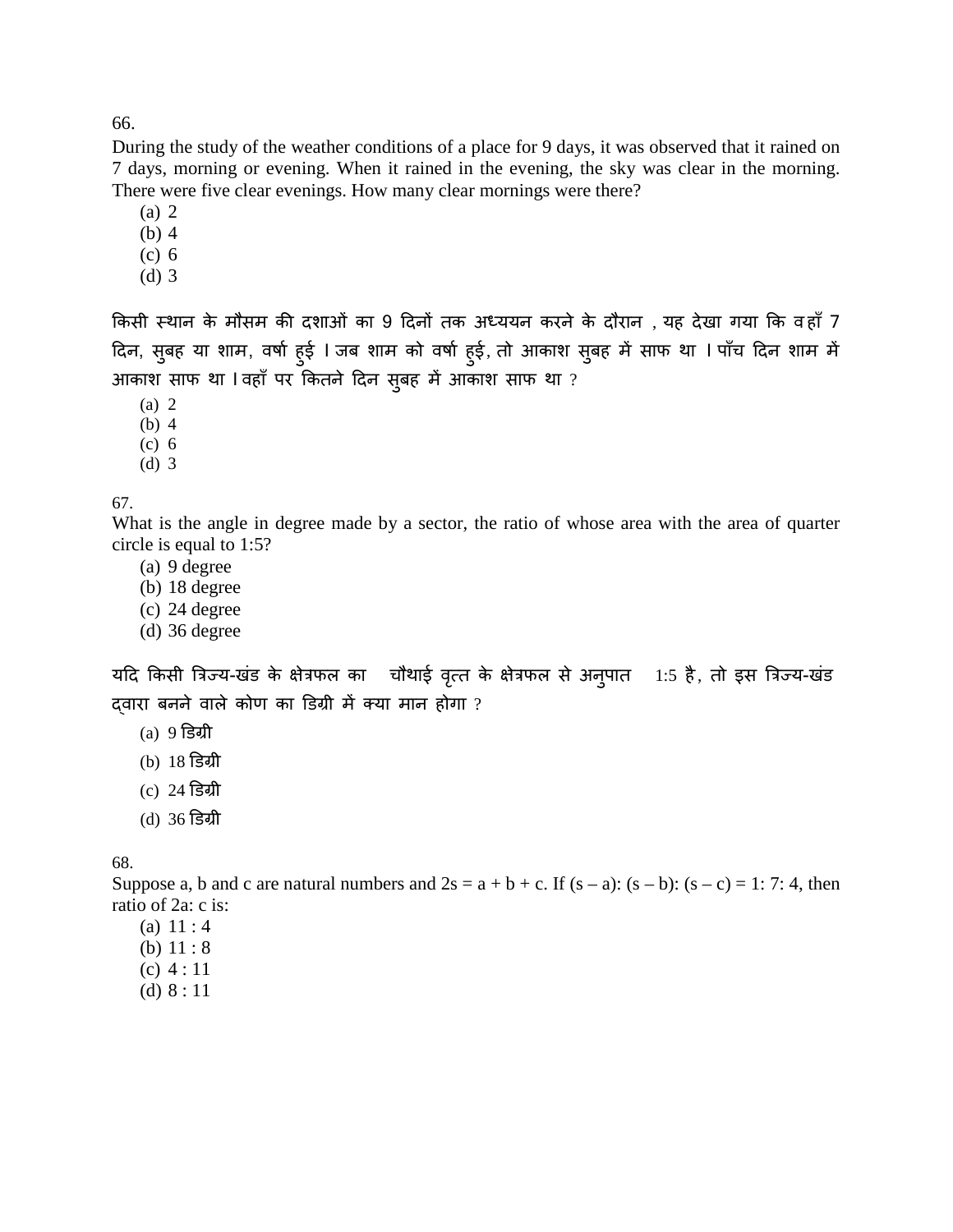```
मान लीजिए a, b और c धनपूर्ण संख्याएँ हैं और 2s = a + b + c है l यदि (s - a): (s - b): (s - c) = 1: 7: 4,
तो 2a: c का अनुपात क्या है?
```
- (a)  $11:4$
- (b) 11 : 8
- (c) 4 : 11
- (d) 8 : 11

'M' can dig a trench 40 metre in depth in 4 days working equal hours for a day. Next day morning and every morning thereafter he finds that one fifth of the net depth as at the end of the previous day has got filled up with the mud again. What was the depth of the trench in the beginning of the fourth day?

- (a) 14.40 metre
- (b) 23.61 metre
- (c) 19.52 metre
- (d) 24.00 metre

 $^{\circ}$ M' हर दिन समान घंटे काम कर 4 दिनों में 40 मीटर गहरी खाई खोद सकता है I अगले दिन सुबह और तत्पश्चात् हर सुबह वह देखता है कि पिछले दिन की समाप्ति तक खोदी गई निवल गहराई (नेट डेफ्थ) का पाँचवाँ हिस्सा कीच इ से पुन: भर गया है । चौथे दिन के आरंभ में खाई की गहराई क्या थी  $?$ 

- (a) 14.40 मीटर
- (b) 23.61 मीटर
- (c) 19.52 मीटर
- (d) 24.00 मीटर

70.

'A' has certain number of oranges to sell each for Rs. 2. 'S' bought 25% of the total oranges and 'T' bought one third of remaining. 'M' bought 50% of what was left and 'P' bought 4 oranges. The total amount paid by 'S' and 'M' is Rs. 24. What is the cost of oranges purchased by 'T'?

- (a) Rs. 6
- (b) Rs. 8
- (c) Rs. 12
- (d) Rs. 16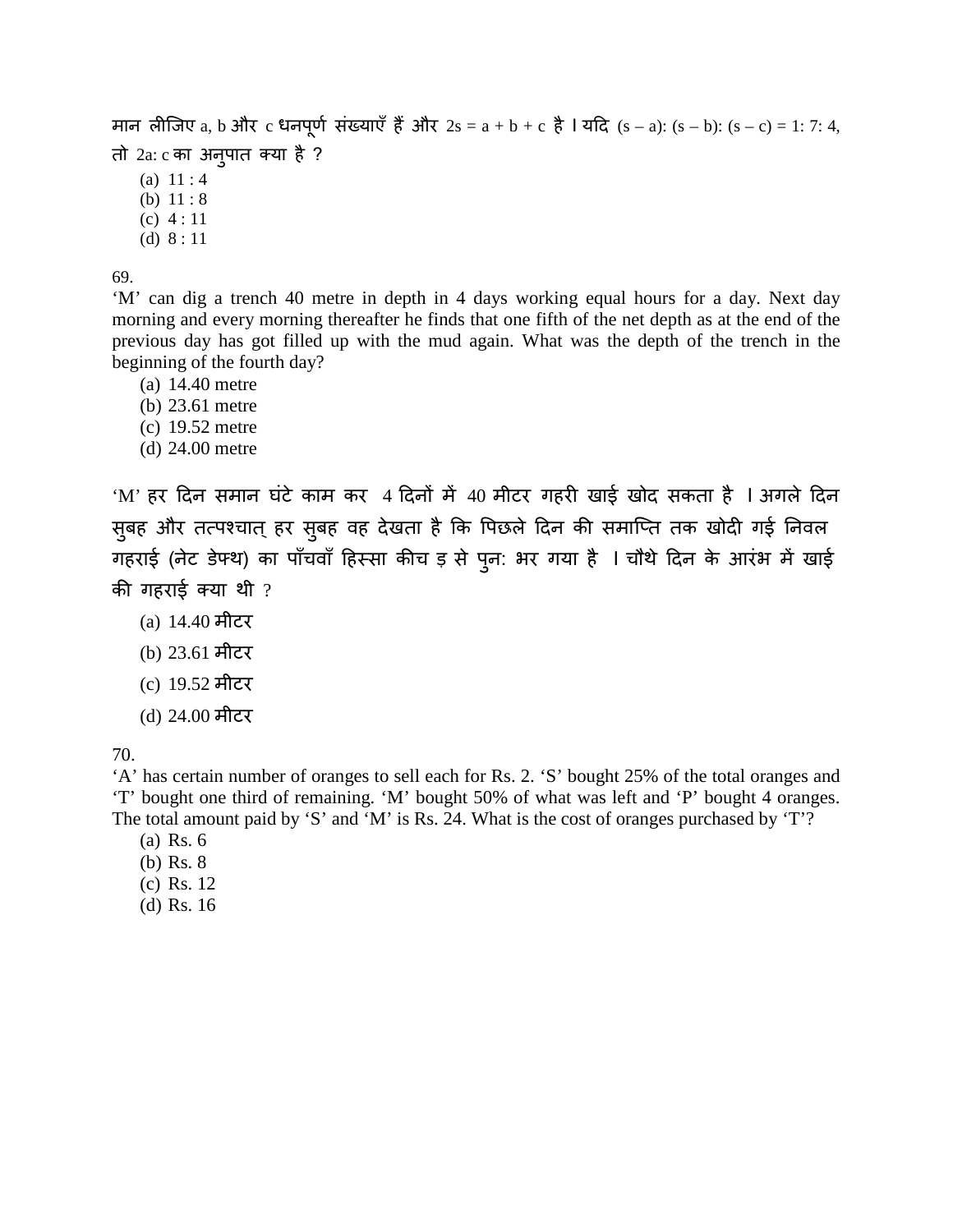'A' के पास कुछ संतरे, रु. 2 प्रति संतरा की दर से बेचने के लिए हैं I 'S' ने कुल संतरों का  $25%$  खरीदा और 'T' ने बचे हुए संतरों का एक-तिहाई खरीदा I 'M' ने शेष बचे संतरों का  $50\%$ खरीदा और 'P' ने 4 संतरे खरीदे l 'S' और 'M' द्वारा भुगतान की गई कुल राशि रु. 24 है l 'T' दवारा खरीदे गए संतरों की लागत क्या है ?

- (a) र. 6
- (b)  $\overline{\mathbf{v}}$ . 8
- (c) र. 12
- (d) र. 16

71.

'A' has certain number of oranges to sell each for Rs. 2. 'S' bought 25% of the total oranges and 'T' bought one third of remaining. 'M' bought 50% of what was left and 'P' bought 4 oranges. The total amount paid by 'S' and 'M' is Rs. 24. How much oranges are left with 'A'?

- (a) Nil
- (b) 2
- (c) 4
- (d) 6

'A' के पास कुछ संतरे, रु. 2 प्रति संतरा की दर से बेचने के लिए हैं I 'S' ने कुल संतरों का  $25%$  खरीदा और 'T' ने बचे हूए संतरों का एक-तिहाई खरीदा I 'M' ने शेष बचे संतरों का  $50\%$ खरीदा और 'P' ने 4 संतरे खरीदे l 'S' और 'M' द्वारा भुगतान की गई कुल राशि रु. 24 है l 'A' के पास कितने संतरे बचे हैं ?

- (a)शू न्
- (b) 2
- (c) 4
- (d) 6

72.

'A' has certain number of oranges to sell each for Rs. 2. 'S' bought 25% of the total oranges and 'T' bought one third of remaining. 'M' bought 50% of what was left and 'P' bought 4 oranges. The total amount paid by 'S' and 'M' is Rs. 24. Equal number of oranges were purchased by:

(a) 'S' and 'T' only

- (b) 'T' and 'M' only
- (c) 'S' and 'M' only
- (d) 'S', 'T' and 'M'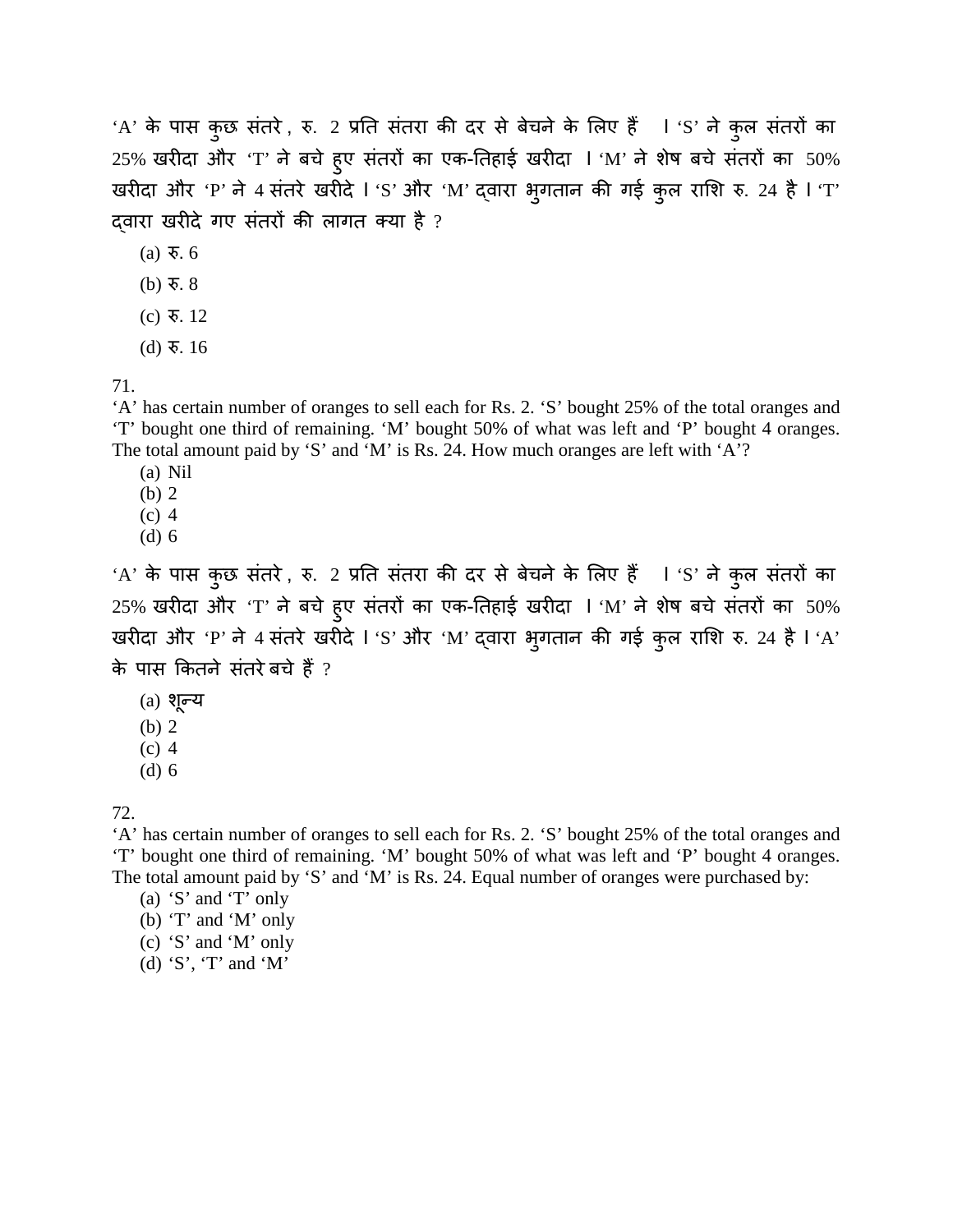'A' के पास कुछ संतरे, रु. 2 प्रति संतरा की दर से बेचने के लिए हैं  $\;$  I 'S' ने कुल संतरों का  $25%$  खरीदा और 'T' ने बचे हुए संतरों का एक-तिहाई खरीदा I 'M' ने शेष बचे संतरों का  $50\%$ खरीदा और 'P' ने 4 संतरे खरीदे l 'S' और 'M' द्वारा भुगतान की गई कुल राशि रु. 24 है l किस-किस ने समान संख्या में संतरे खरीदे ?

(a)केवल 'S' और 'T' ने (b)केवल 'T' और 'M' ने (c)केवल 'S' और 'M' ने (d) 'S', 'T' और 'M' ने

73.

What is the number of sets, whose elements are consecutive numbers, such that sum of elements is 60?

(a) 3

(b) 5

(c) 2

(d) 4

उन समुच्चयों की संख्या क्या है, जिनके अवयव क्रमागत संख्याएँ हैं, इस प्रकार कि अवयवों का योग 60 है ?

(a) 3

- (b) 5
- (c) 2
- (d) 4

74.

What is the average of first 20 numbers of multiples of 2 and 3 ?

(a) 60

(b) 63

(c) 66

(d) 69

 $2$  और  $3$  के गुणकों की प्रथम  $20$  संख्याओं का औसत क्या है ?

- (a) 60
- (b) 63
- (c) 66
- (d) 69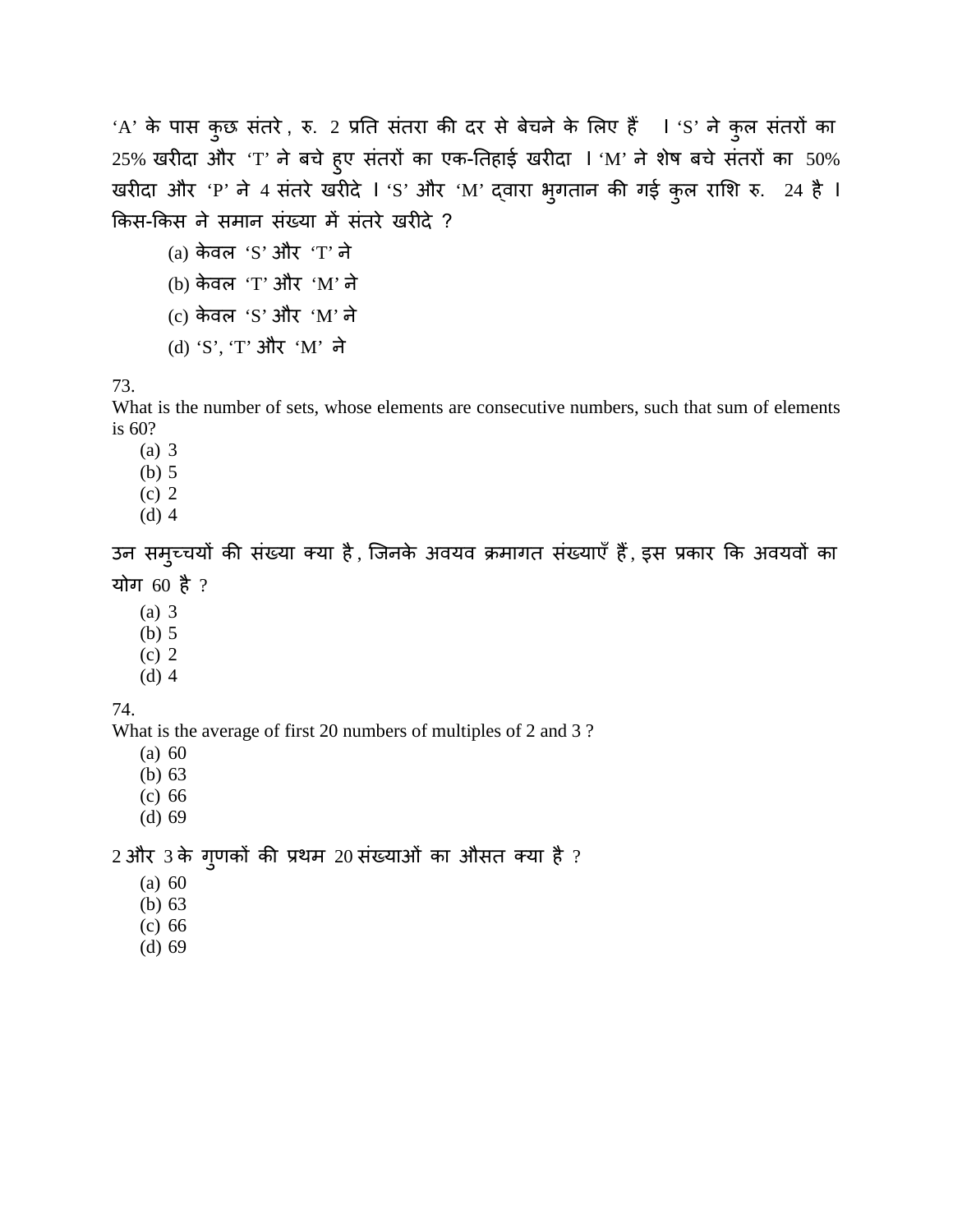By selling an article at a profit of 10 percent, a man got Rs. 340 more than one fourth its price. What is the price of the article?

(a) Rs. 200

(b) Rs. 300

- (c) Rs. 400
- (d) Rs. 500

किसी सामग्री को 10 प्रतिशत लाभ पर बेचने से किसी व्यक्ति को इसकी चौथाई कीमत से रु.  $340$  अधिक प्राप्त होते हैं । उस सामग्री की कीमत क्या है ?

- $(a)$   $\overline{6}$ . 200
- (b)  $\overline{\mathbf{v}}$ . 300
- (c) र. 400
- (d) र. 500

76.

If 75% of 40 students of a music school can sing and only 20% cannot dance, what is the maximum number of students who can either sing or dance?

(a) 8

- (b) 10
- (c) 18
- (d) 22

यदि किसी संगीत विदयालय के 40 विदयार्थियों में 75% विदयार्थी केवल गा सकते हैं, और केवल 20% विद्यार्थी नृत्य नहीं कर सकते, तो उन विद्यार्थियों की अधिकतम संख्या क्या है जो या तो गा सकते हैं या नृत्य कर सकते हैं ?

(a) 8

- (b) 10
- (c) 18
- (d) 22

77.

If 75% of 40 students of a music school can sing and only 20% cannot dance, what is the minimum number of students who can neither sing nor dance?

(a) 8

- (b) 10
- (c) 18
- (d) 22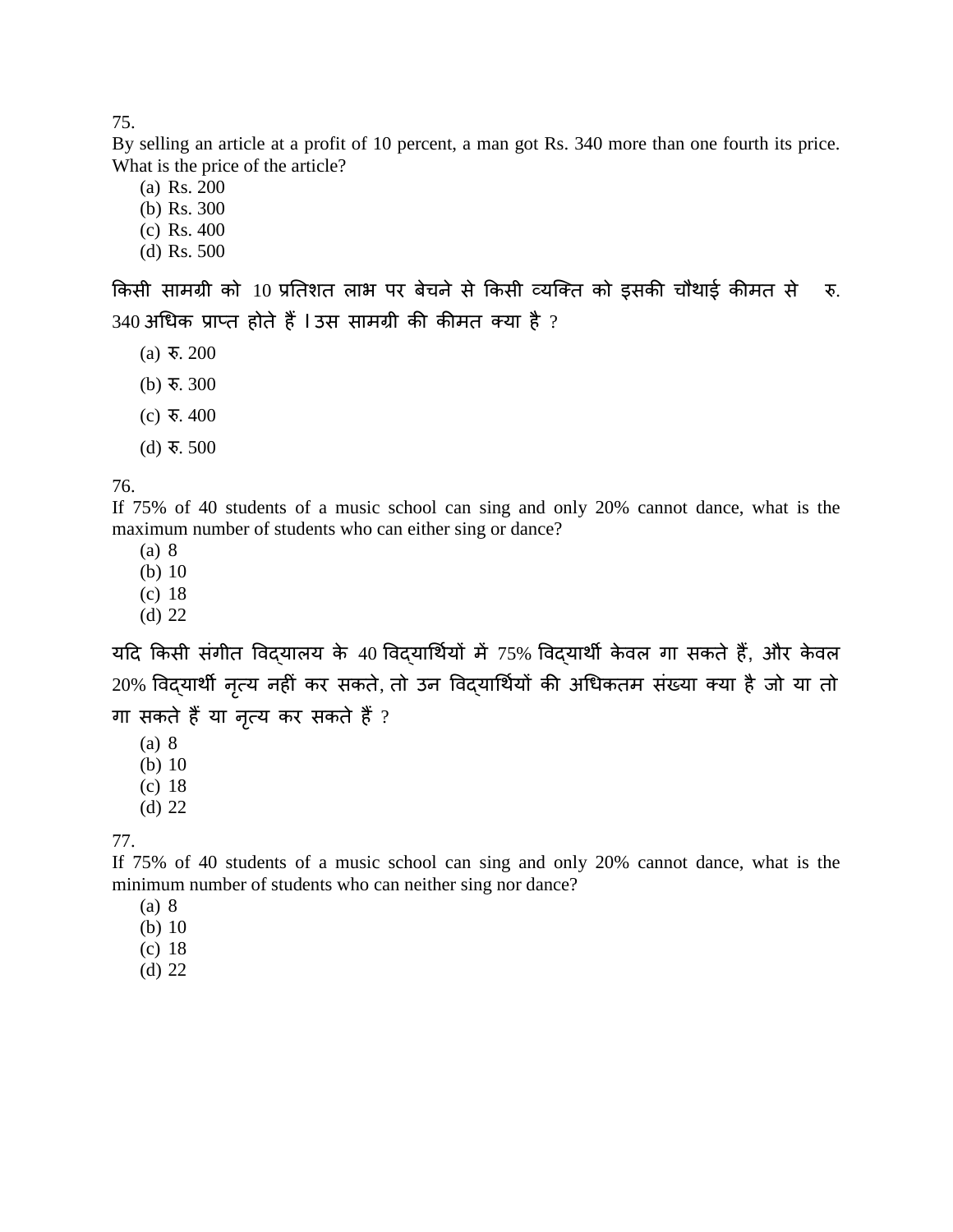यदि किसी संगीत विद्यालय के 40 विद्यार्थियों में 75% विद्यार्थी केवल गा सकते हैं, और केवल 20% विद्यार्थी नृत्य नहीं कर सकते, तो उन विद्यार्थियों की न्यूनतम संख्या क्या है जो न गा सकते हैं न ही नृत्य कर सकते हैं ?

(a) 8

(b) 10

(c) 18 (d) 22

78.

Which of the following signs have to be interchanged to make the equation  $5 + 3 \times 8 - 12 / 4 = 3$ , correct?

 $(a) + and (b)$  – and  $/$  $(c)$  + and x  $(d) +$  and /

समीकरण  $5 + 3$  x  $8 - 12 / 4 = 3$  को सही करने के लिए, निम्नलिखित चिहनों में से किनको आपस $\vec{a}$  बदल देना होगा ?

- $(a) + 3\pi$  –
- $(b) 3\pi$
- $(c) + 3\pi x$
- $(d) + 3\pi$

79.

What will come in place of X in the sequence 3GP, 8HS, 23JV, 68MY, X?

- (a) 105RC
- (b) 203QD
- (c) 203QB
- (d) 205QD

अनु क्3GP, 8HS, 23JV, 68MY, X म X के स्थान पर क्या आएग?

- (a) 105RC
- (b) 203QD
- (c) 203QB
- (d) 205QD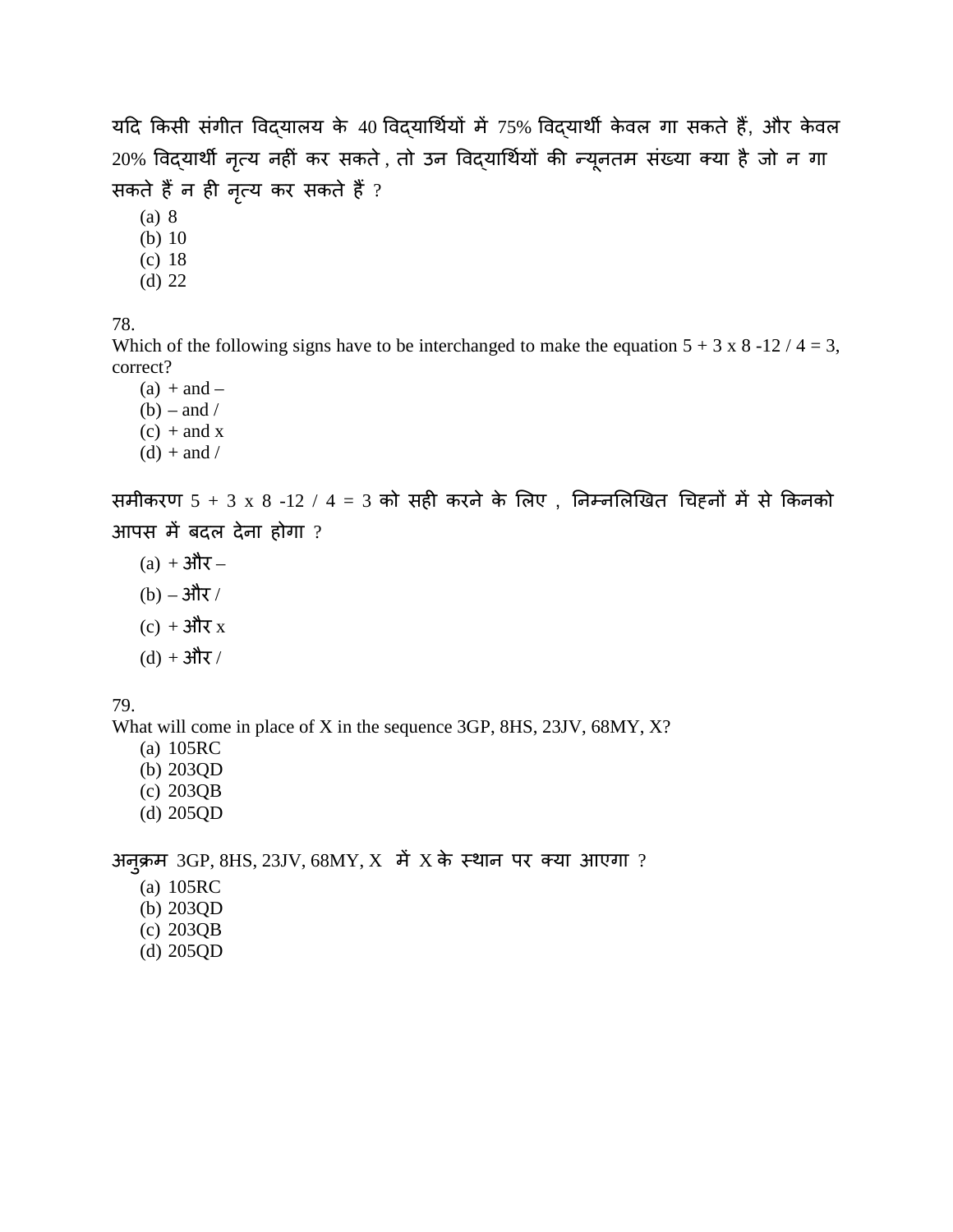A man walks 9 m towards east from point 'A' and then turns right, walks 6 m and turns right, walks 9 m and turns left, walks 5 m and then turns left, walks 12 m and finally turns left and walks 6 m to reach at point 'B'. What is the distance between point 'A' and point 'B'?

- (a) 13 m
- (b) 12 m
- (c) 5 m
- (d) 0

कोई व्यक्ति स्थल 'A' से 9 m पूर्व की ओर चलता है और तब दाहिनी ओर मुड़ जाता है, फिर 6 m चल कर दाहिनी ओर मुड़ जाता है, फिर 9 m चल कर बाँई ओर मुड़ जाता है, फिर 5 m चल कर बाँई ओर मुड़ जाता है, फिर 12 m चल कर अंतत: बाँई ओर मुड़ जाता है और 6 m चल कर स्थल 'B' पर पहुंच जाता है I स्थल 'A' और स्थल 'B' के बीच कितनी दूरी है ?

- (a) 13 m
- (b) 12 m
- (c) 5 m
- (d) 0

81.

Serious Frauds Investigation Office functions under the administrative control of:

- (a) Ministry of Corporate Affairs.
- (b) Central Bureau of Investigation.
- (c) Department of Financial Services.
- (d) Prime Minister's office.

गंभीर धोखाधड़ी जाँच कार्यालय किसके प्रशासनिक नियंत्रण के अधीन कार्य करता है ?

- $(a)$  कारपोरेट कार्य मंत्रालय
- (b) केंद्रीय अन्वेषण ब्यूरो
- (c) वत्तीसेवाएँ वभाग
- (d) प्रधान मंत्री कार्यालय

### 82.

Which one of the following statements is NOT correct*?*

- (a) There exists a non-lapsable fund for the North Eastern Region
- (b) The North Eastern Council is the nodal agency for economic and social development of the North Eastern Region which consists of seven states
- (c) Subjects allocated to the Ministry of Development of North Eastern Region include Sikkim Mining Corporation Limited
- (d) The 26 km long Siliguri corridor that links most of the states in the North Eastern Region to the rest of India is commonly known as the 'Chicken's neck'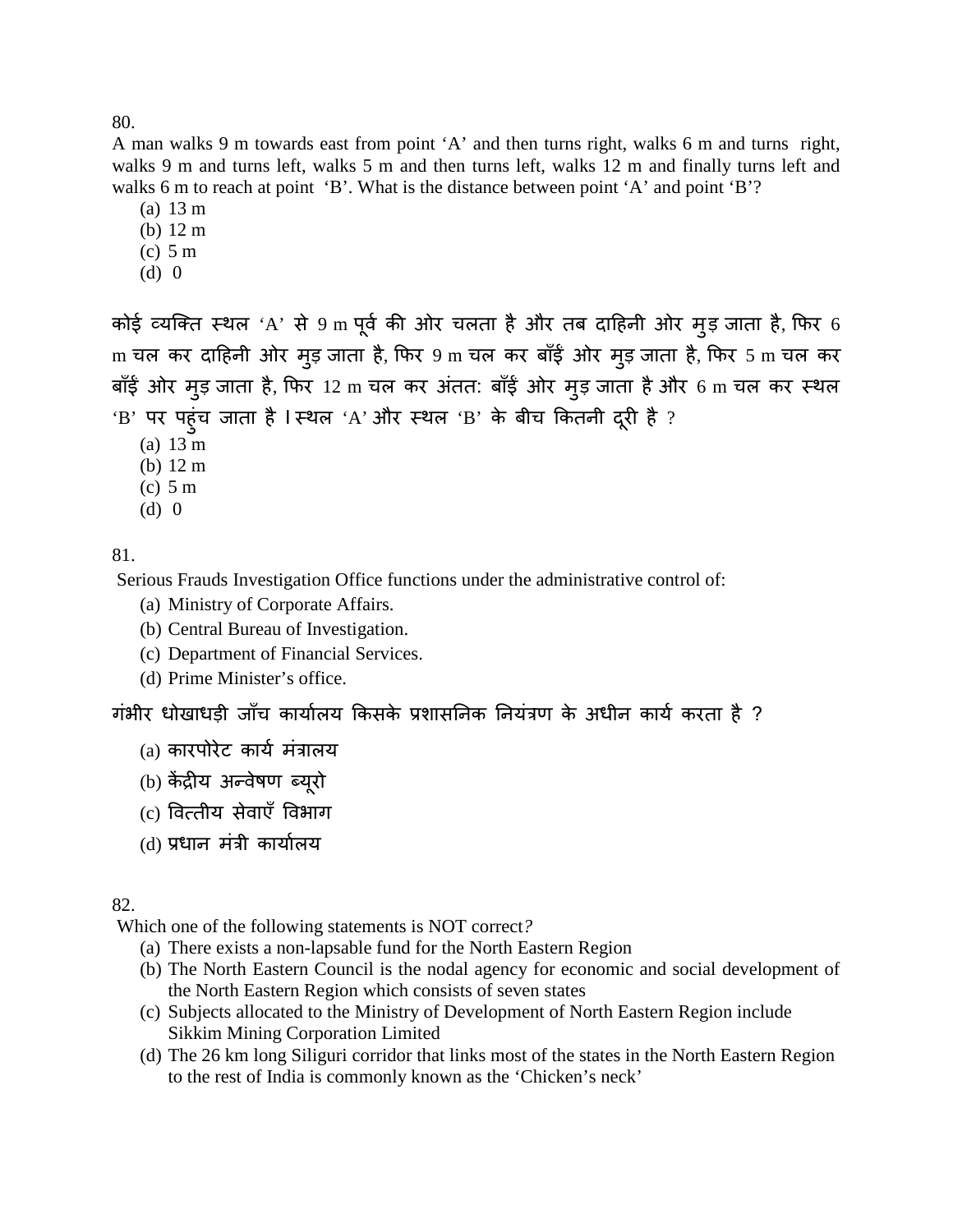�नम्न�ल�खमसेकौन सा एककथन सह� **नह�ं** है *?*

- (a) उत्तर-पूर्वी क्षेत्र के लिए अव्यपगमनीय (नॉन-लैप्सेबल) निधि विद्**यमान है**
- (b) उत्तर-पूर्वी परिषद्, उत्तर-पूर्वी क्षेत्र के, जो सात राज्यों से मिल कर बना है, आर्थिक और सामाजिक विकास के लिए एक नोडल एजेंसी है
- (c) उत्तर-पूर्वी क्षेत्र विकास मत्रालय के नियत विषयो में सिक्किम माइनिग कॉरपोरेशन लमटेडशामल है
- (d) 26 km लर्ब सिलीगुड़ी गलियारे (कॉरिडोर) को, जो उत्तर-पूर्वी क्षेत्र <u>शेष भारत से जोड़ता है, आम तौर पर 'चिकेन्स नेक' के नाम से जाना जाता है</u>

## 83.

Which one of the following is NOT a permanent Commission?

- (a) Administrative Reforms Commission
- (b) Law Commission
- (c) National Commission on Cattle
- (d) Khadi and Village Industries Commission

# �नम्न�ल�खमसेकौन सा एक, स्थायी आयोग**नह�ं** है ?

- (a) प्रशाससुधार आयोग
- (b) व�ध आयोग
- (c) राष्टीय गोवंश आयोग
- (d) खादी और ग्रामोदयोग आयोग

### 84.

Which one of the following statements is correct?

- (a) The maximum size of Union Cabinet is not prescribed in the Constitution
- (b) The maximum size of Union Cabinet is mentioned in the Directive Principles of State Policy in the Constitution
- (c) The size of Union Cabinet is decided by President of the ruling party or coalition
- (d) The size of Union Cabinet is decided by President of India

# निम्नलिखित में से कौन सा एक कथन सही है ?

- (a) संघ के मंत्रिमंडल का महत्तम आकार संविधान में विहित नहीं है
- (b) संघ के मंत्रिमंडल का महत्तम आकार संविधान में राज्य की नीति के निदेशक तत्वों में उल्लिखित है
- (c) संघ के मंत्रिमंडल का आकार शासक दल या गठबंधन के अध्यक्ष दवारा निर्धारित होता है
- (d) संघ के मंत्रिमंडल का आकार भारत के राष्ट्रपति दवारा निर्धारित होता है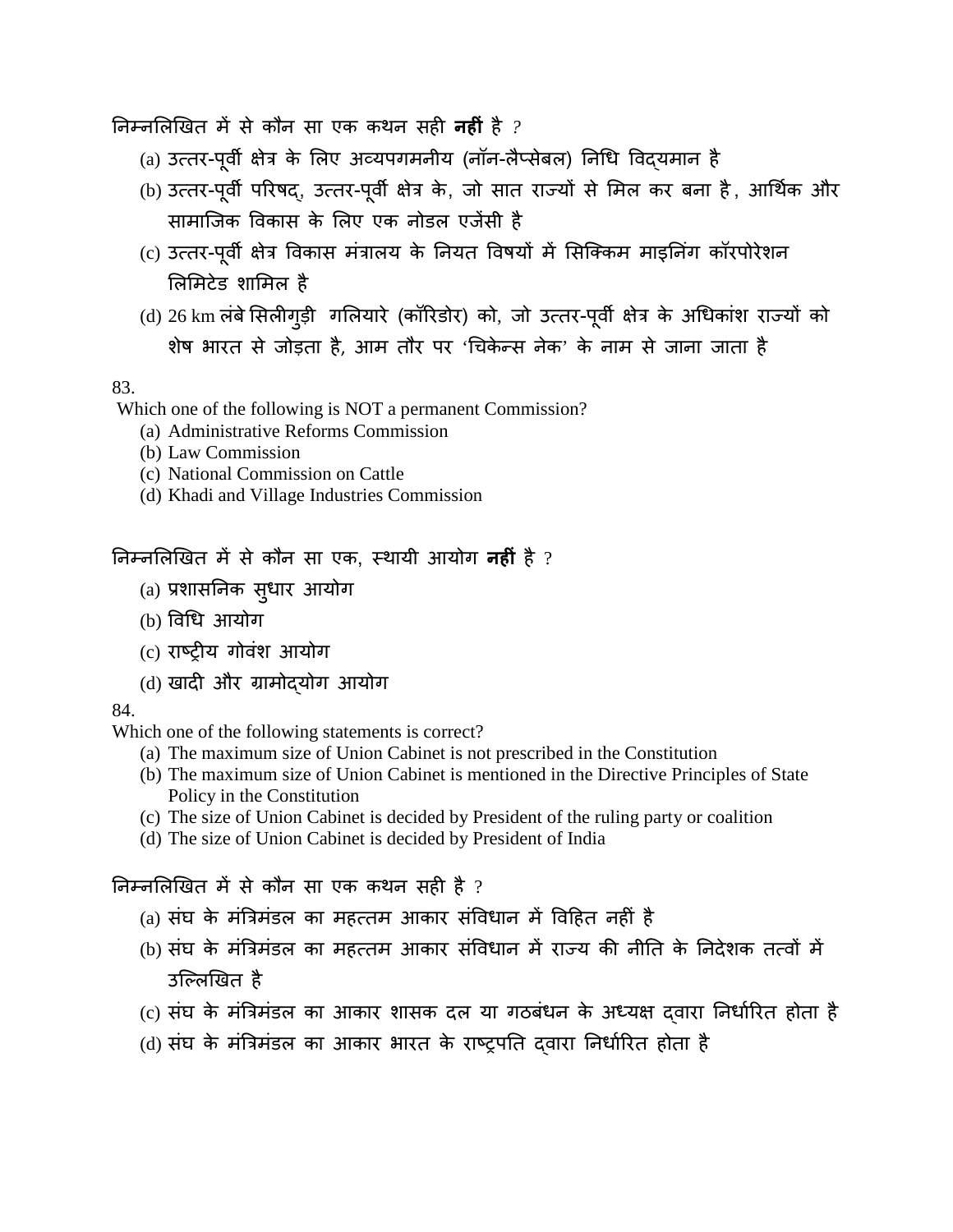MGNREGA provides a:

- (a) duty-based framework.
- (b) right-based framework.
- (c) entitlement-based framework.
- (d) gender-based framework.

# MGNREGA कौन सा ढाँचा प्रदान करता है ?

- (a) कर्तव्य (ड्यूटी)-आधारित ढाँचा
- (b) अ�धकार-आधारत ढाँचा
- (c) हकदार�-आधारत ढाँचा
- (d) लंग-आधारत ढाँचा

### 86.

The Joint Sitting of the Parliament of India is Chaired by:

- (a) Speaker.
- (b) President.
- (c) Vice-President.
- (d) Deputy Chairman of Rajya Sabha.

# भारत की संसद की संयुक्त बैठक की अध्यक्षता कौन करता है ?

- (a) लोक सभा का अध्यक्ष
- (b) राष्ट्र
- (c) उपराष्ट्र
- (d) राज्सभा का उपसभाप�त

## 87.

Article 370 of the Constitution of India deals with:

- (a) Emergency power of the President.
- (b) Special status to Jammu and Kashmir.
- (c) Special provisions for minorities.
- (d) Amendment procedure.

# भारत के संविधान का अनुच्छेद 370 किसके सबध में है ?

- $(a)$  राष्ट्रपति की आपातकालीन शक्ति
- (b) जम्मू-कश्मीर को विशेष प्रास्थिति (स्पेशल स्टेटस)
- (c) अल्पसंख्यकों के लिए विशेष उपबंध
- (d) संशोधन प्रक्रिया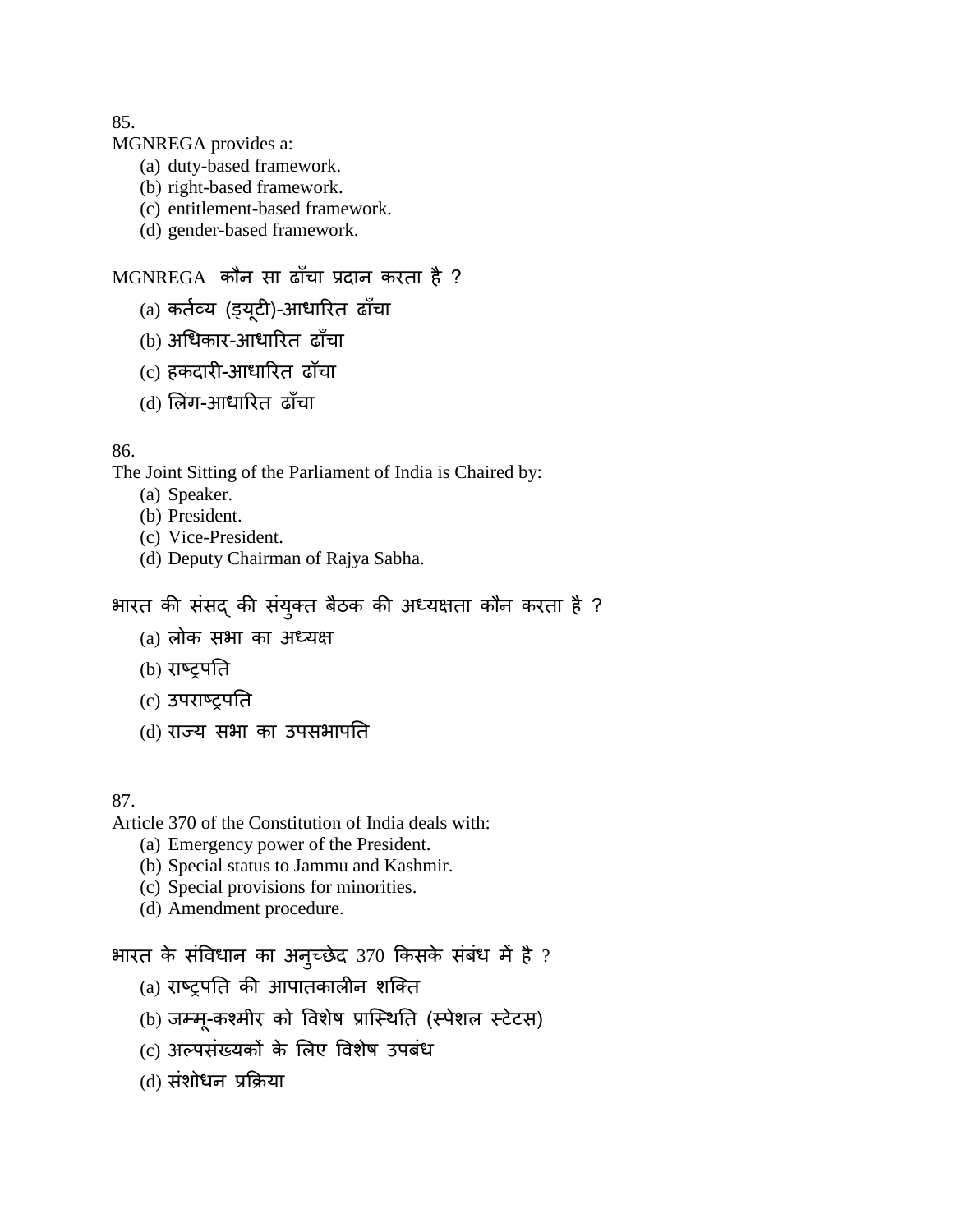Which one of the following is NOT a fundamental right?

- (a) Right to equality
- (b) Right to Constitutional remedies
- (c) Right to property
- (d) Right to life

# निम्नलिखित मे से कौन सा एक, मूल अधिकार **नही** है ?

- (a)समताका अ�धकार
- (b) सांविधानिक उपचारों का अधिकार
- (c)संपित्का अ�धकार
- (d) प्रका अ�धकार

### 89.

The time gap between two sessions of Parliament is NOT more than:

- (a) 1 month
- (b) 3 months
- (c) 6 months
- (d) 9 months

# संसदके दोसत्र के बीच का समयांतर कतने से ज्या**नह�ं** होता ?

- (a) 1 मास
- (b) 3 मास
- (c) 6 मास
- (d) 9 मास

### 90.

The Right to property in India is:

- (a) a legal right.
- (b) a civil right.
- (c) included in Directive Principles of State Policy.
- (d) a fundamental right.

# भारत में संपत्ति का अधिकार:

- $(a)$  विधिक अधिकार है
- (b) सिविल अधिकार है
- (c) राज्य की नीति के निदेशक तत्वों में अंतर्विष्ट है
- (d)मू ल अ�धकार है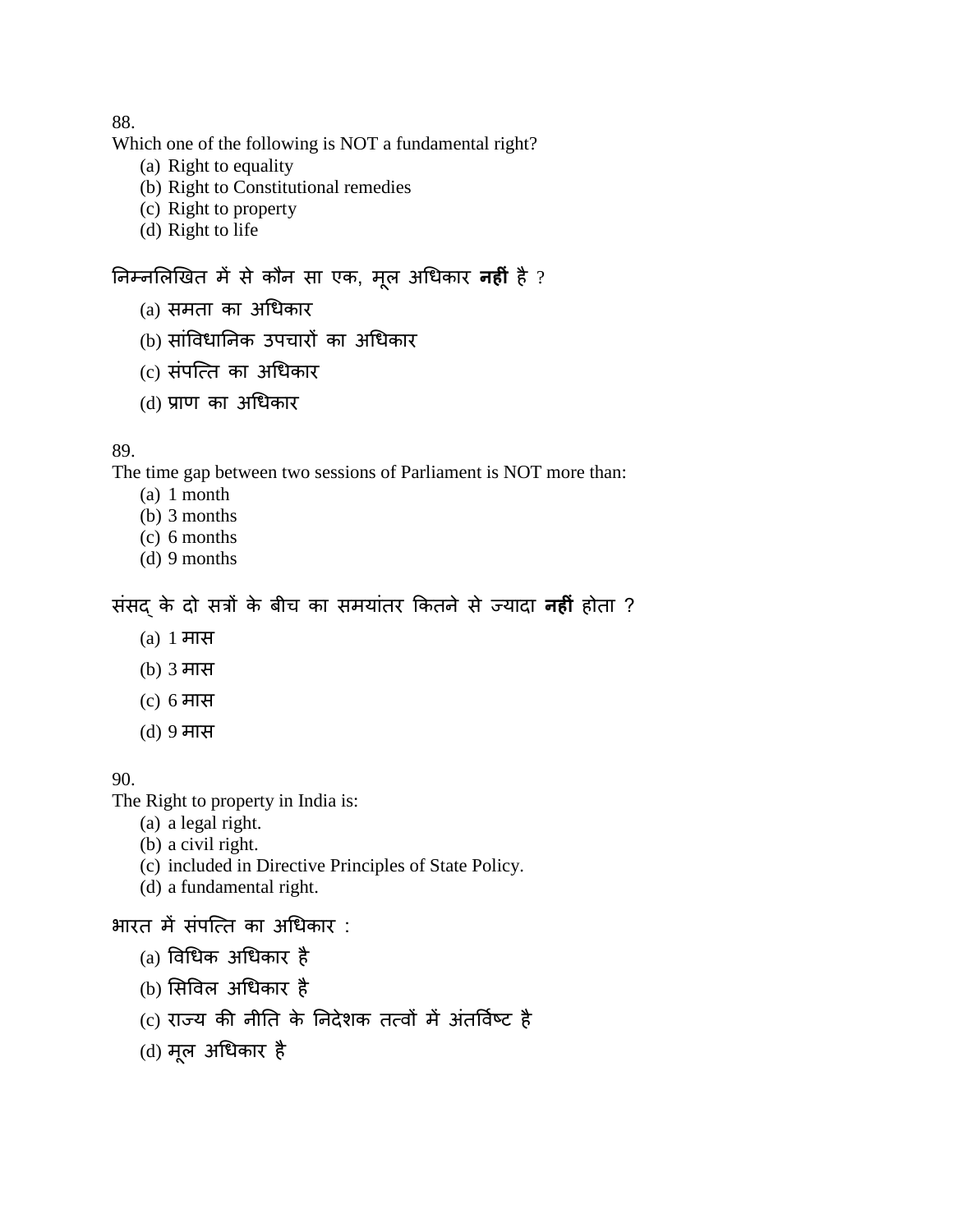Which one of the following countries has an unwritten Constitution?

- (a) Germany
- (b) France
- (c) United Kingdom
- (d) United States of America

# निम्नलिखित में से किस एक देश का अलिखित संविधान है ?

- $(a)$  जर्मनी
- $(b)$  फ्रांस
- (c) युनाइटेड किंगडम
- (d) संयुक्त राज्य अमरीका

### 92.

Right to Education has been guaranteed in India only to the children:

- (a) below 14 years of age.
- (b) below 6 years of age.
- (c) between 6 to 14 years of age.
- (d) irrespective of their age.

भारत में शिक्षा का अधिकार केवल उन बच्चों को प्रत्याभूत किया गया है, जो :

- (a)  $14$  वर्ष से कम आयु के हैं
- $(b)$  6 वर्ष से कम आयु के हैं
- $(c)$  6 से 14 वर्ष की आयु के बीच के हैं
- (d) चाहे किसी भी आयु के हों

# 93.

Who was the Chairman of the National Commission to Review Working of the Constitution?

- (a) Justice R S Sarkaria
- (b) Justice M N Venkatachalaiah
- (c) Justice J S Verma
- (d) Justice Kuldip Singh

# राष्ट्रीय संविधान कार्यकरण पुनरीक्षण आयोग का अध्यक्ष कौन था ?

- (a) न्यायमूर्ति आर एस सरकारिया
- (b) न्यायमूर्ति एम एन वेंकटचलैया
- (c) न्यायमूर्ति जे एस वर्मा
- (d) न्यायमूर्ति कुलदीप सिंह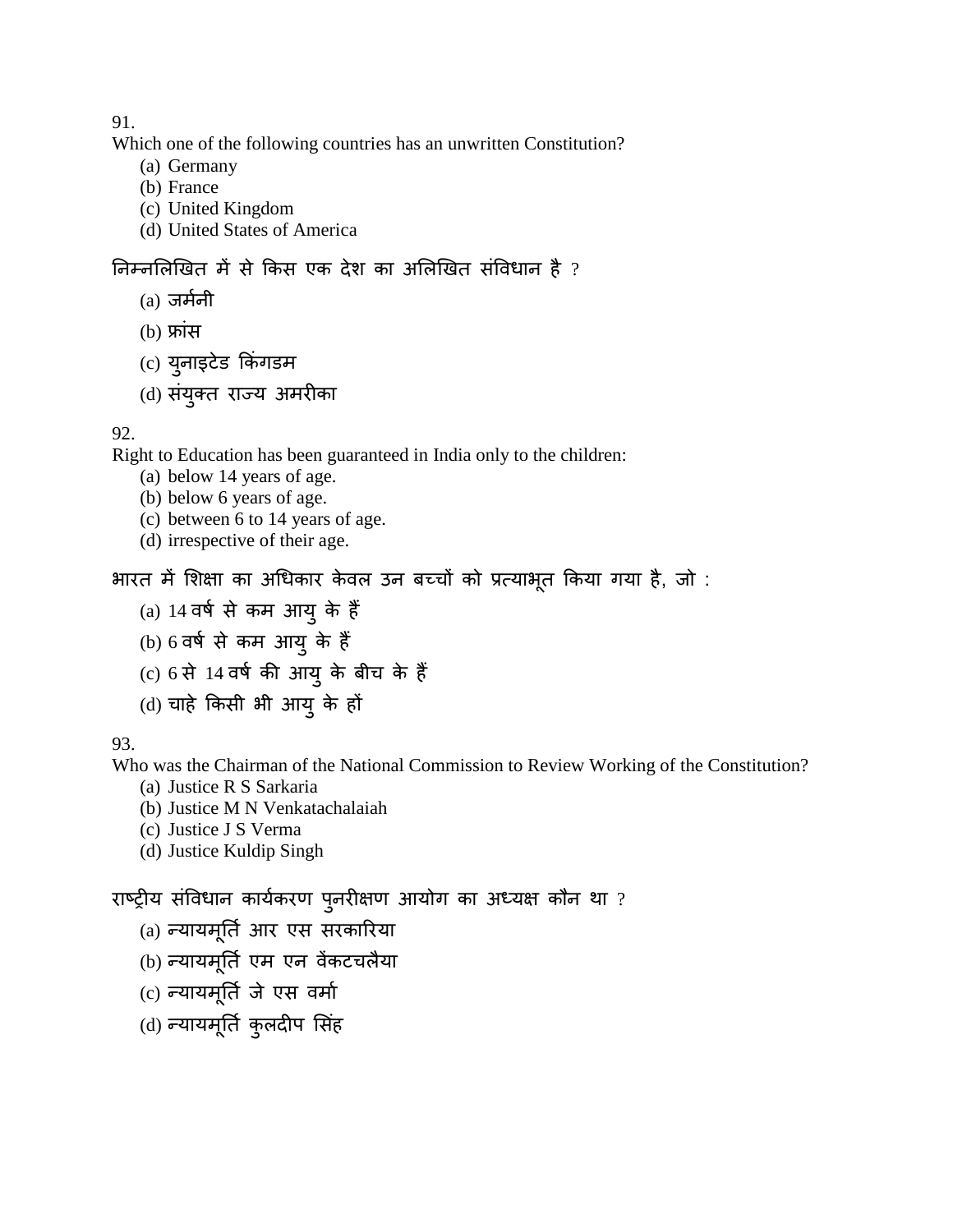The Judges of the International Court of Justice are elected by the:

- (a) General Assembly, on the recommendation of the Security Council.
- (b) Security Council and General Assembly voting simultaneously.
- (c) Economic and Social Council.
- (d) General Assembly and Security Council voting simultaneously but separately.

अंतरराष्ट्रीय न्यायालय के न्यायाधीशों का निर्वाचन किसके दवारा किया जाता है ?

- (a) सुरक्षा परिषद् की सिफारिश पर महासभा द्**वारा**
- (b) सुरक्षा परिषद् और महासभा के एक ही समय मतदान द्**वारा**
- (c) आर्थिक और सामाजिक परिषद दवारा
- (d) सुरक्षा परिषद और महासभा के एक ही समय किंतु अलग-अलग मतदान दवारा

95.

Members of the Committee on Economic, Social and Cultural Rights are elected by the:

- (a) States Parties to the International Covenant on Economic, Social and Cultural Rights.
- (b) General Assembly on the recommendation of the United Nations Secretary General.
- (c) Economic and Social Council on the recommendation of the United Nations High Commissioner for Human Rights.
- (d) Economic and Social Council.

आर्थिक, सामाजिक और सांस्कृतिक अधिकार समिति के सदस्य किसके दवारा निर्वाचित होते हैं?

- (a) आर्थिक, सामाजिक और सांस्कृतिक अधिकारों पर अंतरराष्ट्रीय प्रसंविदा के सहभागी राज्यों दवारा
- (b) संयुक्त राष्ट्र महासचिव की सिफारिश पर महासभा द्**वारा**
- (c) संयुक्त राष्ट्र मानव-अधिकार उच्चायोग की सिफारिश पर आर्थिक और सामाजिक परिषद् द्वारा
- (d) आ�थर्क और सामािजक परषद् द्व

96.

The offer to set up Constituent Assembly was first made by:

- (a) Cripps Mission
- (b) Linlithgow's Offer
- (c) Wavell Plan
- (d) Cabinet Mission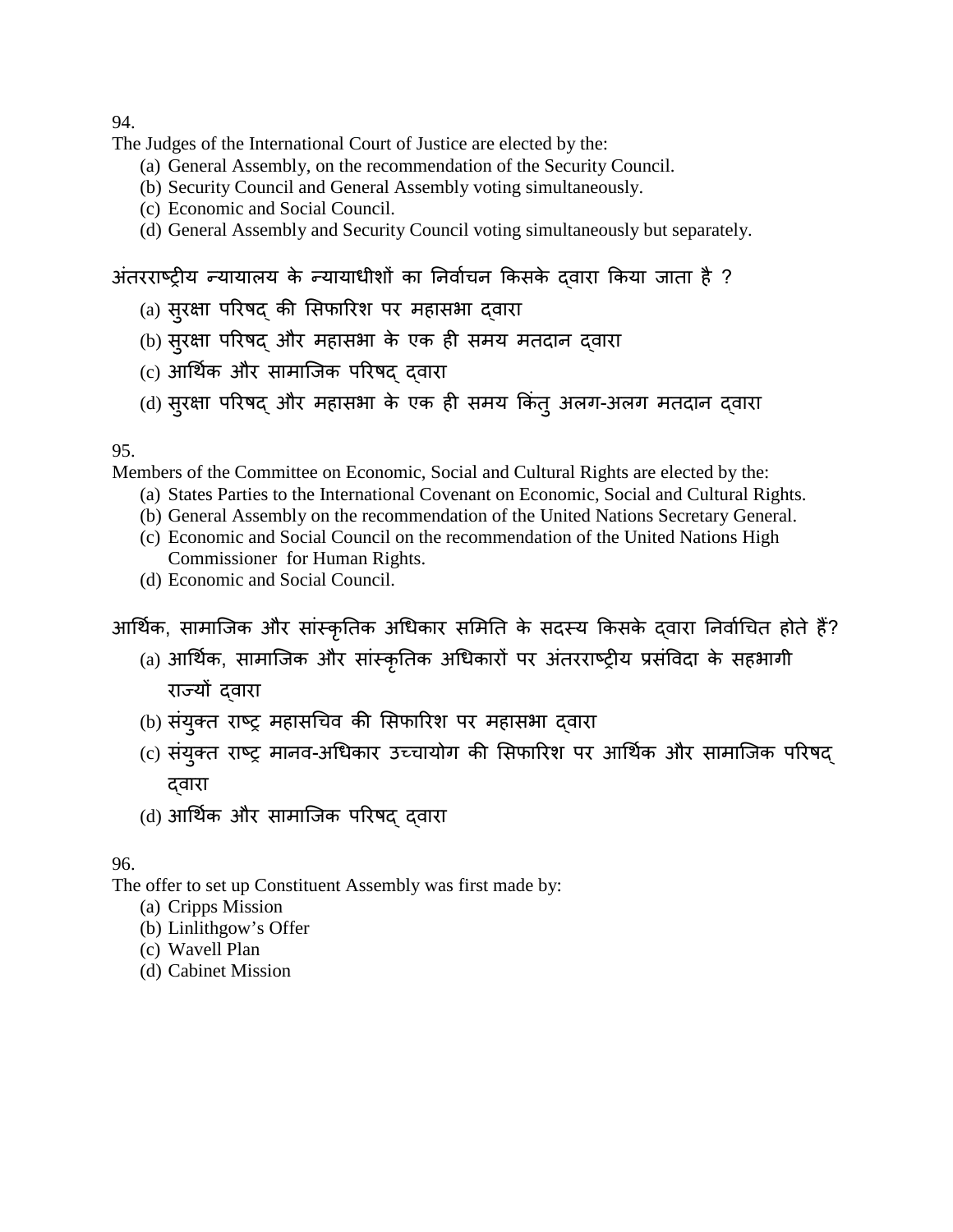संविधान सभा के गठन का प्रस्ताव सर्वप्रथम किसने किया था ?

- (a) क्रिप्स मिशन
- (b) लिनलिथगो का प्रस्ताव
- (c)वैवल योजना
- (d)कैबनेट मशन

### 97.

Which one of the following pairs is correctly matched?

- (a) Sarkaria Commission : Union-State Relations
- (b) H R Khanna Commission : 1984 Riots
- (c) Venkatswami Commission : Bofors Scam
- (d) M C Jain Commission : Tehelka Expose

# निम्नलिखित में से कौन सा एक युग्म सही सुमेलित है ?

- (a)सरकारया आयोग : संघ–राज्संबंध
- (b)एच आर खन्ना आयोग: 1984 के दंगे
- (c) वैंकटस्वामी आयोग : बोफोर्स घोटाला
- (d) एम सी जैन आयोग : तहलका भंडाफोड़

98.

Which one of the following is a principal organ of the United Nations?

- (a) Human Rights Committee
- (b) Economic and Social Council
- (c) International Labour Organisation
- (d) International Law Association

निम्नलिखित में से कौन सा एक, संयुक्त राष्ट्र का प्रधान अंग है ?

- (a) मानव अधिकार समिति
- (b) आर्थिक और सामाजिक परिषद्
- (c) अंतरराष्टीय श्रम संगठन
- (d) अंतरराष्टीय विधि संघ

### 99.

Which one of the following Committees was appointed to study the problem of corruption in public administration in India?

- (a) Appleby Committee
- (b) AD Gorwala Committee
- (c) Santhanam Committee
- (d) Rajamannar Committee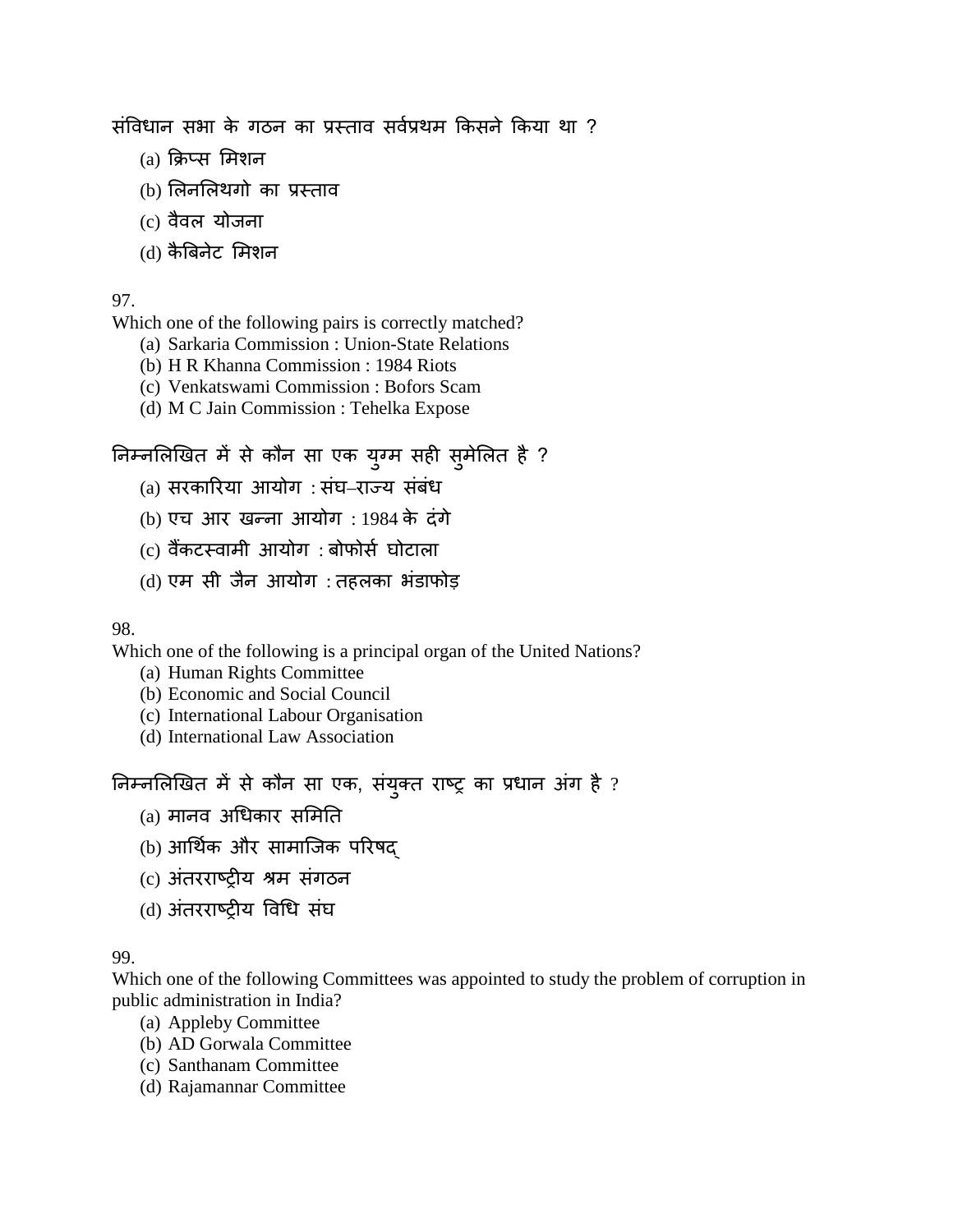निम्नलिखित में से कौन सी एक समिति भारत में लोक प्रशासन में भ्रष्टाचार की समस्या के अध्ययन के लिए नियुक्त की गई थी ?

- $(a)$  ऐपलबी समिति
- (b)एडी गोरवाला सम�त
- $(c)$  संथानम समिति
- (d) राजामन्नार समिति

# 100.

Which one of the following bodies has the power to enforce international peace in case of existence of any threat to the peace, breach of the peace or an act of aggression?

- (a) General Assembly
- (b) Security Council
- (c) International Court of Justice
- (d) International Criminal Court

निम्नलिखित में से किस एक निकाय को शांति को कोई खतरा विदयमान होने, शांति भंग होने या आक्रमण की घटना होने की दशा में अंतरराष्टीय शांति के प्रवर्तन की शक्ति है?

- $(a)$  महासभा
- (b)सुर�ा परषद्
- (c) अंतरराष्ट्रीय न्यायालय
- (d) अंतरराष्ट्रीय दंड न्यायालय

101.

Which one of the following principal organs of the United Nations has the power to consider and approve the budget of the Organisation?

- (a) Security Council
- (b) Economic and Social Council
- (c) General Assembly
- (d) Secretariat

संयुक्त राष्ट्र के निम्नलिखित में से किस एक प्रधान अंग को संगठन के बजट पर विचार करने और उसे अनुमोदित करने की शक्ति है ?

- (a)सुर�ा परषद्
- (b) आर्थिक और सामाजिक परिषद
- $(c)$  महासभा
- (d)स�चवालय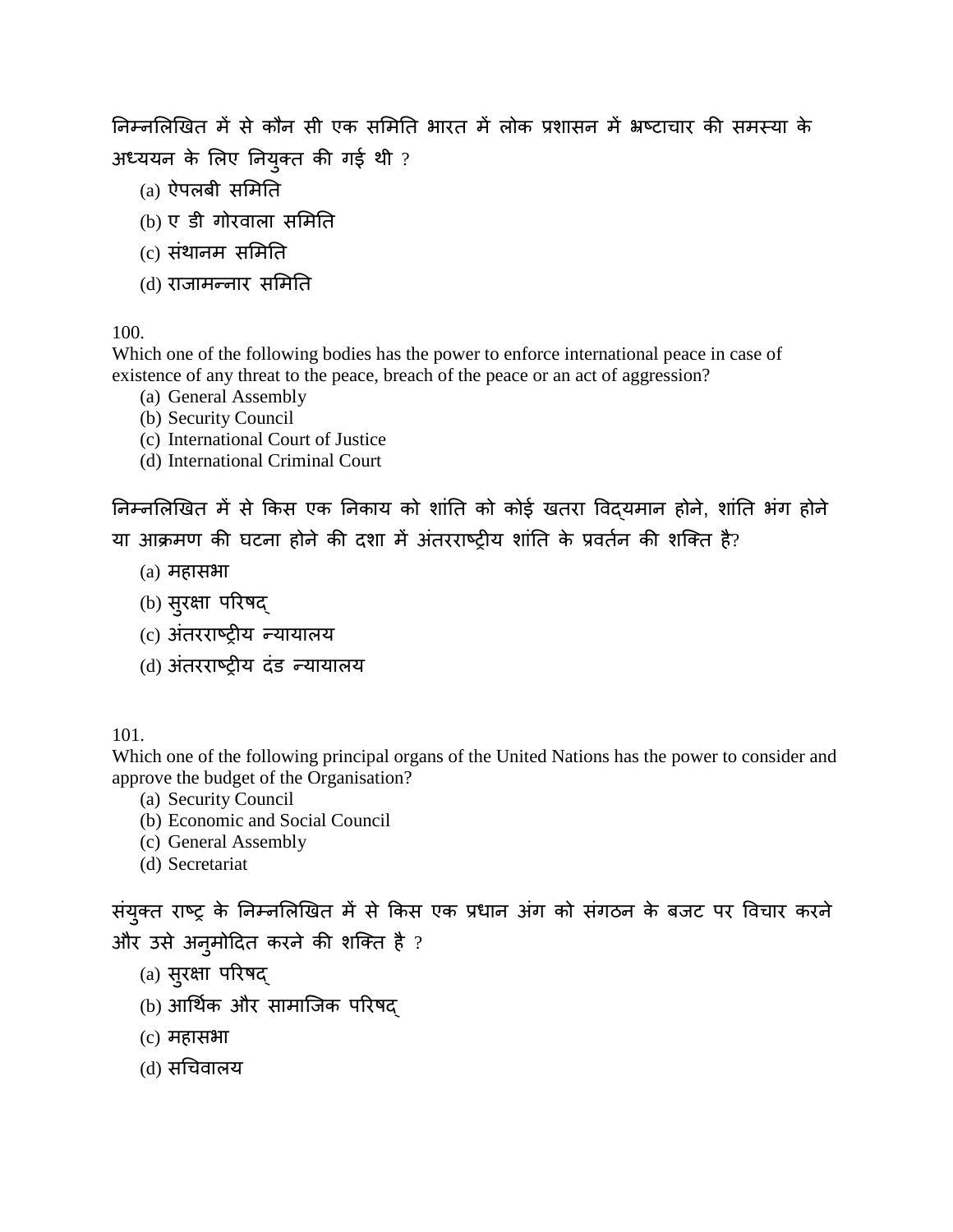Decisions of the United Nations General Assembly on important questions shall be made by way of:

- (a) simple majority of members present and voting.
- (b) two-thirds majority of members present and voting.
- (c) three-fourths majority of members present and voting.
- (d) consensus of members present and voting.

```
महत्वपूर्ण प्रश्नो पर सयुक्त राष्ट्र महासभा के विनिश्चय किस रीति से किए जाएंगे ?
```
- (a) उपस्थित और मतदान करने वाले सदस्यों का साधारण बहुमत
- (b) उपस्थित और मतदान करने वाले सदस्यों का दो-तिहाई बह्**मत**
- (c) उपस्थित और मतदान करने वाले सदस्यों का तीन-चौथाई बह्मत
- (d) उपस्थित और मतदान करने वाले सदस्यों की सहमति

103.

Which one of the following Fundamental Rights can NOT be suspended even during an emergency?

- (a) Right to equality
- (b) Right against exploitation
- (c) Right to life and personal liberty
- (d) Right to freedom of religion

निम्नलिखित में से कौन सा एक मूल अधिकार आपातकाल के दौरान भी निलंबित **नही** किया

जा सकता ?

- (a)समताका अ�धकार
- (b) शोषण के विरुद्ध अधिकार
- (c) प्राण और दैहिक स्वतंत्रता का अधिकार
- (d) धर्म की स्वतंत्रता का अधिकार

104.

The superintendence, direction and control of elections in India are vested in:

- (a) Supreme Court
- (b) Parliament
- (c) The Election Commission
- (d) The Chief Election Commissioner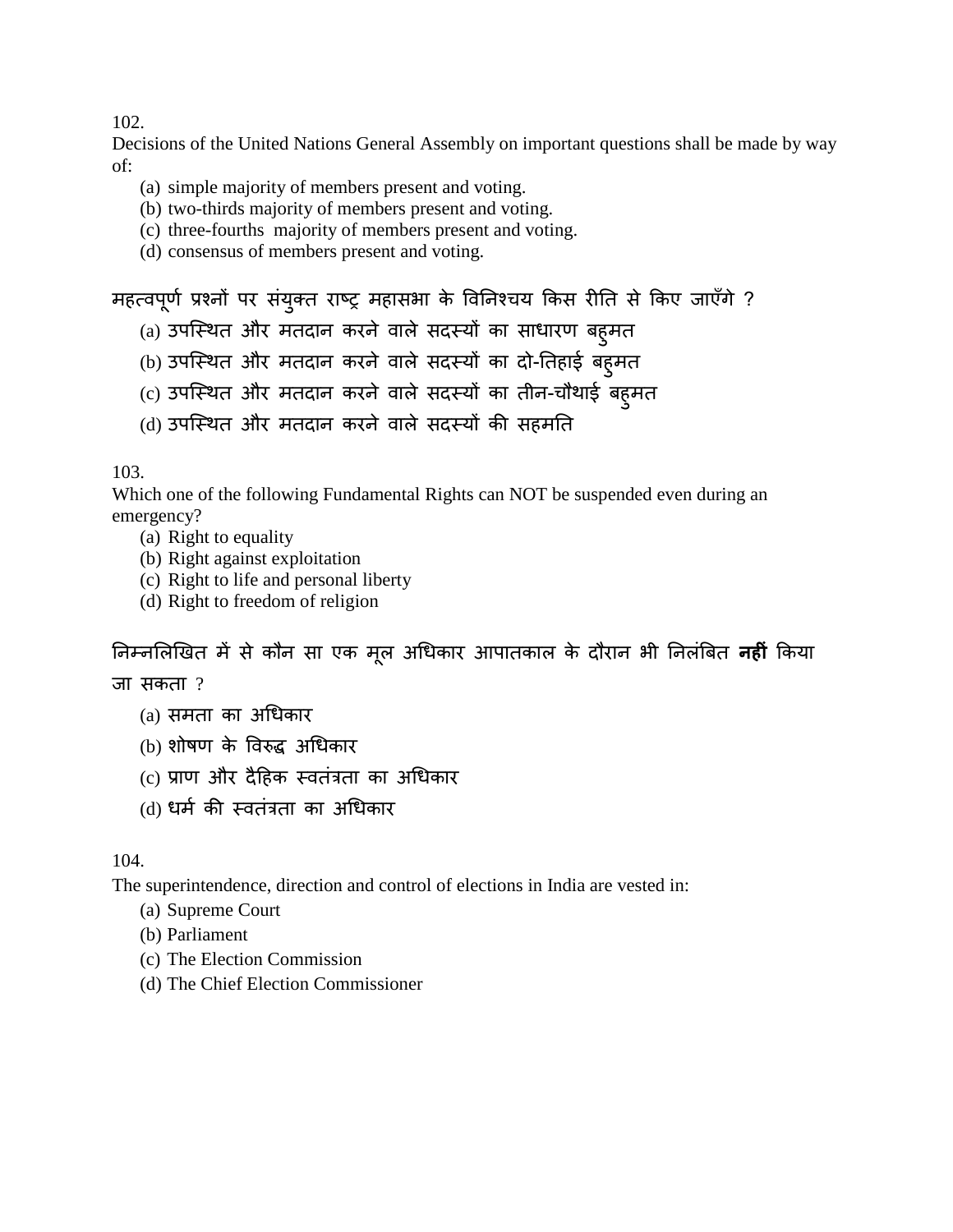भारत में निर्वाचनों का अधीक्षण, निदेशन और नियंत्रण किसमें निहित है ?

- (a) उच्चतन्यायालय
- (b)संसद
- (c) �नवार्च आयोग
- (d) मुख्य निर्वाचन आयुक्त

## 105.

Which one of the following provisions of the Constitution of India became effective from 26 November 1949?

- (a) Office of the President of India
- (b) Citizenship
- (c) Emergency provisions
- (d) Appointment of the Judges

भारत के संविधान का कौन सा एक उपबंध 26 नवंबर 1949 से प्रभावी हुआ ?

- $(a)$  भारत के राष्ट्रपति का कार्यालय
- (b) नागरकता
- (c) आपात उपबंध
- $(d)$  न्यायाधीशों की नियुक्ति

### 106.

Which one of the following statements about the Comptroller and Auditor General (CAG) of India is NOT correct?

- (a) The CAG is appointed by the President
- (b) He can be removed from office in the same way as a Judge of the Supreme Court
- (c) The CAG is eligible for further office under the Constitution of India after he has ceased to hold office
- (d) Salary of the CAG is charged on the Consolidated Fund of India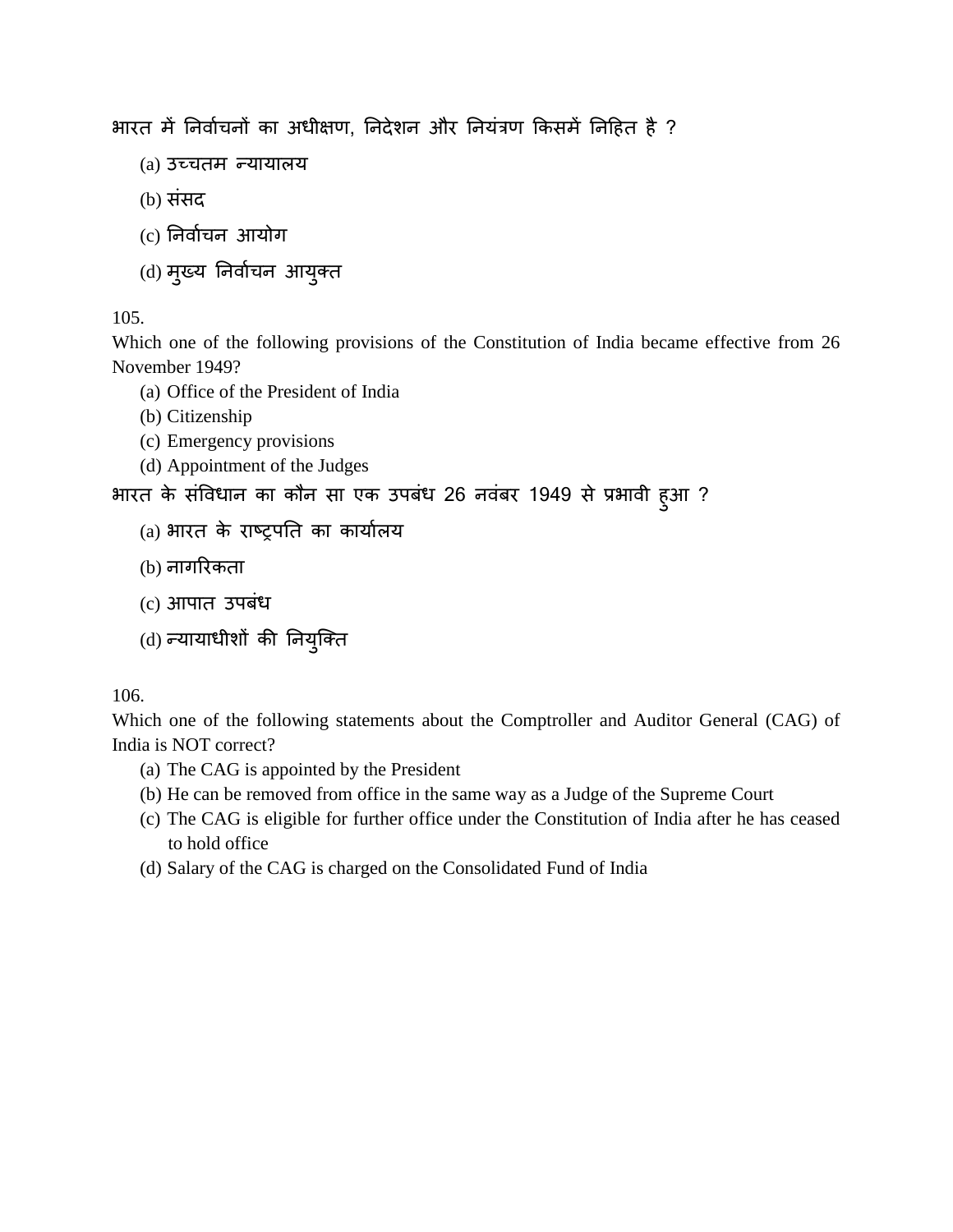भारत के नियंत्रक-महालेखापरीक्षक (CAG) के बारे में निम्नलिखित में से कौन सा एक कथन सह� **नह�ं** है ?

- (a) CAG की नियुक्ति राष्ट्रपति करता है
- (b) उसे उसके पद से उसी तरह हटाया जा सकता है जैसे उच्चतम न्यायालय के न्यायाधीश को
- (c) CAG अपने पद पर न रह जाने के पश्चात्, भारत के संविधान के अधीन किसी और पद का पात्र ह
- (d) CAG का वेतन भारत की संचित निधि पर भारित है

107.

Which one of the following statements about the Parliament of India is NOT true?

- (a) The Parliament consists of the President, Lok Sabha and Rajya Sabha
- (b) All the members of Lok Sabha are elected through universal adult franchise
- (c) Rajya Sabha cannot be dissolved
- (d) Some members of Rajya Sabha are nominated by the President

भारत की संसद के बारे में निम्नलिखित में से कौन सा एक कथन सही **नहीं** है ?

- (a) संसद राष्ट्रपति, लोक सभा और राज्य सभा से मिल कर बनी है
- (b) लोक सभा के सभी सदस्य सर्वव्यापी वयस्क मताधिकार दवारा निर्वाचित होते हैं
- (c) राज्य सभा विघटित नहीं की जा सकती
- (d) राज्य सभा के कुछ सदस्य राष्ट्रपति द्वारा नाम-निर्देशित किए जाते हैं

108.

Which one of the following States is NOT excluded from the Fifth Schedule of the Constitution of India?

- (a) Assam
- (b) Meghalaya
- (c) Tripura
- (d) Manipur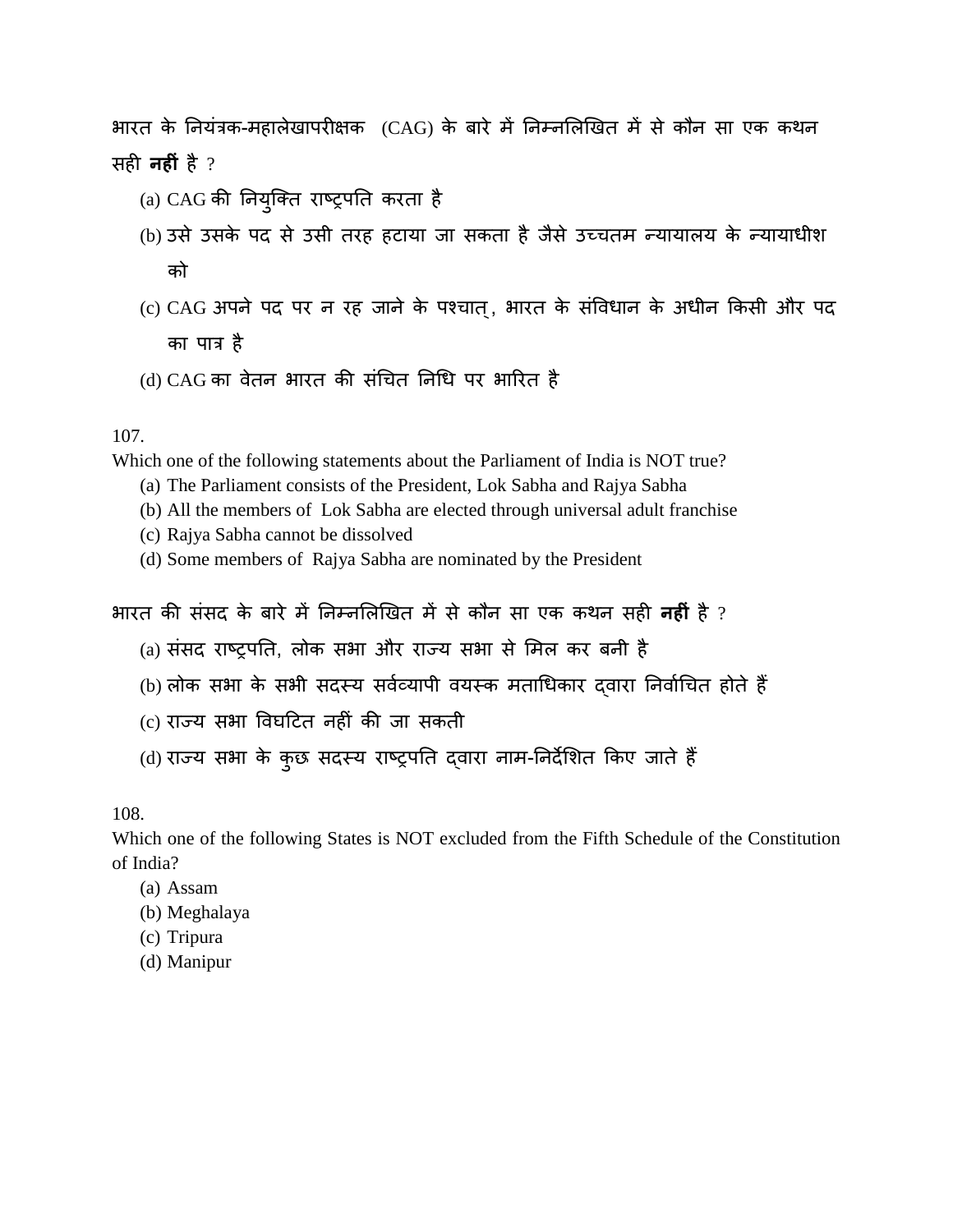निम्नलिखित में से कौन सा एक राज्य भारत के संविधान की पाँचवीं अनुसूची में से अपवर्जित **नह�ं** है?

- (a) असम
- (b)मेघालय
- (c)त्रपु
- (d)मणपुर

109.

A federal system of Government was first prescribed by the:

- (a) Government of India Act, 1909
- (b) Government of India Act, 1919
- (c) Government of India Act, 1935
- (d) Indian Independence Act, 1947

सरकार की परिसंघीय प्रणाली पहली बार किसके दवारा विहित की गई थी ?

- (a) भारतसरकार अ�ध�नयम, 1909
- (b) भारतसरकार अ�ध�नयम, 1919
- (c) भारतसरकार अ�ध�नयम, 1935
- $(d)$  भारतीय स्वतंत्रता अधिनियम, 1947

### 110.

Every Panchayat in India shall continue for five years from the date of:

- (a) the declaration of results.
- (b) its first meeting.
- (c) the election.
- (d) the notification of elections.

भारत में प्रत्येक पंचायत, किस तारीख से पाँच सालों तक बनी रहेगी ?

- $(a)$  परिणामों के घोषित होने की तारीख
- (b) इसकी पहली बैठक की तारीख
- (c) �नवार्चक तार�ख
- (d) निर्वाचनों की अधिसूचना की तारीख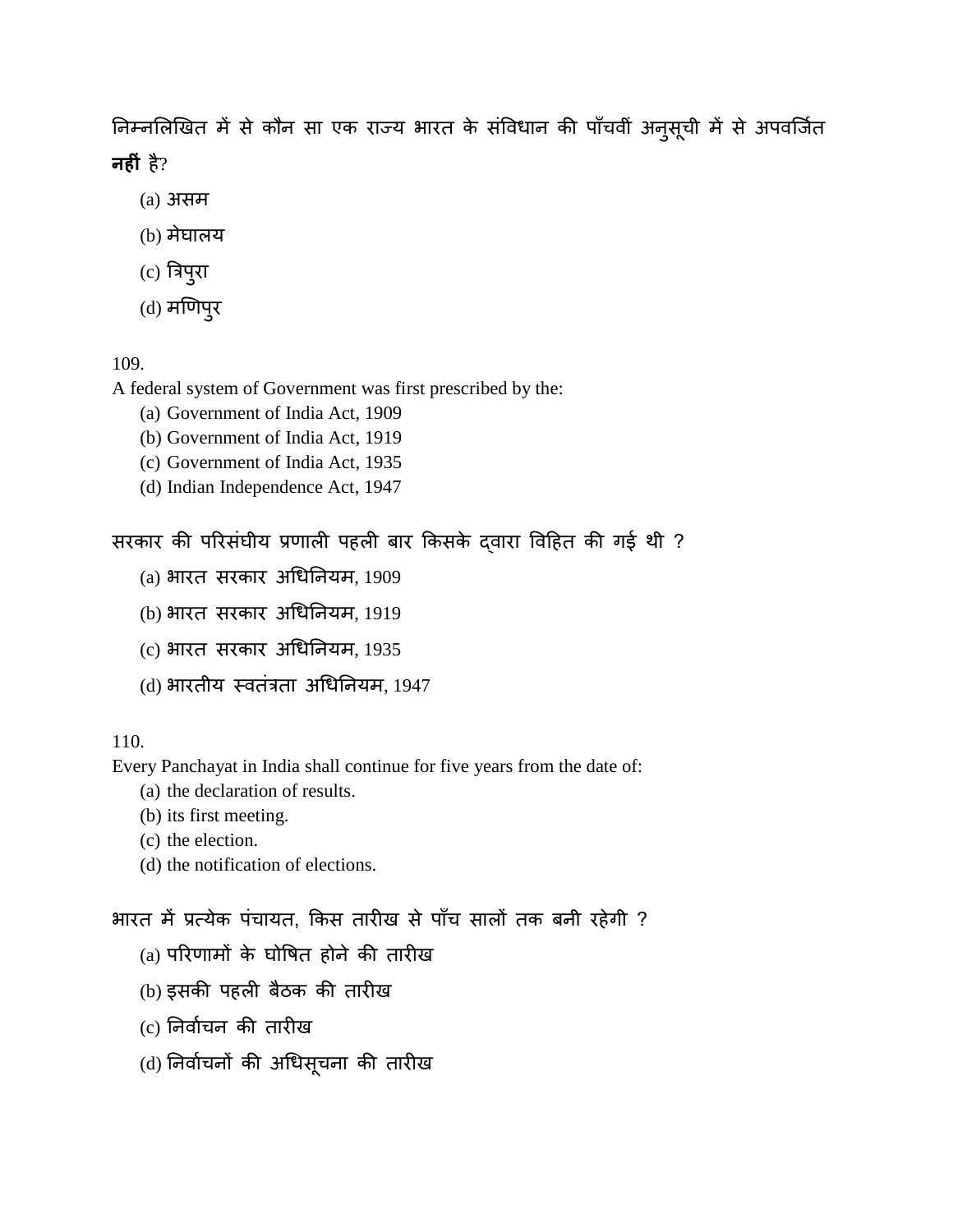Which one of the following is a missile system developed by India that can hit a target at a distance of more than 5000 kilometers?

(a) Arjun

- (b) Akash
- (c) Agni-V
- (d) Nag

निम्नलिखित में से कौन सी एक, भारत दवारा विकसित प्रक्षेपास्त्र प्रणाली है जो 5000 किलोमीटर से अधिक की दूरी पर लक्ष्य पर प्रहार कर सकती है ?

- (a) अजु ्र
- (b) आकाश
- $(c)$  अग्नि-V
- (d) नाग

### 112.

According to the Fourteenth Finance Commission, what is the percentage of share of the Central tax to be distributed to the States?

(a) 32%

- (b) 42%
- (c) 49%
- (d) 40%

चौदहवें वित्त आयोग के अनुसार, राज्यों को आबंटित की जाने वाली केंद्रीय कर सहभाजन की प्रतिशतता क्या है $?$ 

- (a) 32%
- (b) 42%
- (c) 49%
- (d) 40%

113.

The National Green Tribunal has recently directed that no vintage cars will be permitted to ply on the roads of:

- (a) Kolkata
- (b) Mumbai
- (c) Delhi
- (d) Chennai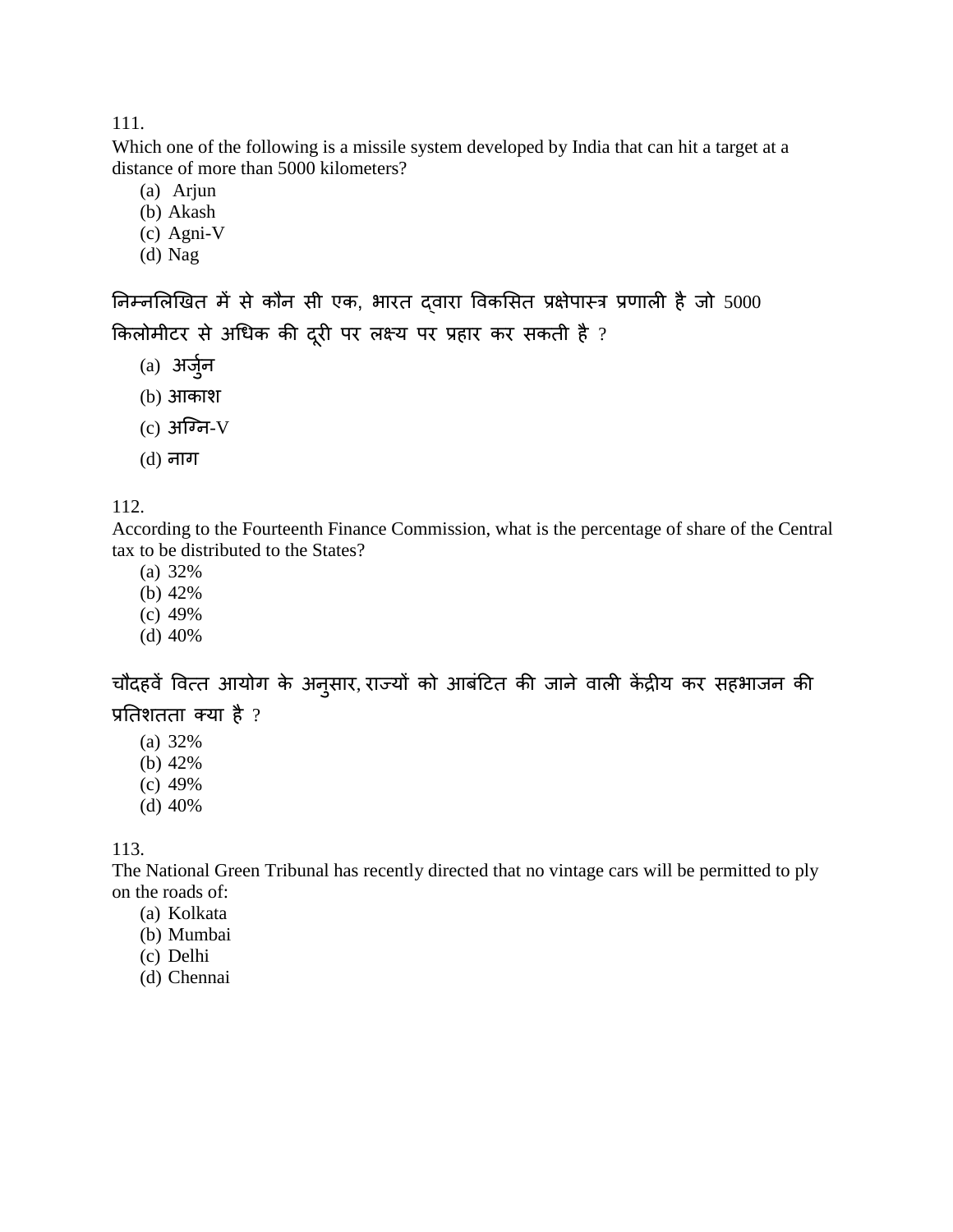राष्ट्रीय हरित अधिकरण के हाल ही में दिए निदेश के अनुसार किस शहर की सड़कों पर किसी भी पुरानी (विटेज) कार को चलाने की अनुज्ञा नहीं होगी ?

- $(a)$  कोलकाता
- (b)मुंबई
- $(c)$  दिल्ली
- $(d)$  चेन्नै

114.

National Buildings Organization is an attached office of the:

- (a) Ministry of Urban Development
- (b) Ministry of Rural Development
- (c) Prime Minister's Office
- (d) Ministry of Housing and Urban Poverty Alleviation

राष्ट्रीय भवन निर्माण संगठन किसका संबद्ध कार्यालय है ?

- $(a)$  शहरी विकास मंत्रालय
- (b) ग्रामीण विकास मंत्रालय
- (c) प्रधान मंत्री कार्यालय
- (d) आवास और शहरी गरीबी उपशमन मंत्रालय

115.

According to the Union Annual Budget 2015-16, what is the fiscal deficit target of the Government of India?

(a) 1.5 % of GDP (b) 2.0 % of GDP (c) 2.9 % of GDP (d) 3.9 % of GDP

संघ के वार्षिक बजट 2015-16 के अनुसार, भारत सरकार के राजकोषीय घाटे का लक्ष्य क्या है ?

- (a) GDPका 1.5 %
- (b) GDPका 2.0 %
- (c) GDPका 2.9 %
- (d) GDPका 3.9 %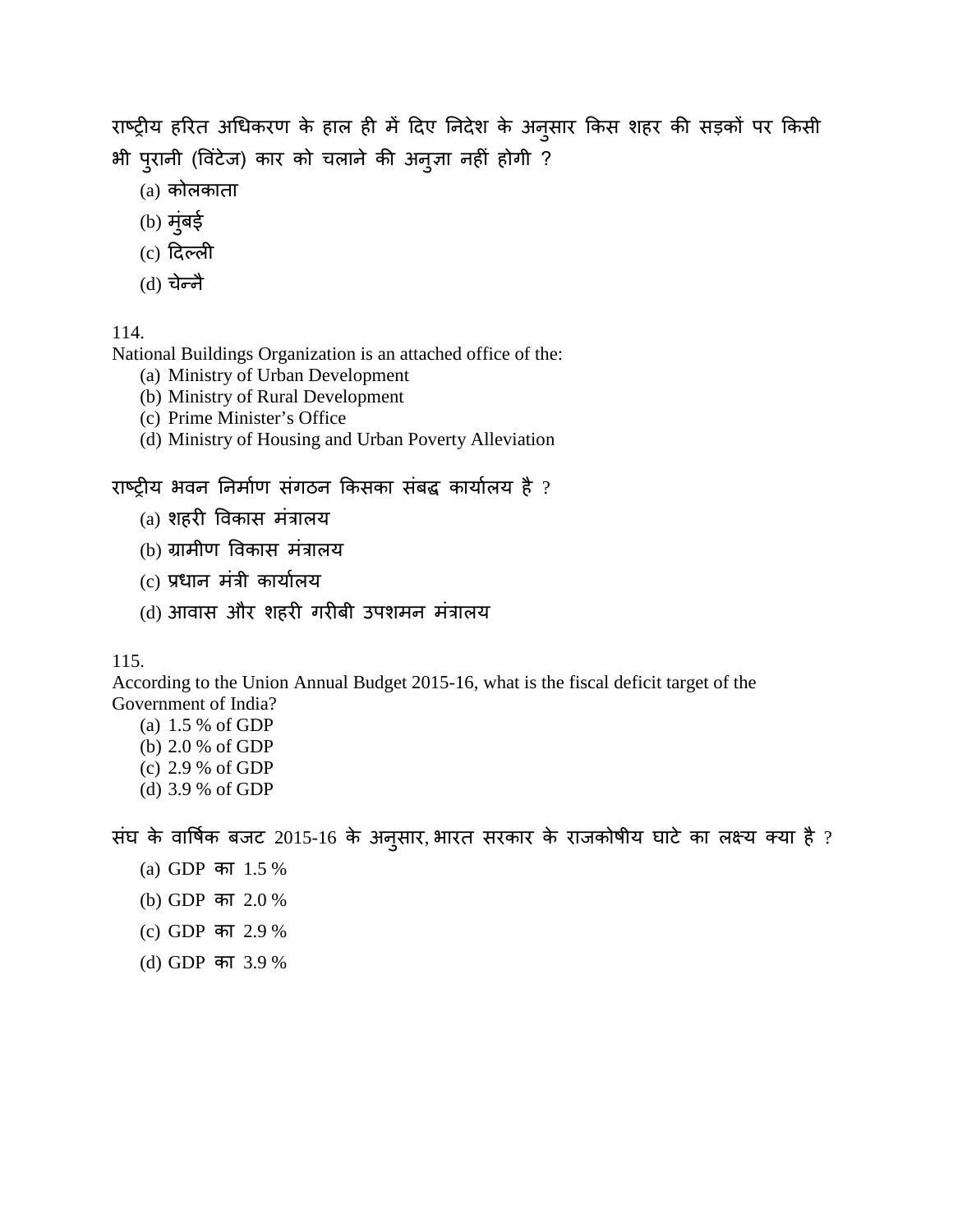Under the Pradhan Mantri Kaushal Vikas Yojana, what is the average monetary reward per trainee towards skill development of youth?

- (a) Rs. 8,000
- (b) Rs. 8,500
- (c) Rs. 9,000
- (d) Rs. 9,500

प्रधान मंत्री कौशल विकास योजना के अधीन, युवाओं के कौशल विकास हेतु प्रति प्रशिक्षणार्थी औसत नकद पारितोषिक राशि कितनी है ?

- (a) र. 8,000
- (b) र. 8,500
- (c) र. 9,000
- (d) र. 9,500

117.

Eddie Redmayne was conferred the eighty seventh Academy Award for best actor for portraying the character of:

- (a) Charles Darwin
- (b) Richard Feynman
- (c) Stephen Hawking
- (d) Isaac Newton

एडी रेडमायने को किसके चरित्र का अभिनय करने के लिए सर्वश्रेष्ठ अभिनेता का 87वाँ अकादमी अवार्ड प्रदान किया गया था ?

- (a) चाल्स डाव्नर
- (b) रिचर्ड फाइनमैन
- (c) स्टीफेन हॉकिंग
- (d) आइज़ैक *न्यूटन*

118.

According to NASA (National Aeronautics and Space Administration) and NOAA (National Oceanic and Atmospheric Administration), which one of the following was the warmest year since 1880?

- (a) 2011
- (b) 2012
- (c) 2013
- (d) 2014